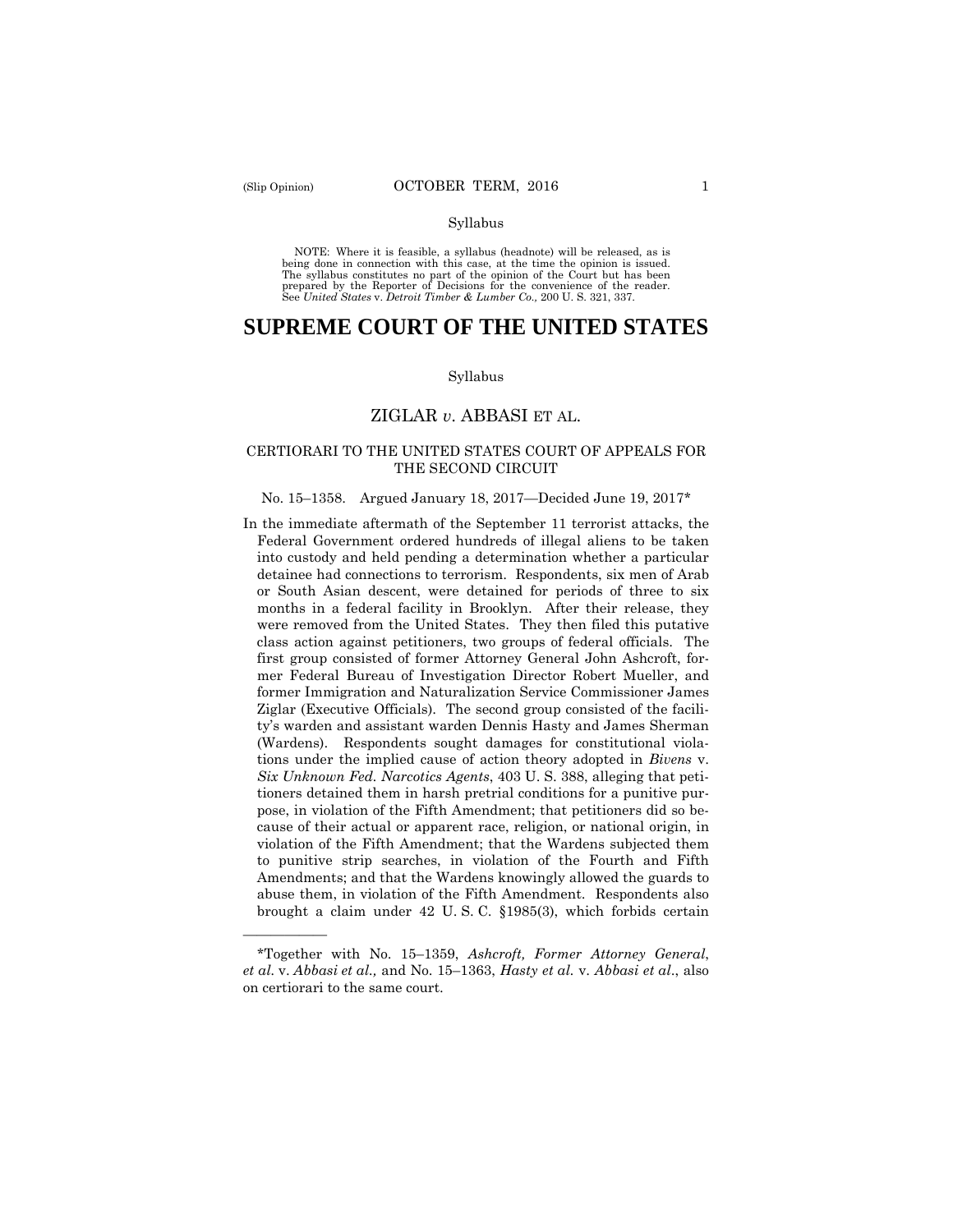ecutive Officials, reinstating respondents' claims. conspiracies to violate equal protection rights. The District Court dismissed the claims against the Executive Officials but allowed the claims against the Wardens to go forward. The Second Circuit affirmed in most respects as to the Wardens but reversed as to the Ex-

*Held*: The judgment is reversed in part and vacated and remanded in part.

789 F. 3d 218, reversed in part and vacated and remanded in part.

JUSTICE KENNEDY delivered the opinion of the Court, except as to Part IV–B, concluding:

1. The limited reach of the *Bivens* action informs the decision whether an implied damages remedy should be recognized here. Pp. 6–14.

(a) In 42 U. S. C. §1983, Congress provided a specific damages remedy for plaintiffs whose constitutional rights were violated by state officials, but Congress provided no corresponding remedy for constitutional violations by agents of the Federal Government. In 1971, and against this background, this Court recognized in *Bivens*  an implied damages action to compensate persons injured by federal officers who violated the Fourth Amendment's prohibition against unreasonable searches and seizures. In the following decade, the Court allowed *Bivens*-type remedies twice more, in a Fifth Amendment gender-discrimination case, *Davis* v. *Passman*, 442 U. S. 228, and in an Eighth Amendment Cruel and Unusual Punishments Clause case, *Carlson* v. *Green*, 446 U. S. 14. These are the only cases in which the Court has approved of an implied damages remedy under the Constitution itself. Pp. 6–7.

 vide such remedies as are necessary to make effective" a statute's (b) *Bivens, Davis,* and *Carlson* were decided at a time when the prevailing law assumed that a proper judicial function was to "propurpose. *J. I. Case Co.* v. *Borak*, 377 U. S. 426, 433. The Court has since adopted a far more cautious course, clarifying that, when deciding whether to recognize an implied cause of action, the "determinative" question is one of statutory intent. *Alexander* v. *Sandoval*, 532 U. S. 275, 286. If a statute does not evince Congress' intent "to create the private right of action asserted," *Touche Ross & Co.* v. *Redington*, 442 U. S. 560, 568, no such action will be created through judicial mandate. Similar caution must be exercised with respect to damages actions implied to enforce the Constitution itself. *Bivens* is wellsettled law in its own context, but expanding the *Bivens* remedy is now considered a "disfavored" judicial activity. *Ashcroft* v. *Iqbal*, 556 U. S. 662, 675.

When a party seeks to assert an implied cause of action under the Constitution, separation-of-powers principles should be central to the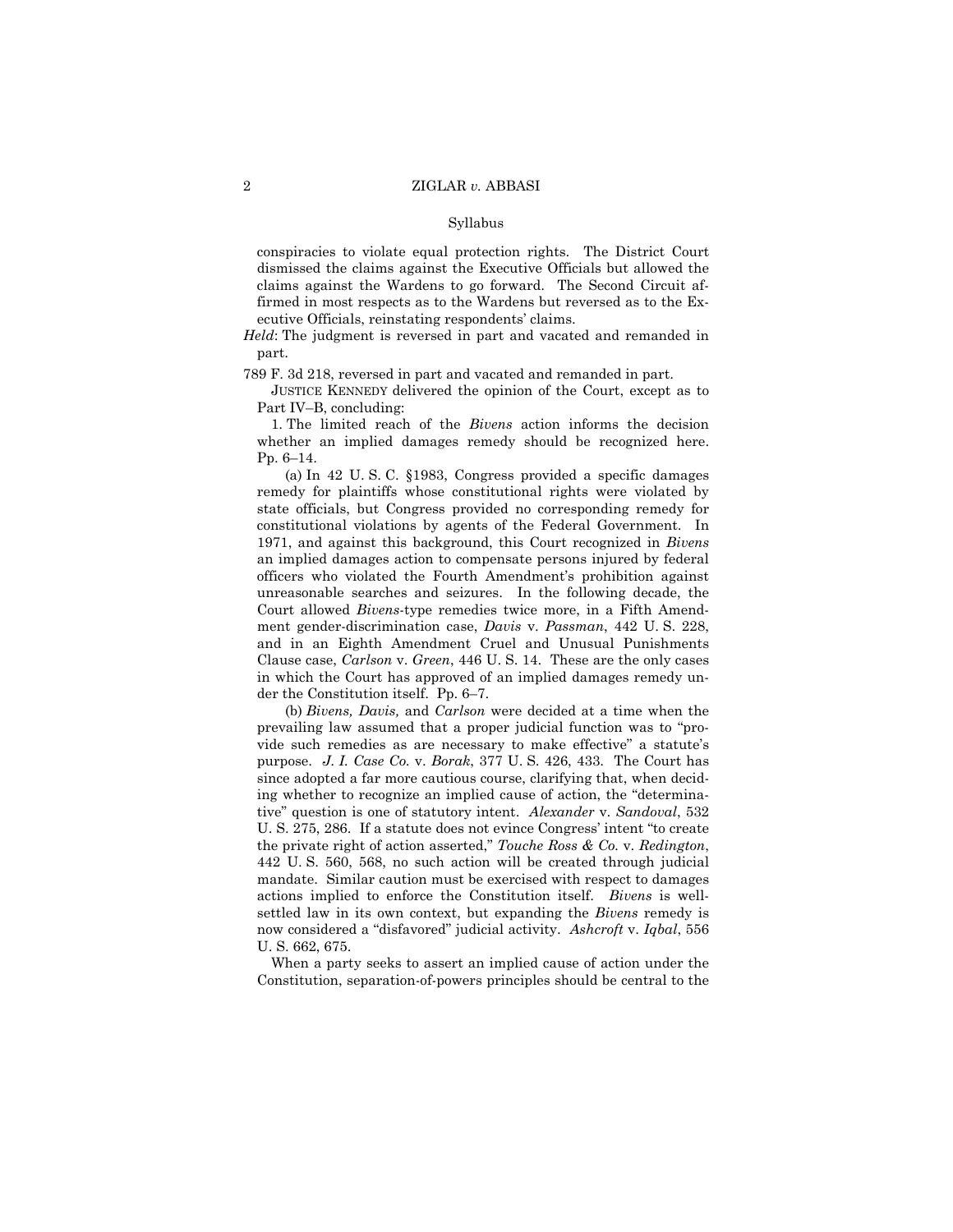analysis. The question is whether Congress or the courts should decide to authorize a damages suit. *Bush* v. *Lucas*, 462 U. S. 367, 380. Most often it will be Congress, for *Bivens* will not be extended to a new context if there are " 'special factors counselling hesitation in the absence of affirmative action by Congress.'" *Carlson, supra,* at 18. If there are sound reasons to think Congress might doubt the efficacy or necessity of a damages remedy as part of the system for enforcing the law and correcting a wrong, courts must refrain from creating that kind of remedy. An alternative remedial structure may also limit the Judiciary's power to infer a new *Bivens* cause of action. Pp. 8–14.

 Amendments by subjecting respondents to frequent strip searches. 2. Considering the relevant special factors here, a *Bivens*-type remedy should not be extended to the claims challenging the confinement conditions imposed on respondents pursuant to the formal policy adopted by the Executive Officials in the wake of the September 11 attacks. These "detention policy claims" include the allegations that petitioners violated respondents' due process and equal protection rights by holding them in restrictive conditions of confinement, and the allegations that the Wardens violated the Fourth and Fifth The detention policy claims do not include the guard-abuse claim against Warden Hasty. Pp. 14–23.

 context is new. Meaningful differences may include, *e.g.,* the rank of (a) The proper test for determining whether a claim arises in a new *Bivens* context is as follows. If the case is different in a meaningful way from previous *Bivens* cases decided by this Court, then the the officers involved; the constitutional right at issue; the extent of judicial guidance for the official conduct; the risk of disruptive intrusion by the Judiciary into the functioning of other branches; or the presence of potential special factors not considered in previous *Bivens*  cases. Respondents' detention policy claims bear little resemblance to the three *Bivens* claims the Court has approved in previous cases. The Second Circuit thus should have held that this was a new *Bivens*  context and then performed a special factors analysis before allowing this damages suit to proceed. Pp. 15–17.

(b) The special factors here indicate that Congress, not the courts, should decide whether a damages action should be allowed.

With regard to the Executive Officials, a *Bivens* action is not "a proper vehicle for altering an entity's policy," *Correctional Services Corp.* v. *Malesko*, 534 U. S. 61, 74, and is not designed to hold officers responsible for acts of their subordinates, see *Iqbal*, *supra,* at 676. Even an action confined to the Executive Officers' own discrete conduct would call into question the formulation and implementation of a high-level executive policy, and the burdens of that litigation could prevent officials from properly discharging their duties, see *Cheney* v.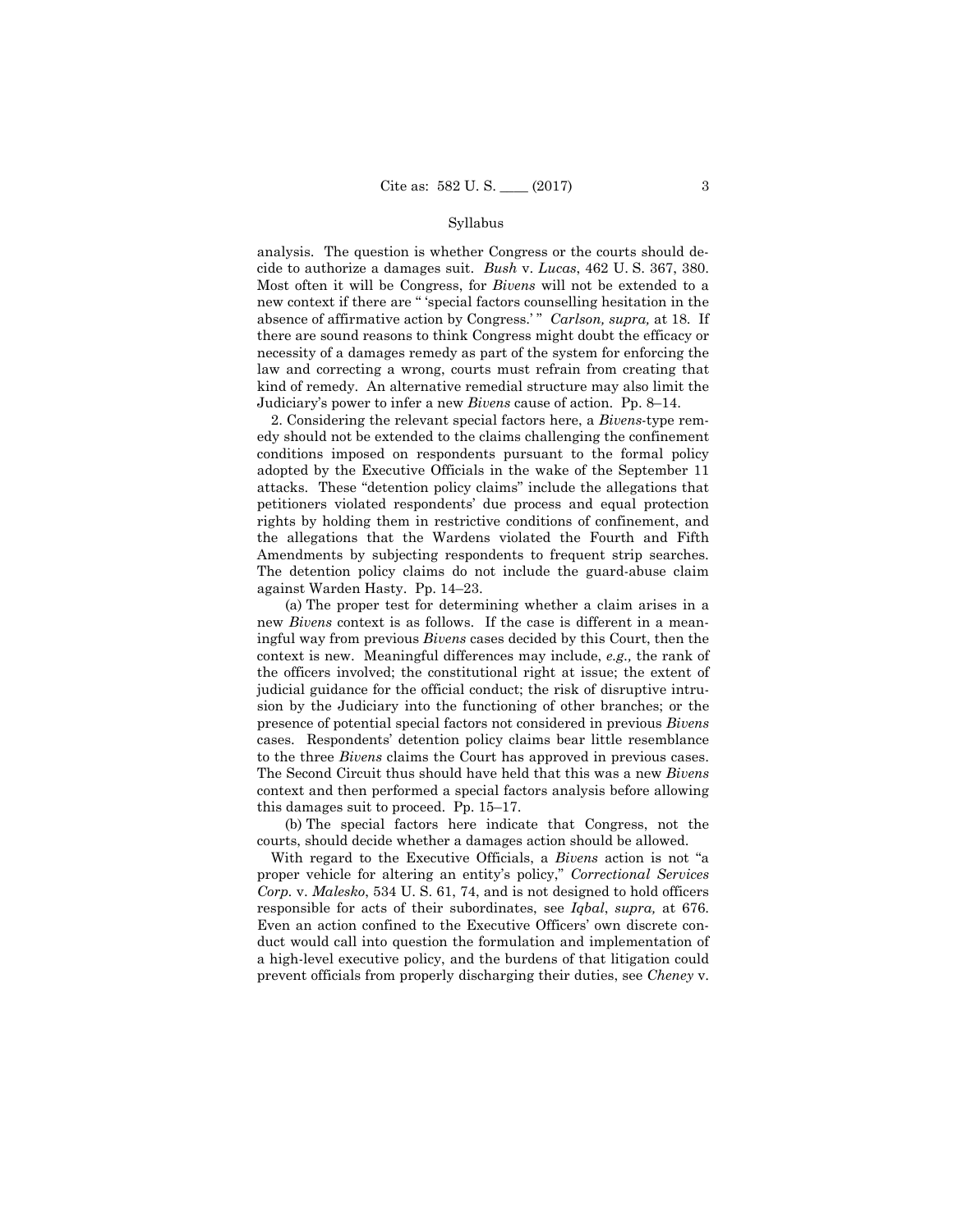*United States Dist. Court for D. C.*, 542 U. S. 367, 382. The litigation process might also implicate the discussion and deliberations that led to the formation of the particular policy, requiring courts to interfere with sensitive Executive Branch functions. See *Clinton* v. *Jones*, 520 U. S. 681, 701.

 failure to provide a damages remedy might be more than mere overremedies [sought by] respondents," id., at 426, but has not done so. Other special factors counsel against extending *Bivens* to cover the detention policy claims against any of the petitioners. Because those claims challenge major elements of the Government's response to the September 11 attacks, they necessarily require an inquiry into national-security issues. National-security policy, however, is the prerogative of Congress and the President, and courts are "reluctant to intrude upon" that authority absent congressional authorization. *Department of Navy* v. *Egan*, 484 U. S. 518, 530. Thus, Congress' sight, and its silence might be more than "inadvertent." *Schweiker* v. *Chilicky*, 487 U. S. 412, 423. That silence is also relevant and telling here, where Congress has had nearly 16 years to extend "the kind of Respondents also may have had available " 'other alternative forms of judicial relief," Minneci v. Pollard, 565 U.S. 118, 124, including injunctions and habeas petitions.

The proper balance in situations like this, between deterring constitutional violations and freeing high officials to make the lawful decisions necessary to protect the Nation in times of great peril, is one for the Congress to undertake, not the Judiciary. The Second Circuit thus erred in allowing respondents' detention policy claims to proceed under *Bivens*. Pp. 17–23.

3. The Second Circuit also erred in allowing the prisoner abuse claim against Warden Hasty to go forward without conducting the required special factors analysis. Respondents' prisoner abuse allegations against Warden Hasty state a plausible ground to find a constitutional violation should a *Bivens* remedy be implied. But the first question is whether the claim arises in a new *Bivens* context. This claim has significant parallels to *Carlson*, which extended *Bivens* to cover a failure to provide medical care to a prisoner, but this claim nevertheless seeks to extend *Carlson* to a new context. The constitutional right is different here: *Carlson* was predicated on the Eighth Amendment while this claim was predicated on the Fifth. The judicial guidance available to this warden with respect to his supervisory duties was less developed. There might have been alternative remedies available. And Congress did not provide a standalone damages remedy against federal jailers when it enacted the Prison Litigation Reform Act some 15 years after *Carlson.* Given this Court's expressed caution about extending the *Bivens* remedy, this context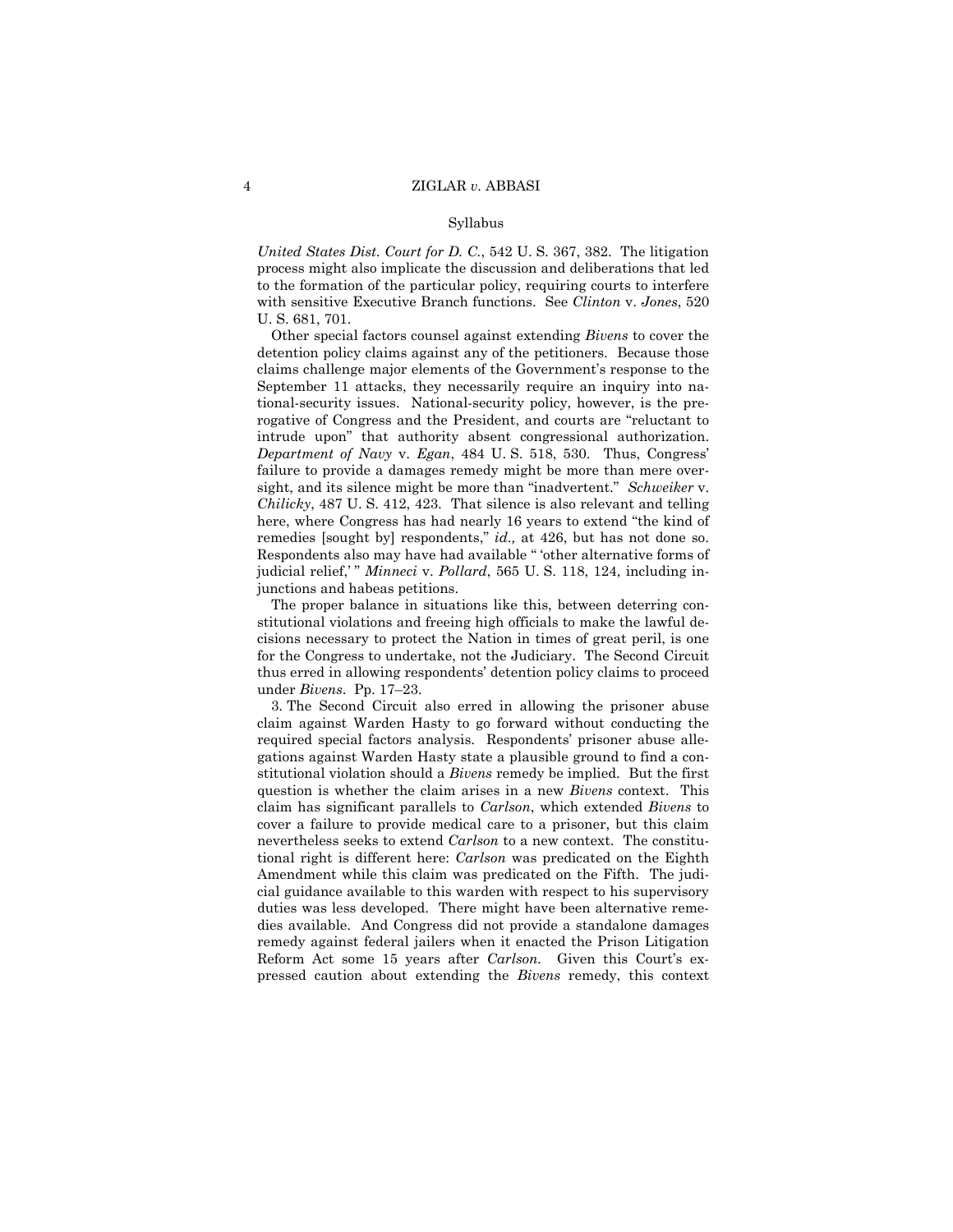must be regarded as a new one. Pp. 23–26.

4. Petitioners are entitled to qualified immunity with respect to respondents' claims under 42 U. S. C. §1985(3). Pp. 26–32.

(a) Assuming that respondents' allegations are true and well pleaded, the question is whether a reasonable officer in petitioners' position would have known the alleged conduct was an unlawful conspiracy. The qualified-immunity inquiry turns on the "objective legal reasonableness" of the official's acts, *Harlow* v. *Fitzgerald*, 457 U. S. 800, 819, "assessed in light of the legal rules that were 'clearly established' at the time [the action] was taken," *Anderson* v. *Creighton*, 483 U. S. 635, 639. If it would have been clear to a reasonable officer that the alleged conduct "was unlawful in the situation he confronted," *Saucier* v. *Katz*, 533 U. S. 194, 202, the defendant officer is not entitled to qualified immunity. But if a reasonable officer might not have known that the conduct was unlawful, then the officer is entitled to qualified immunity. Pp. 27–29.

(b) Here, reasonable officials in petitioners' positions would not have known with sufficient certainty that §1985(3) prohibited their joint consultations and the resulting policies. There are two reasons. First, the conspiracy is alleged to have been among officers in the same Department of the Federal Government. And there is no clearly established law on the issue whether agents of the same executive department are distinct enough to "conspire" with one another within the meaning of 42 U. S. C. §1985(3). Second, open discussion among federal officers should be encouraged to help those officials reach consensus on department policies, so there is a reasonable argument that §1985(3) liability should not extend to cases like this one. As these considerations indicate, the question whether federal officials can be said to "conspire" in these kinds of situations is sufficiently open that the officials in this suit would not have known that §1985(3) applied to their discussions and actions. It follows that reasonable officers in petitioners' positions would not have known with any certainty that the alleged agreements were forbidden by that statute. Pp. 29–32.

 KENNEDY, J., delivered the opinion of the Court with respect to Parts I, II, III, IV–A, and V, in which ROBERTS, C. J., and THOMAS and ALITO, JJ., joined, and an opinion with respect to Part IV–B, in which ROB-ERTS, C. J., and ALITO, J., joined. THOMAS, J., filed an opinion concurring in part and concurring in the judgment. BREYER, J., filed a dissenting opinion, in which GINSBURG, J., joined. SOTOMAYOR, KAGAN, and GORSUCH, JJ., took no part in the consideration or decision of the cases.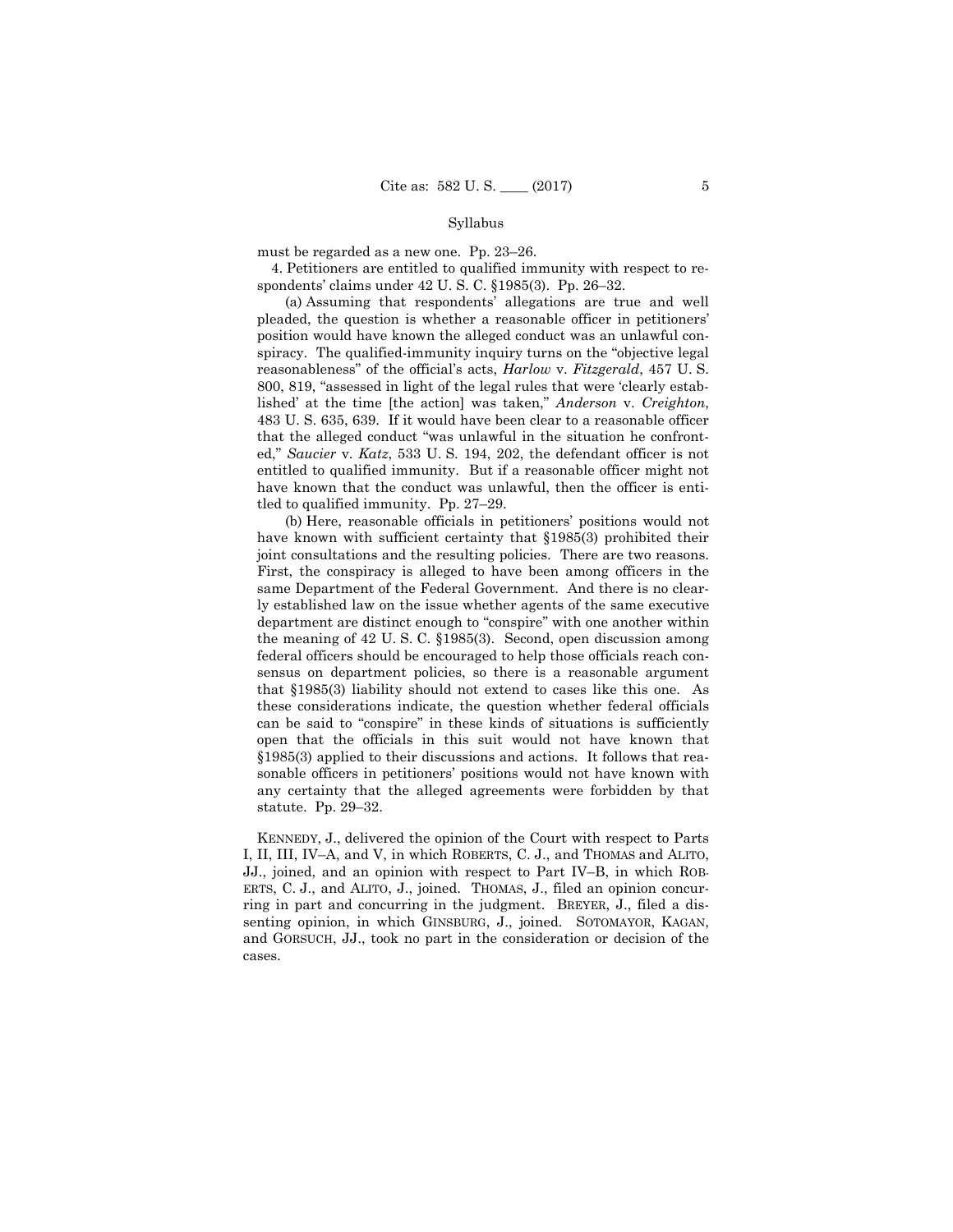preliminary print of the United States Reports. Readers are requested to notify the Reporter of Decisions, Supreme Court of the United States, Wash- ington, D. C. 20543, of any typographical or other formal errors, in order that corrections may be made before the preliminary print goes to press. NOTICE: This opinion is subject to formal revision before publication in the

# $\frac{1}{2}$  ,  $\frac{1}{2}$  ,  $\frac{1}{2}$  ,  $\frac{1}{2}$  ,  $\frac{1}{2}$  ,  $\frac{1}{2}$  ,  $\frac{1}{2}$ **SUPREME COURT OF THE UNITED STATES**

 $\frac{1}{2}$  ,  $\frac{1}{2}$  ,  $\frac{1}{2}$  ,  $\frac{1}{2}$  ,  $\frac{1}{2}$  ,  $\frac{1}{2}$ Nos. 15–1358, 15–1359 and 15–1363

# JAMES W. ZIGLAR, PETITIONER 15–1358 *v.*  AHMER IQBAL ABBASI, ET AL.

# JOHN D. ASHCROFT, FORMER ATTORNEY GENERAL, ET AL., PETITIONERS

15–1359 *v.*  AHMER IQBAL ABBASI, ET AL.

# DENNIS HASTY, ET AL., PETITIONERS 15–1363 *v.*  AHMER IQBAL ABBASI, ET AL.

# ON WRITS OF CERTIORARI TO THE UNITED STATES COURT OF APPEALS FOR THE SECOND CIRCUIT

## [June 19, 2017]

JUSTICE KENNEDY delivered the opinion of the Court, except as to Part IV–B.

After the September 11 terrorist attacks in this country, and in response to the deaths, destruction, and dangers they caused, the United States Government ordered hundreds of illegal aliens to be taken into custody and held. Pending a determination whether a particular detainee had connections to terrorism, the custody, under harsh conditions to be described, continued. In many instances custody lasted for days and weeks, then stretching into months. Later, some of the aliens who had been detained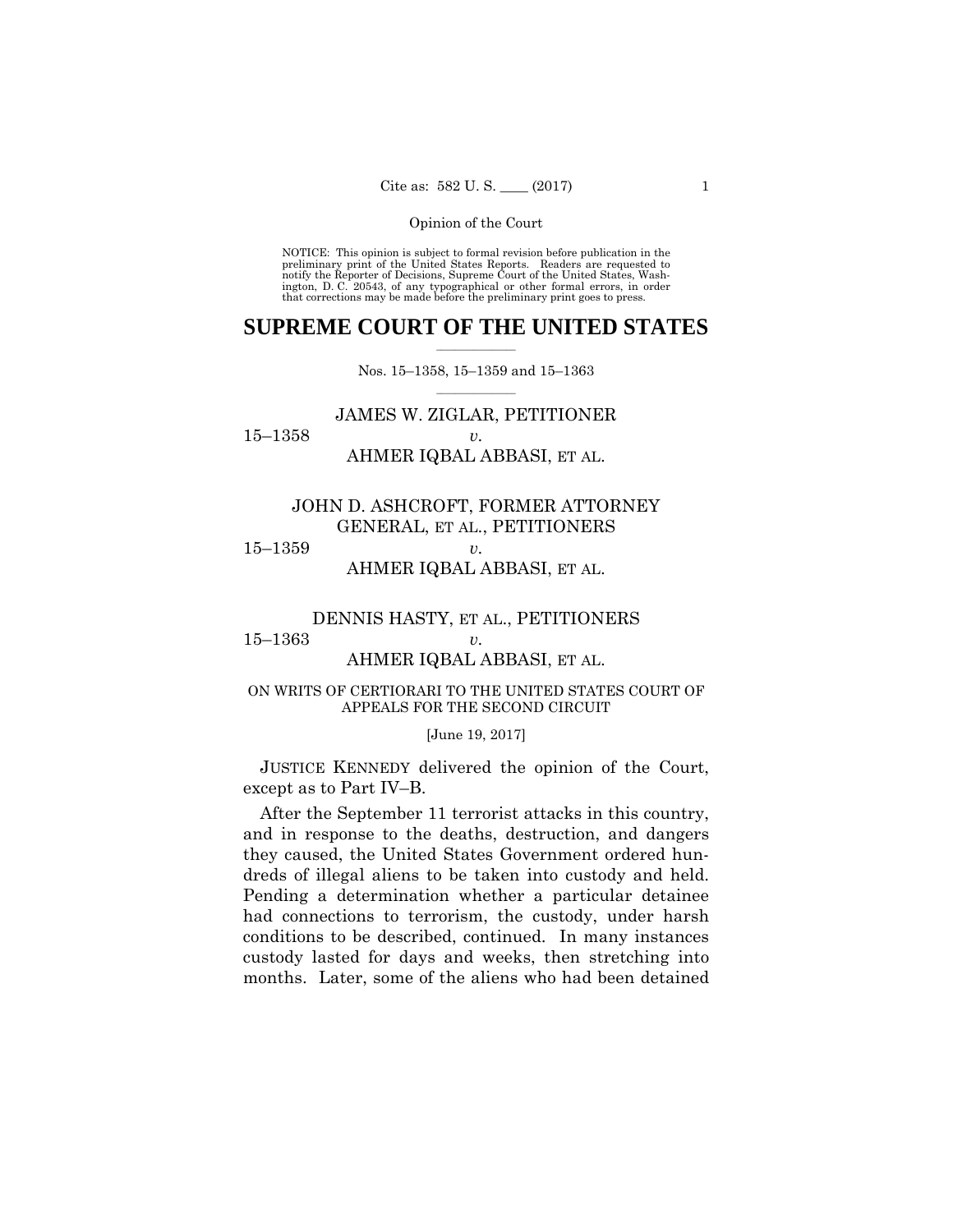#### Opinion of the Court

filed suit, leading to the cases now before the Court.

The complaint named as defendants three high executive officers in the Department of Justice and two of the wardens at the facility where the detainees had been held. Most of the claims, alleging various constitutional violations, sought damages under the implied cause of action theory adopted by this Court in *Bivens* v. *Six Unknown Fed. Narcotics Agents*, 403 U. S. 388 (1971). Another claim in the complaint was based upon the statutory cause of action authorized and created by Congress under Rev. Stat. §1980, 42 U. S. C. §1985(3). This statutory cause of action allows damages to persons injured by conspiracies to deprive them of the equal protection of the laws.

The suit was commenced in the United States District Court for the Eastern District of New York. After this Court's decision in *Ashcroft* v. *Iqbal*, 556 U. S. 662 (2009), a fourth amended complaint was filed; and that is the complaint to be considered here. Motions to dismiss the fourth amended complaint were denied as to some defendants and granted as to others. These rulings were the subject of interlocutory appeals to the United States Court of Appeals for the Second Circuit. Over a dissenting opinion by Judge Raggi with respect to the decision of the three-judge panel—and a second unsigned dissent from the court's declining to rehear the suit en banc, joined by Judge Raggi and five other judges—the Court of Appeals ruled that the complaint was sufficient for the action to proceed against the named officials who are now before us. See *Turkmen* v. *Hasty*, 789 F. 3d 218 (2015) (panel decision); *Turkmen* v. *Hasty*, 808 F. 3d 197 (2015) (en banc decision).

The Court granted certiorari to consider these rulings.  $580$  U.S.  $\_\_$  (2016). The officials who must defend the suit on the merits, under the ruling of the Court of Appeals, are the petitioners here. The former detainees who seek relief under the fourth amended complaint are the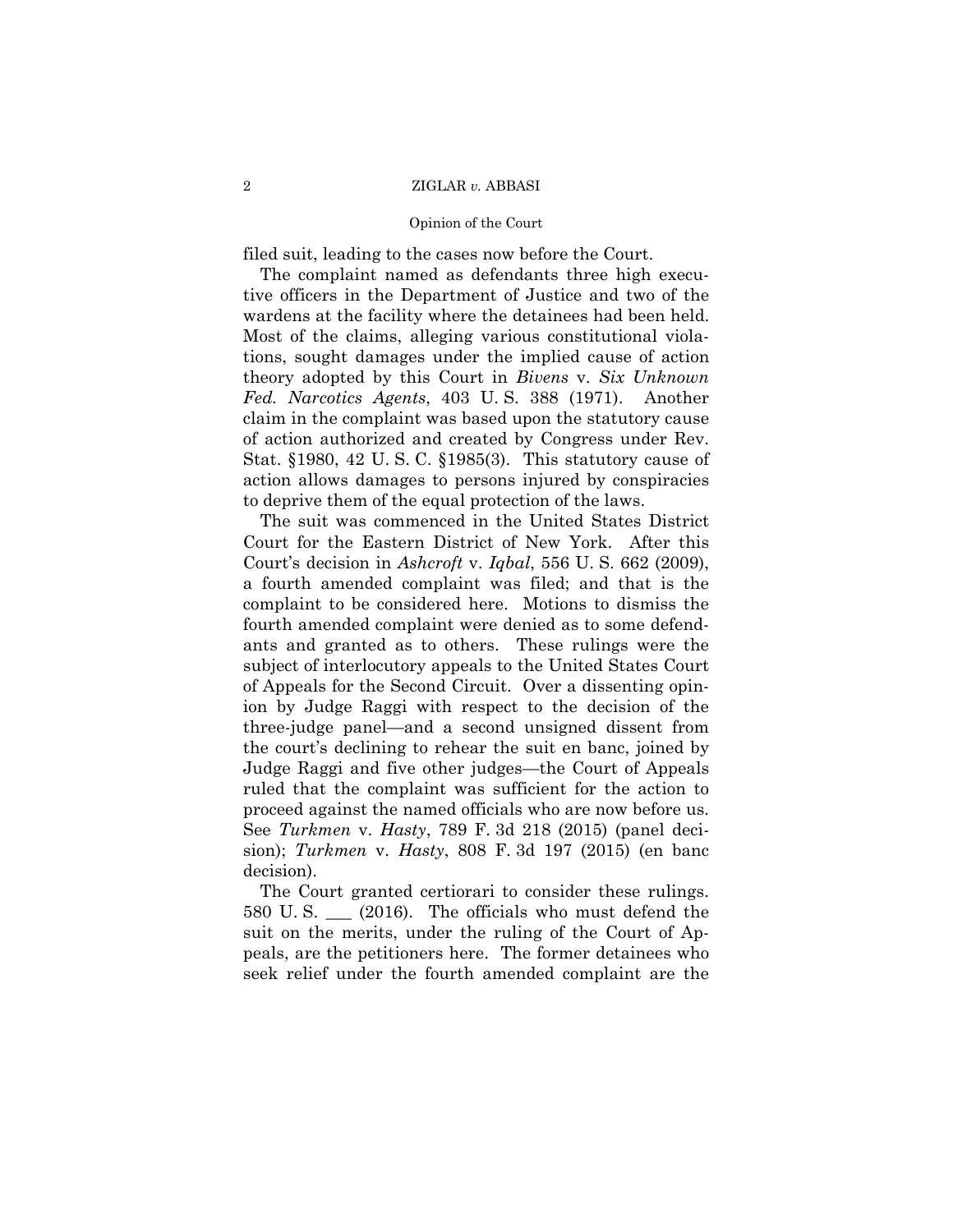respondents. The various claims and theories advanced for recovery, and the grounds asserted for their dismissal as insufficient as a matter of law, will be addressed in turn.

I

Given the present procedural posture of the suit, the Court accepts as true the facts alleged in the complaint. See *Iqbal*, 556 U. S., at 678.

In the weeks following the September 11, 2001, terrorist attacks—the worst in American history—the Federal Bureau of Investigation (FBI) received more than 96,000 tips from members of the public. See *id.,* at 667. Some tips were based on well-grounded suspicion of terrorist activity, but many others may have been based on fear of Arabs and Muslims. FBI agents "questioned more than 1,000 people with suspected links to the [September 11] attacks in particular or to terrorism in general." *Ibid*.

While investigating the tips—including the less substantiated ones—the FBI encountered many aliens who were present in this country without legal authorization. As a result, more than 700 individuals were arrested and detained on immigration charges. *Ibid.* If the FBI designated an alien as not being "of interest" to the investigation, then he or she was processed according to normal procedures. In other words the alien was treated just as if, for example, he or she had been arrested at the border after an illegal entry. If, however, the FBI designated an alien as "of interest" to the investigation, or if it had doubts about the proper designation in a particular case, the alien was detained subject to a "hold-until-cleared policy." The aliens were held without bail.

Respondents were among some 84 aliens who were subject to the hold-until-cleared policy and detained at the

A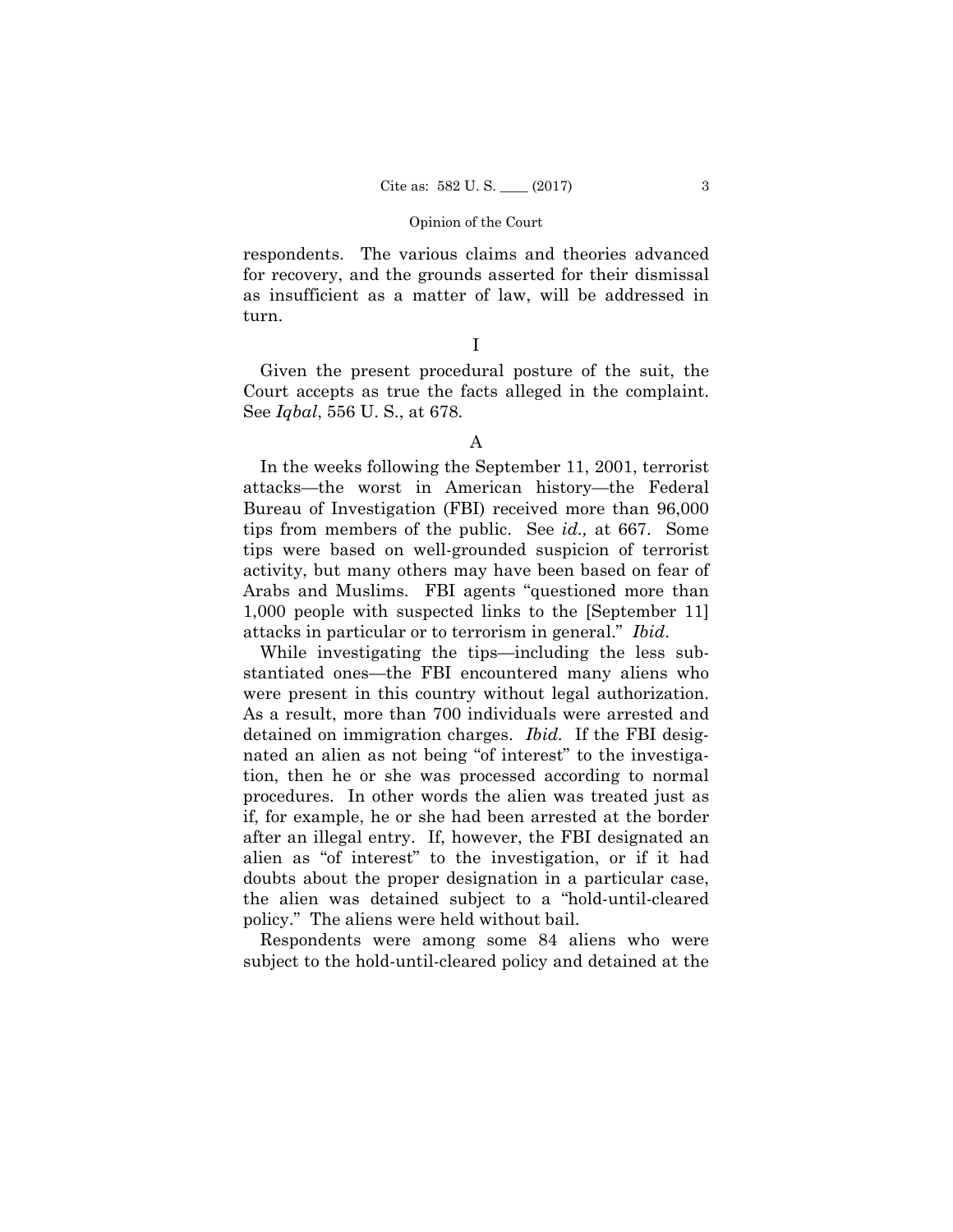#### Opinion of the Court

Metropolitan Detention Center (MDC) in Brooklyn, New York. They were held in the Administrative Maximum Special Housing Unit (or Unit) of the MDC. The complaint includes these allegations: Conditions in the Unit were harsh. Pursuant to official Bureau of Prisons policy, detainees were held in "'tiny cells for over 23 hours a day.'" 789 F. 3d, at 228. Lights in the cells were left on 24 hours. Detainees had little opportunity for exercise or recreation. They were forbidden to keep anything in their cells, even basic hygiene products such as soap or a toothbrush. When removed from the cells for any reason, they were shackled and escorted by four guards. They were denied access to most forms of communication with the outside world. And they were strip searched often—any time they were moved, as well as at random in their cells.

Some of the harsh conditions in the Unit were not imposed pursuant to official policy. According to the complaint, prison guards engaged in a pattern of "physical and verbal abuse." *Ibid.* Guards allegedly slammed detainees into walls; twisted their arms, wrists, and fingers; broke their bones; referred to them as terrorists; threatened them with violence; subjected them to humiliating sexual comments; and insulted their religion.

B

Respondents are six men of Arab or South Asian descent. Five are Muslims. Each was illegally in this country, arrested during the course of the September 11 investigation, and detained in the Administrative Maximum Special Housing Unit for periods ranging from three to eight months. After being released respondents were removed from the United States.

Respondents then sued on their own behalf, and on behalf of a putative class, seeking compensatory and punitive damages, attorney's fees, and costs. Respondents, it seems fair to conclude from the arguments pre-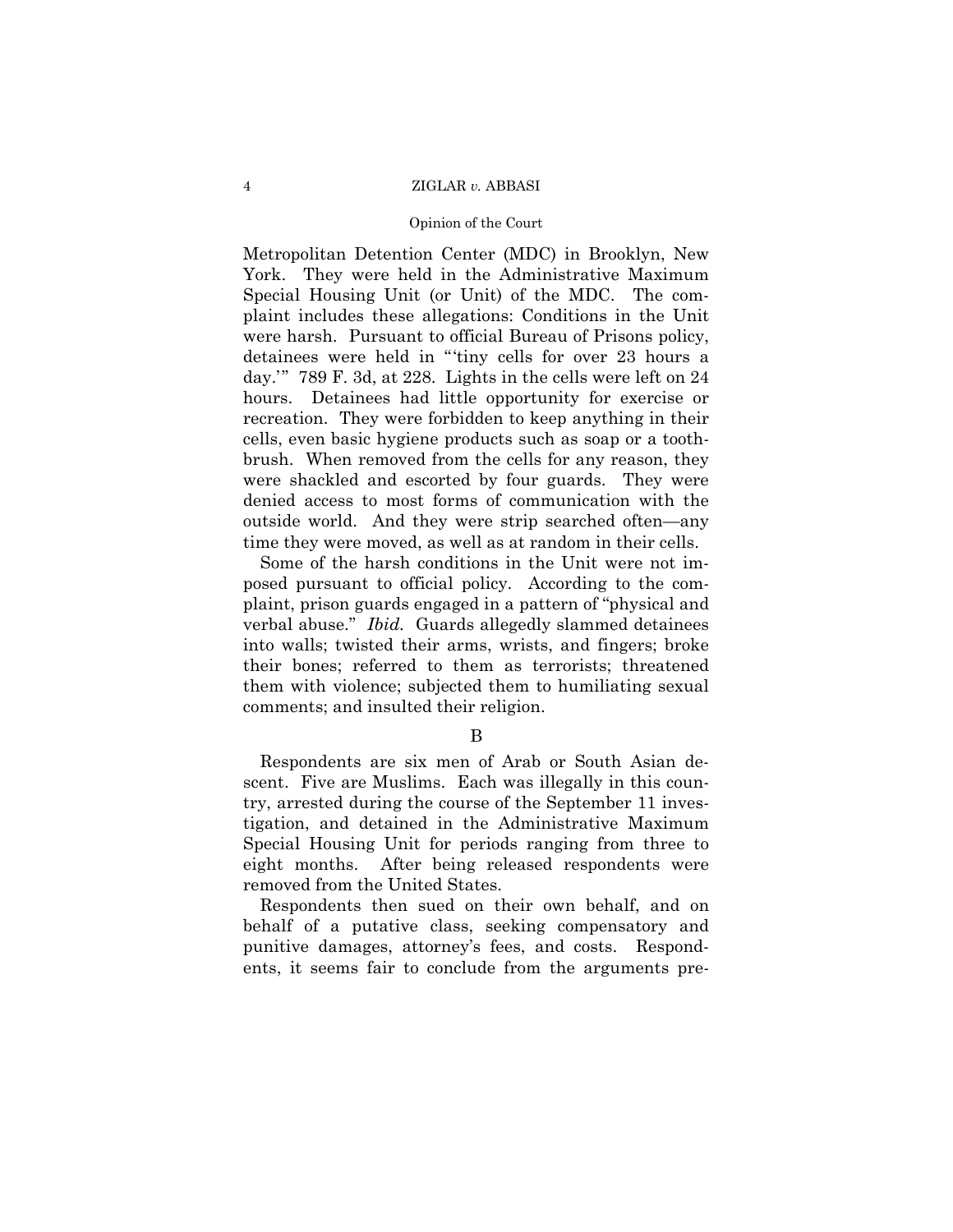sented, acknowledge that in the ordinary course aliens who are present in the United States without legal authorization can be detained for some period of time. But here the challenge is to the conditions of their confinement and the reasons or motives for imposing those conditions. The gravamen of their claims was that the Government had no reason to suspect them of any connection to terrorism, and thus had no legitimate reason to hold them for so long in these harsh conditions.

As relevant here, respondents sued two groups of federal officials in their official capacities. The first group consisted of former Attorney General John Ashcroft, former FBI Director Robert Mueller, and former Immigration and Naturalization Service Commissioner James Ziglar. This opinion refers to these three petitioners as the "Executive Officials." The other petitioners named in the complaint were the MDC's warden, Dennis Hasty, and associate warden, James Sherman. This opinion refers to these two petitioners as the "Wardens."

Seeking to invoke the Court's decision in *Bivens*, respondents brought four claims under the Constitution itself. First, respondents alleged that petitioners detained them in harsh pretrial conditions for a punitive purpose, in violation of the substantive due process component of the Fifth Amendment. Second, respondents alleged that petitioners detained them in harsh conditions because of their actual or apparent race, religion, or national origin, in violation of the equal protection component of the Fifth Amendment. Third, respondents alleged that the Wardens subjected them to punitive strip searches unrelated to any legitimate penological interest, in violation of the Fourth Amendment and the substantive due process component of the Fifth Amendment. Fourth, respondents alleged that the Wardens knowingly allowed the guards to abuse respondents, in violation of the substantive due process component of the Fifth Amendment.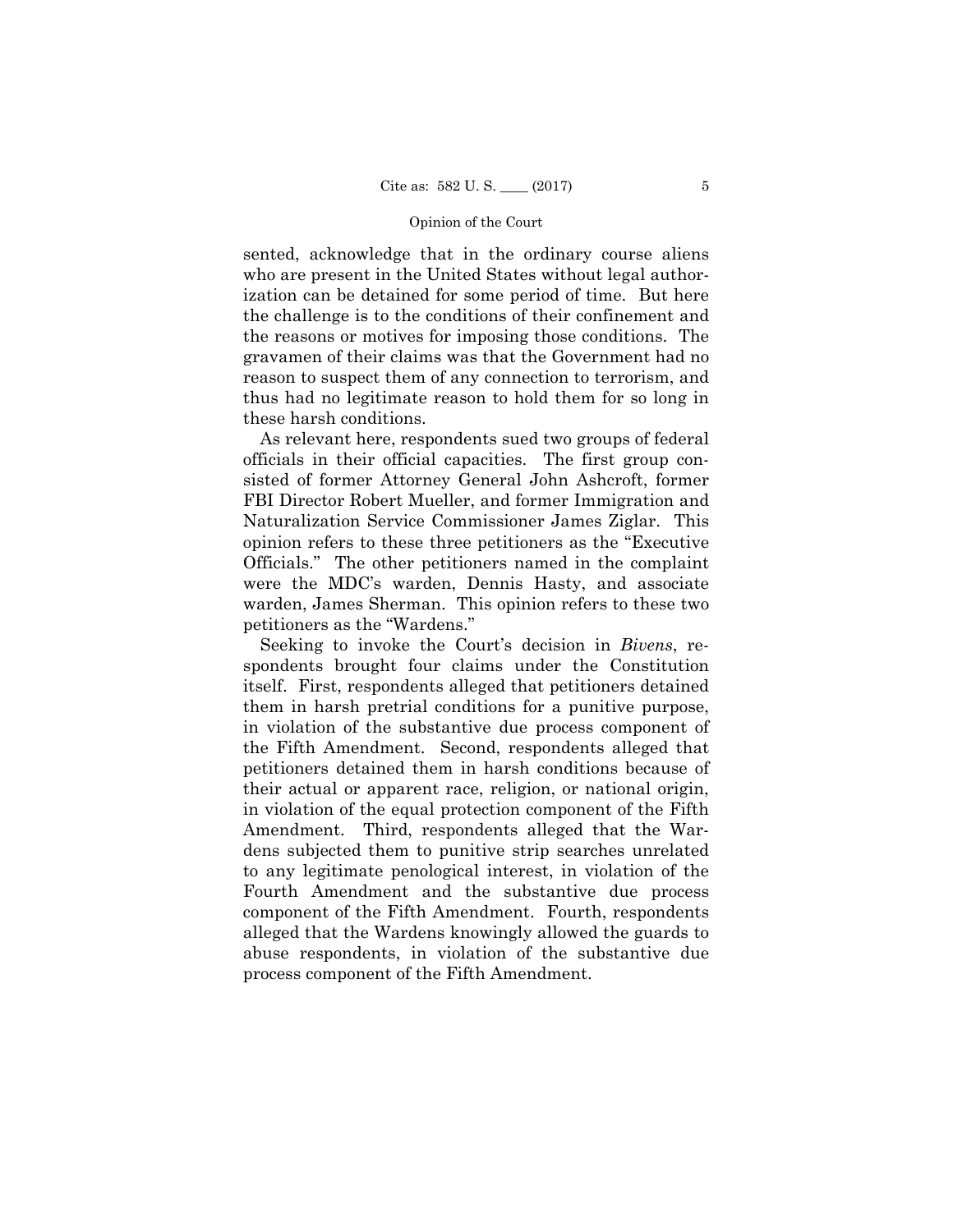#### Opinion of the Court

Respondents also brought a claim under 42 U. S. C. §1985(3), which forbids certain conspiracies to violate equal protection rights. Respondents alleged that petitioners conspired with one another to hold respondents in harsh conditions because of their actual or apparent race, religion, or national origin.

## C

 should go forward. *Id.,* at 295, n. 41, 302 (opinion concur-The District Court dismissed the claims against the Executive Officials but allowed the claims against the Wardens to go forward. The Court of Appeals affirmed in most respects as to the Wardens, though it held that the prisoner abuse claim against Sherman (the associate warden) should have been dismissed. 789 F. 3d, at 264– 265. As to the Executive Officials, however, the Court of Appeals reversed, reinstating respondents' claims. *Ibid.*  As noted above, Judge Raggi dissented. She would have held that only the prisoner abuse claim against Hasty ring in part in judgment and dissenting in part). The Court of Appeals declined to rehear the suit en banc, 808 F. 3d, at 197; and, again as noted above, Judge Raggi joined a second dissent along with five other judges, *id.*, at 198. This Court granted certiorari. 580 U. S. \_\_\_ (2016).

# II

The first question to be discussed is whether petitioners can be sued for damages under *Bivens* and the ensuing cases in this Court defining the reach and the limits of that precedent.

# A

In 1871, Congress passed a statute that was later codified at Rev. Stat. §1979, 42 U. S. C. §1983. It entitles an injured person to money damages if a state official violates his or her constitutional rights. Congress did not create an analogous statute for federal officials. Indeed, in the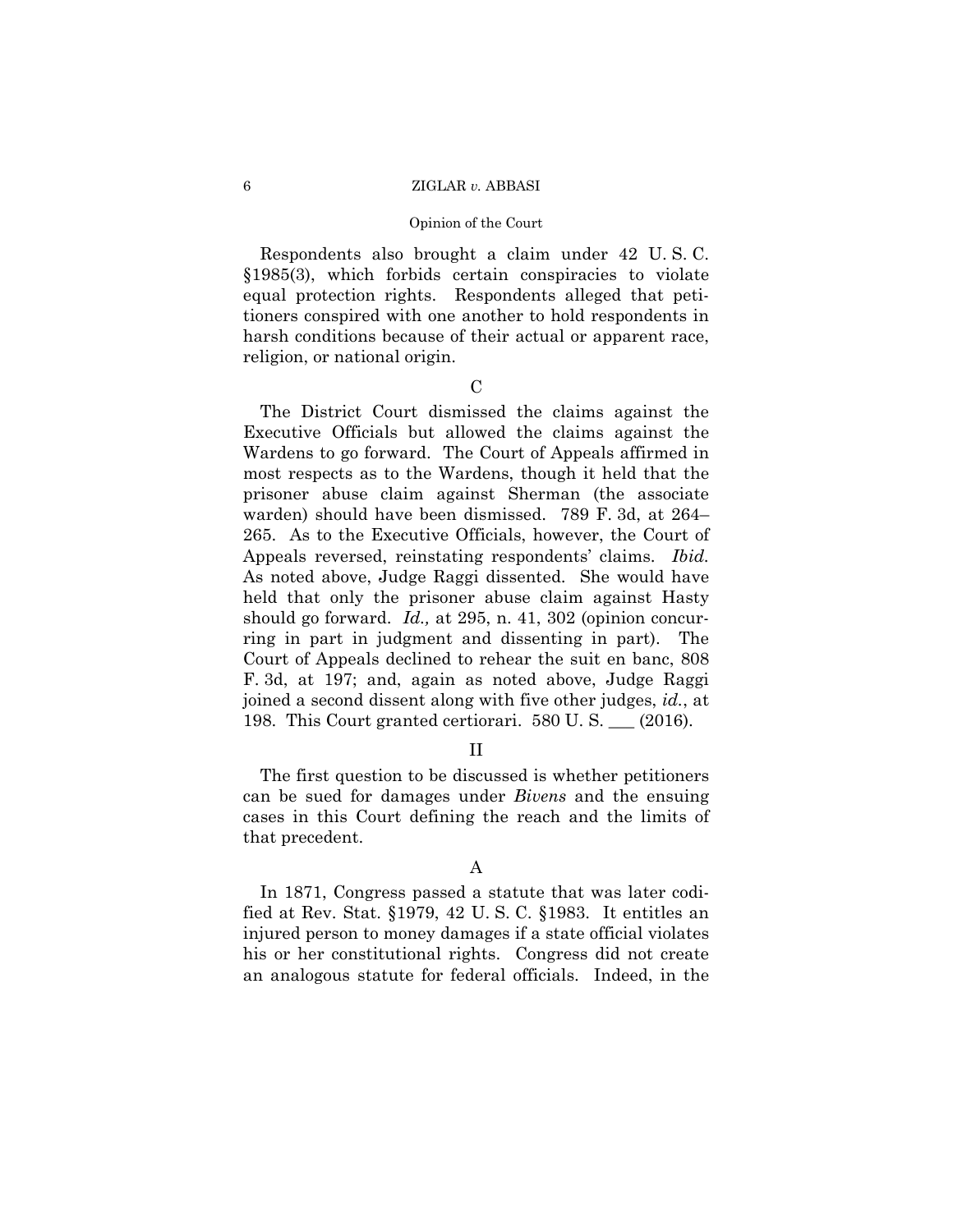100 years leading up to *Bivens*, Congress did not provide a specific damages remedy for plaintiffs whose constitutional rights were violated by agents of the Federal Government.

In 1971, and against this background, this Court decided *Bivens*. The Court held that, even absent statutory authorization, it would enforce a damages remedy to compensate persons injured by federal officers who violated the prohibition against unreasonable search and seizures. See 403 U. S., at 397. The Court acknowledged that the Fourth Amendment does not provide for money damages "in so many words." *Id.,* at 396. The Court noted, however, that Congress had not foreclosed a damages remedy in "explicit" terms and that no "special factors" suggested that the Judiciary should "hesitat[e]" in the face of congressional silence. *Id.,* at 396–397. The Court, accordingly, held that it could authorize a remedy under general principles of federal jurisdiction. See *id.*, at 392 (citing *Bell* v. *Hood*, 327 U. S. 678, 684 (1946)).

In the decade that followed, the Court recognized what has come to be called an implied cause of action in two cases involving other constitutional violations. In *Davis* v. *Passman*, 442 U. S. 228 (1979), an administrative assistant sued a Congressman for firing her because she was a woman. The Court held that the Fifth Amendment Due Process Clause gave her a damages remedy for gender discrimination. *Id.,* at 248–249. And in *Carlson* v. *Green*, 446 U. S. 14 (1980), a prisoner's estate sued federal jailers for failing to treat the prisoner's asthma. The Court held that the Eighth Amendment Cruel and Unusual Punishments Clause gave him a damages remedy for failure to provide adequate medical treatment. See *id.*, at 19. These three cases—*Bivens*, *Davis*, and *Carlson*—represent the only instances in which the Court has approved of an implied damages remedy under the Constitution itself.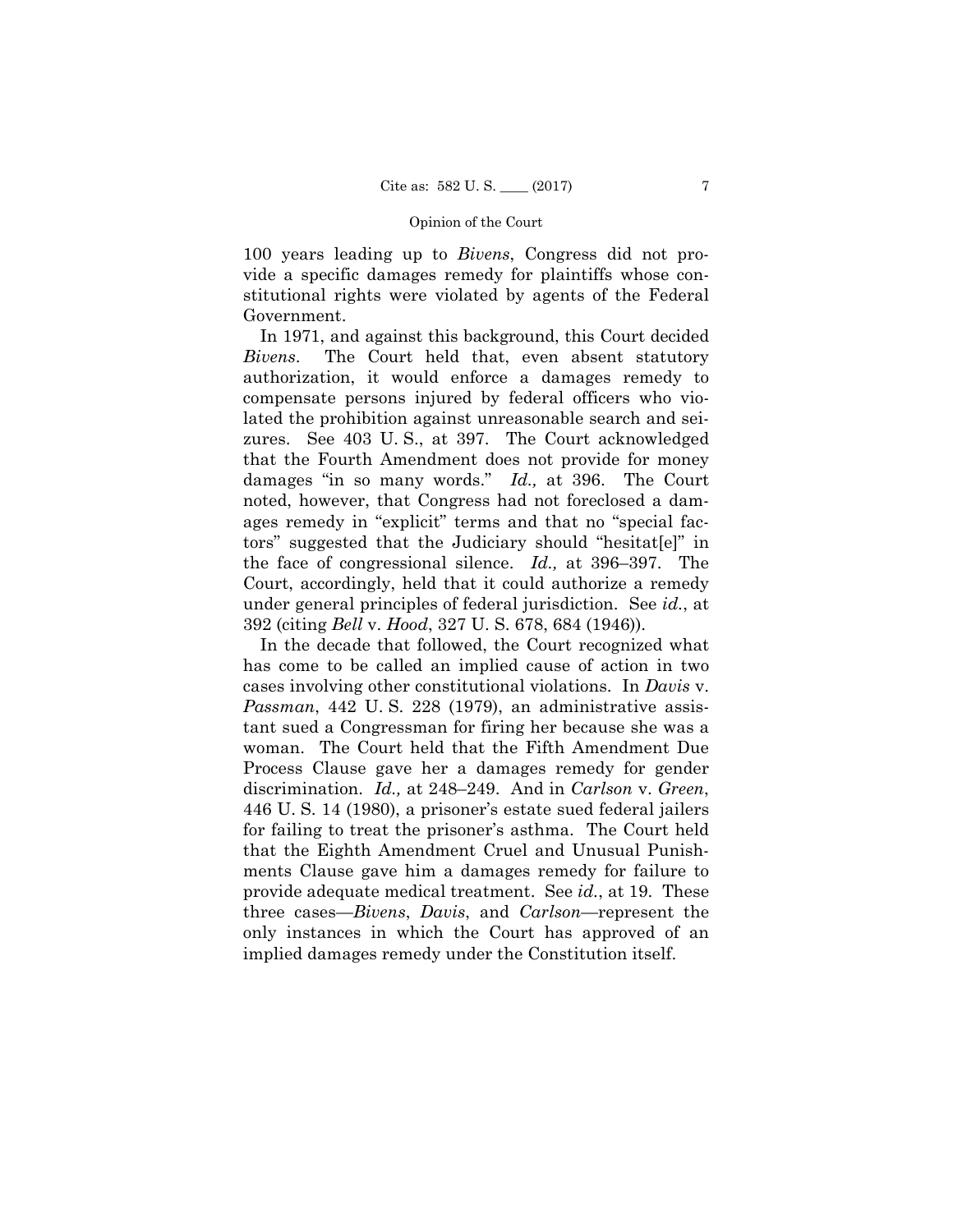# B

 To understand *Bivens* and the two other cases implying a damages remedy under the Constitution, it is necessary to understand the prevailing law when they were decided. In the mid-20th century, the Court followed a different approach to recognizing implied causes of action than it follows now. During this "*ancien regime*," *Alexander* v. *Sandoval*, 532 U. S. 275, 287 (2001), the Court assumed it to be a proper judicial function to "provide such remedies as are necessary to make effective" a statute's purpose, *J. I. Case Co.* v. *Borak*, 377 U. S. 426, 433 (1964). Thus, as a routine matter with respect to statutes, the Court would imply causes of action not explicit in the statutory text itself. See, *e.g.*, *id.,* at 430–432; *Allen* v. *State Bd. of Elections*, 393 U. S. 544, 557 (1969); *Sullivan* v. *Little Hunting Park, Inc.*, 396 U. S. 229, 239 (1969) ("The existence of a statutory right implies the existence of all necessary and appropriate remedies").

These statutory decisions were in place when *Bivens*  recognized an implied cause of action to remedy a constitutional violation. Against that background, the *Bivens*  decision held that courts must "adjust their remedies so as to grant the necessary relief" when "federally protected rights have been invaded." 403 U. S., at 392 (quoting *Bell*, *supra*, at 678); see also 403 U. S.*,* at 402 (Harlan, J., concurring) (discussing cases recognizing implied causes of action under federal statutes). In light of this interpretive framework, there was a possibility that *"*the Court would keep expanding *Bivens* until it became the substantial equivalent of 42 U. S. C. §1983." Kent, Are Damages Different?: *Bivens* and National Security, 87 S. Cal. L. Rev. 1123, 1139–1140 (2014).

 $\mathcal{C}$ 

Later, the arguments for recognizing implied causes of action for damages began to lose their force. In cases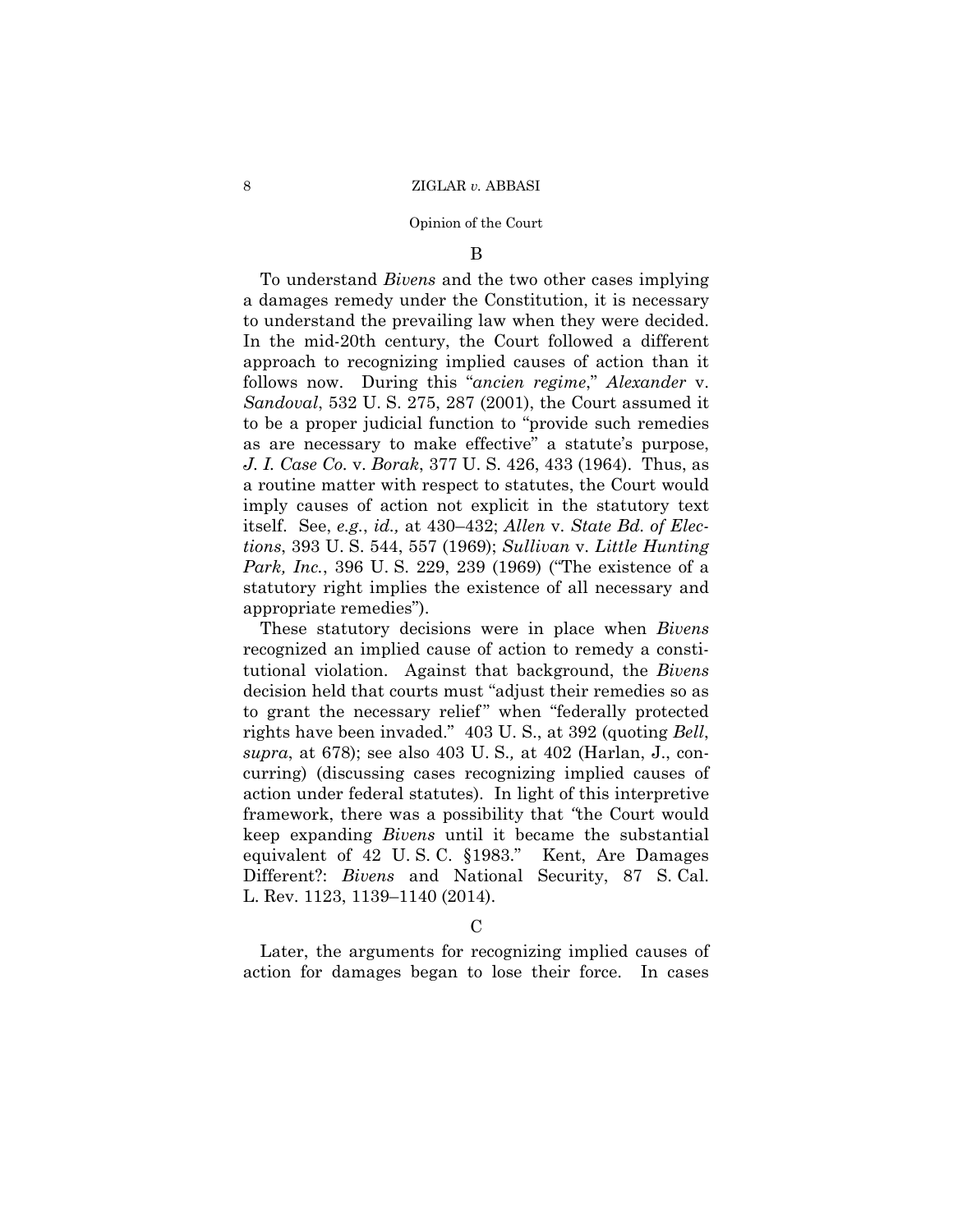decided after *Bivens*, and after the statutory implied cause-of-action cases that *Bivens* itself relied upon, the Court adopted a far more cautious course before finding implied causes of action. In two principal cases under other statutes, it declined to find an implied cause of action. See *Piper* v. *Chris-Craft Industries, Inc.*, 430 U. S. 1, 42, 45–46 (1977); *Cort* v. *Ash*, 422 U. S. 66, 68–69 (1975). Later, in *Cannon* v. *University of Chicago*, 441 U. S. 677 (1979), the Court did allow an implied cause of action; but it cautioned that, where Congress "intends private litigants to have a cause of action," the "far better course" is for Congress to confer that remedy in explicit terms. *Id.*, at 717.

Following this expressed caution, the Court clarified in a series of cases that, when deciding whether to recognize an implied cause of action, the "determinative" question is one of statutory intent. *Sandoval*, 532 U. S., at 286. If the statute itself does not "displa[y] an intent" to create "a private remedy," then "a cause of action does not exist and courts may not create one, no matter how desirable that might be as a policy matter, or how compatible with the statute." *Id*., at 286–287; see also *Transamerica Mortgage Advisors, Inc.* v. *Lewis*, 444 U. S. 11, 15–16, 23–24 (1979); *Karahalios* v. *Federal Employees*, 489 U. S. 527, 536–537 (1989). The Court held that the judicial task was instead "limited solely to determining whether Congress intended to create the private right of action asserted." *Touche Ross & Co.* v. *Redington*, 442 U. S. 560, 568 (1979). If the statute does not itself so provide, a private cause of action will not be created through judicial mandate. See *Transamerica*, *supra*, at 24.

The decision to recognize an implied cause of action under a statute involves somewhat different considerations than when the question is whether to recognize an implied cause of action to enforce a provision of the Constitution itself. When Congress enacts a statute, there are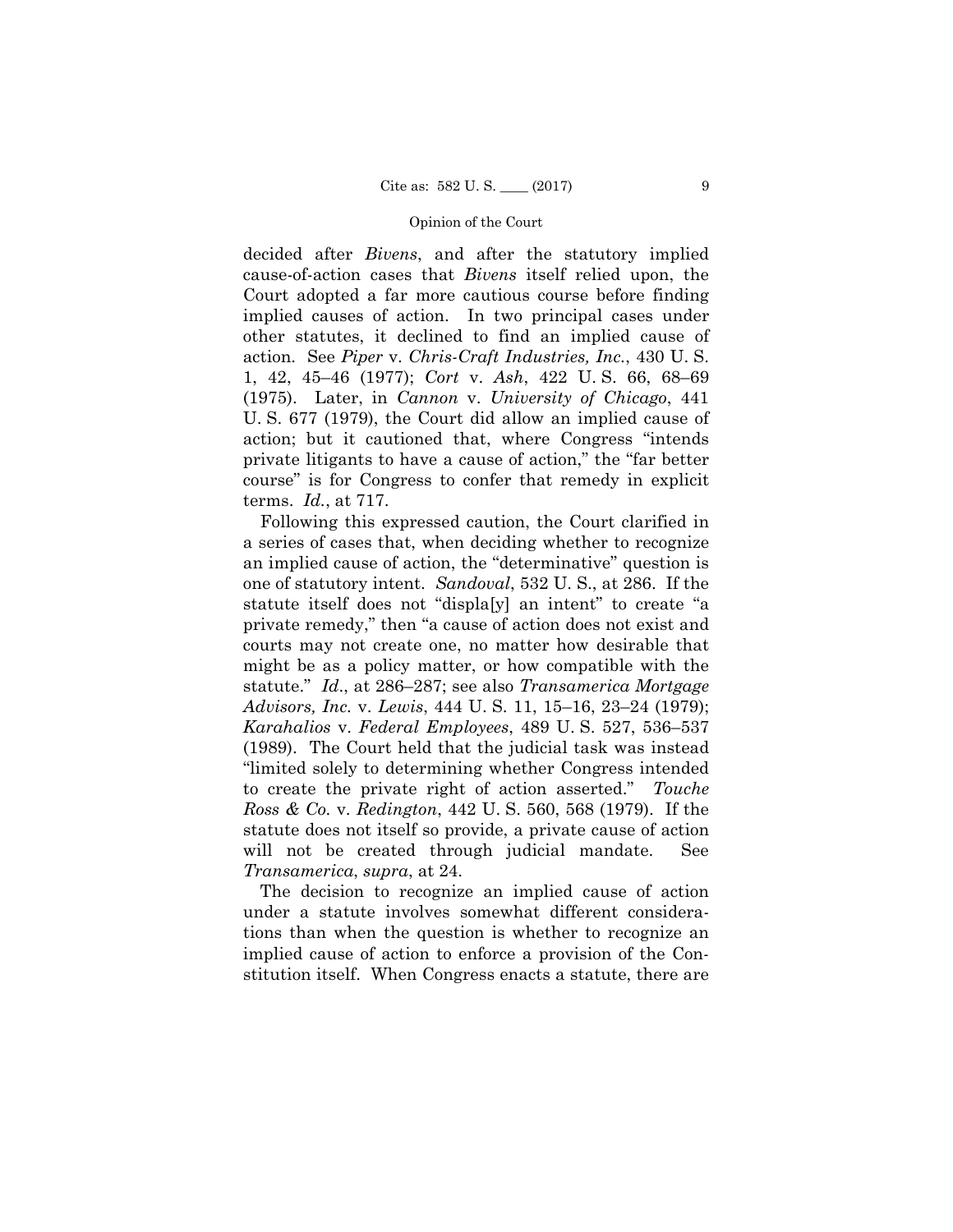#### Opinion of the Court

specific procedures and times for considering its terms and the proper means for its enforcement. It is logical, then, to assume that Congress will be explicit if it intends to create a private cause of action. With respect to the Constitution, however, there is no single, specific congressional action to consider and interpret.

Even so, it is a significant step under separation-ofpowers principles for a court to determine that it has the authority, under the judicial power, to create and enforce a cause of action for damages against federal officials in order to remedy a constitutional violation. When determining whether traditional equitable powers suffice to give necessary constitutional protection—or whether, in addition, a damages remedy is necessary—there are a number of economic and governmental concerns to consider. Claims against federal officials often create substantial costs, in the form of defense and indemnification. Congress, then, has a substantial responsibility to determine whether, and the extent to which, monetary and other liabilities should be imposed upon individual officers and employees of the Federal Government. In addition, the time and administrative costs attendant upon intrusions resulting from the discovery and trial process are significant factors to be considered. In an analogous context, Congress, it is fair to assume, weighed those concerns in deciding not to substitute the Government as defendant in suits seeking damages for constitutional violations. See 28 U. S. C. §2679(b)(2)(A) (providing that certain provisions of the Federal Tort Claims Act do not apply to any claim against a federal employee "which is brought for a violation of the Constitution").

For these and other reasons, the Court's expressed caution as to implied causes of actions under congressional statutes led to similar caution with respect to actions in the *Bivens* context, where the action is implied to enforce the Constitution itself. Indeed, in light of the changes to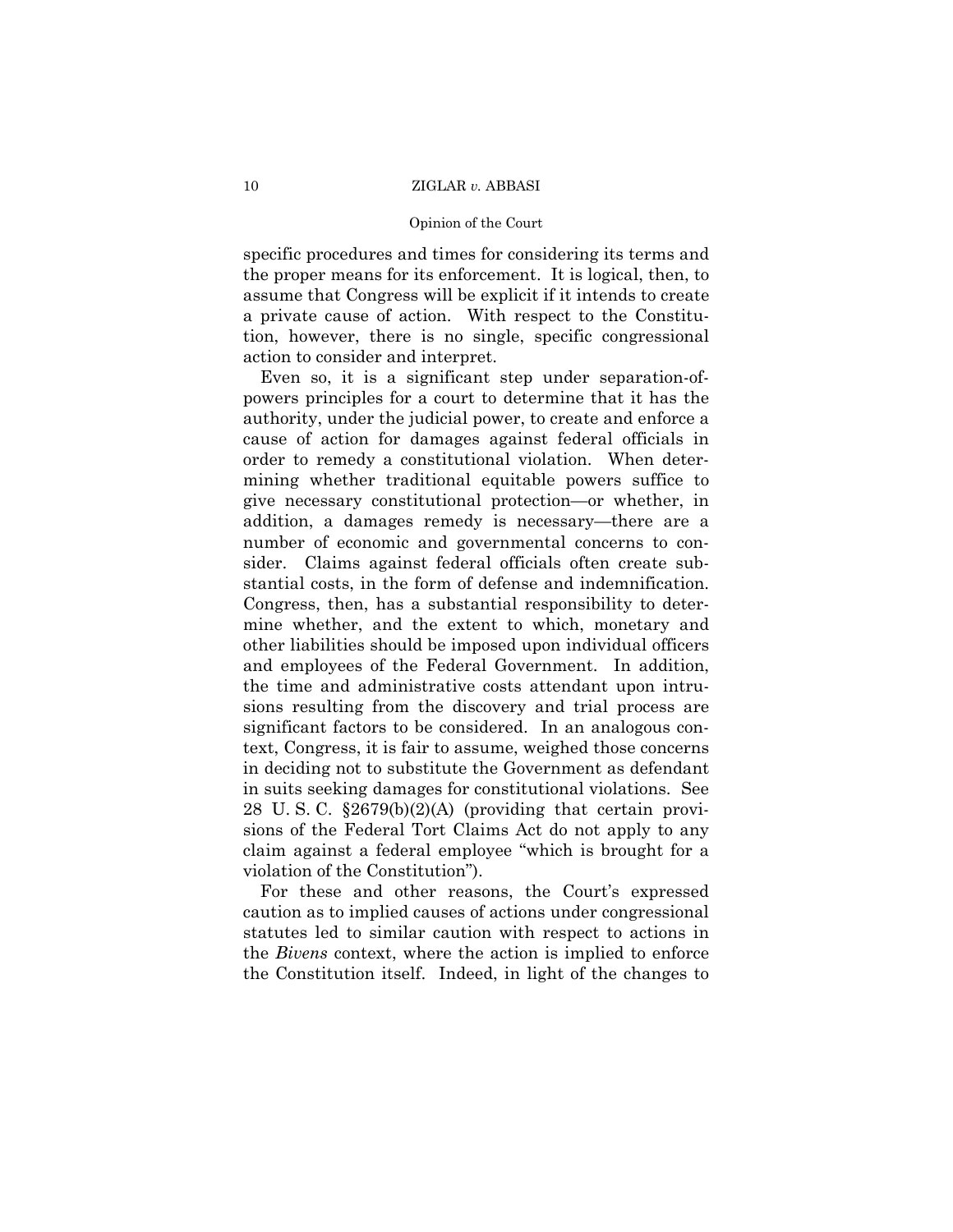the Court's general approach to recognizing implied damages remedies, it is possible that the analysis in the Court's three *Bivens* cases might have been different if they were decided today. To be sure, no congressional enactment has disapproved of these decisions. And it must be understood that this opinion is not intended to cast doubt on the continued force, or even the necessity, of *Bivens* in the search-and-seizure context in which it arose. *Bivens* does vindicate the Constitution by allowing some redress for injuries, and it provides instruction and guidance to federal law enforcement officers going forward. The settled law of *Bivens* in this common and recurrent sphere of law enforcement, and the undoubted reliance upon it as a fixed principle in the law, are powerful reasons to retain it in that sphere.

 "disfavored" judicial activity. *Iqbal*, 556 U. S., at 675. Given the notable change in the Court's approach to recognizing implied causes of action, however, the Court has made clear that expanding the *Bivens* remedy is now a This is in accord with the Court's observation that it has "consistently refused to extend *Bivens* to any new context or new category of defendants." *Correctional Services Corp.* v. *Malesko*, 534 U. S. 61, 68 (2001). Indeed, the Court has refused to do so for the past 30 years.

For example, the Court declined to create an implied damages remedy in the following cases: a First Amendment suit against a federal employer, *Bush* v. *Lucas*, 462 U. S. 367, 390 (1983); a race-discrimination suit against military officers, *Chappell* v. *Wallace*, 462 U. S. 296, 297, 304–305 (1983); a substantive due process suit against military officers, *United States* v. *Stanley*, 483 U. S. 669, 671–672, 683–684 (1987); a procedural due process suit against Social Security officials, *Schweiker* v. *Chilicky*, 487 U. S. 412, 414 (1988); a procedural due process suit against a federal agency for wrongful termination, *FDIC* v. *Meyer*, 510 U. S. 471, 473–474 (1994); an Eighth Amend-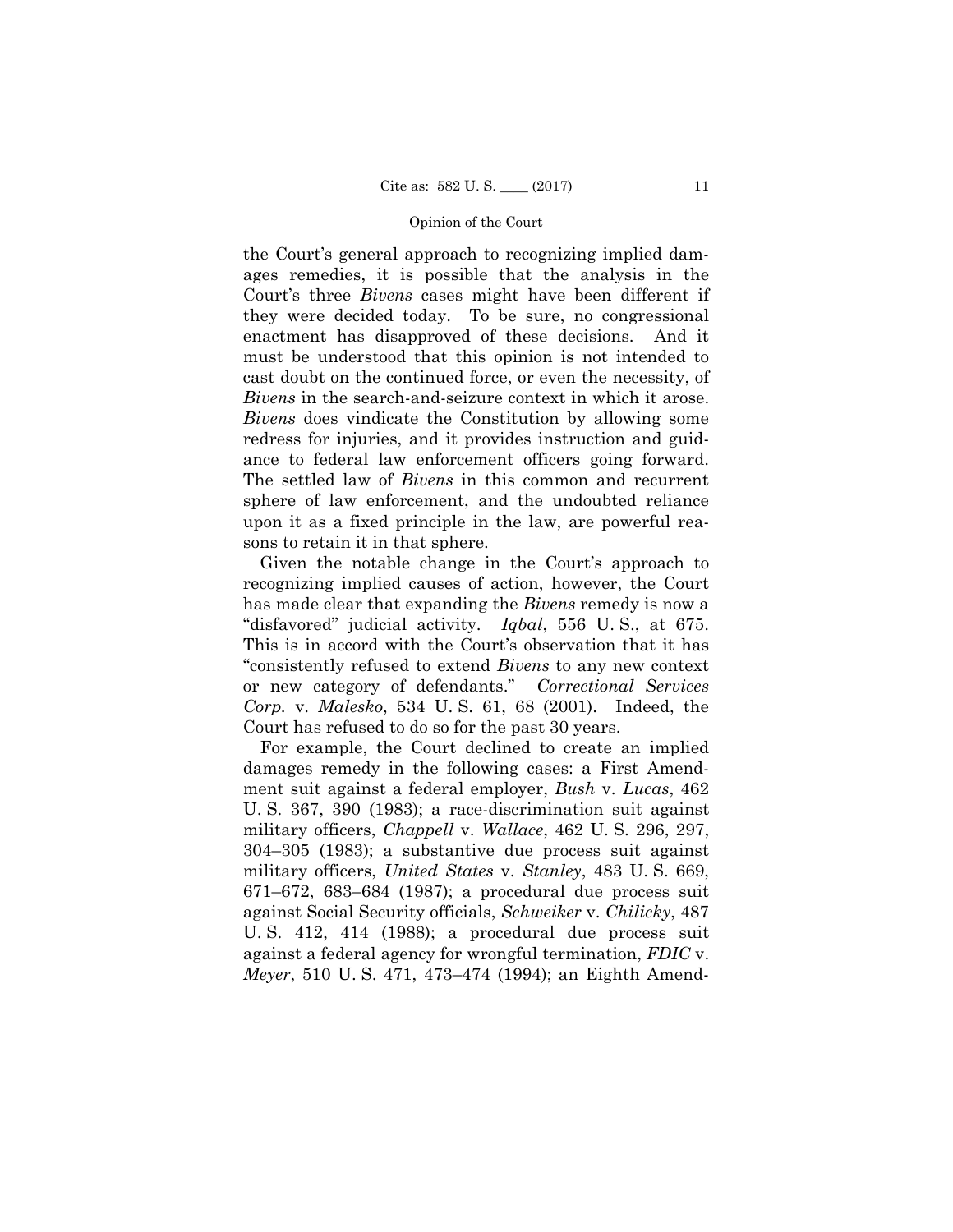#### Opinion of the Court

ment suit against a private prison operator, *Malesko*, *supra*, at 63; a due process suit against officials from the Bureau of Land Management, *Wilkie* v. *Robbins*, 551 U. S. 537, 547–548, 562 (2007); and an Eighth Amendment suit against prison guards at a private prison, *Minneci* v. *Pollard*, 565 U. S. 118, 120 (2012).

When a party seeks to assert an implied cause of action under the Constitution itself, just as when a party seeks to assert an implied cause of action under a federal statute, separation-of-powers principles are or should be central to the analysis. The question is "who should decide" whether to provide for a damages remedy, Congress or the courts? *Bush,* 462 U. S., at 380.

The answer most often will be Congress. When an issue "'involves a host of considerations that must be weighed and appraised,'" it should be committed to "'those who write the laws'" rather than "'those who interpret them.'" *Ibid.* (quoting *United States* v. *Gilman*, 347 U. S. 507, 512–513 (1954)). In most instances, the Court's precedents now instruct, the Legislature is in the better position to consider if "'the public interest would be served'" by imposing a "'new substantive legal liability.'" *Schweiker*, *supra*, at 426–427 (quoting *Bush*, *supra*, at 390). As a result, the Court has urged "caution" before "extending *Bivens* remedies into any new context." *Malesko*, *supra*, at 74. The Court's precedents now make clear that a *Bivens*  remedy will not be available if there are "'special factors counselling hesitation in the absence of affirmative action by Congress.'" *Carlson*, 446 U. S., at 18 (quoting *Bivens*, 403 U. S., at 396).

This Court has not defined the phrase "special factors counselling hesitation." The necessary inference, though, is that the inquiry must concentrate on whether the Judiciary is well suited, absent congressional action or instruction, to consider and weigh the costs and benefits of allowing a damages action to proceed. Thus, to be a "special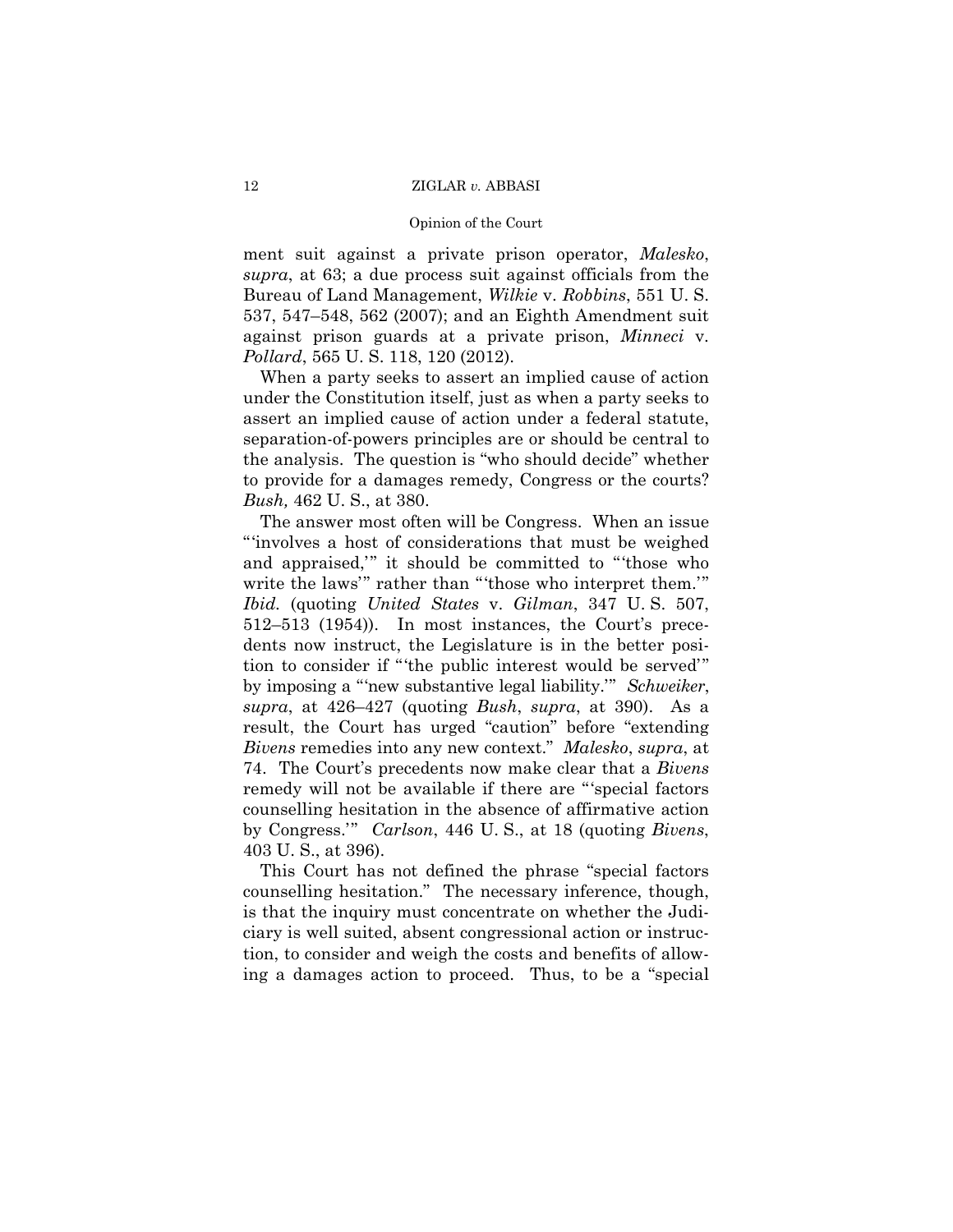factor counselling hesitation," a factor must cause a court to hesitate before answering that question in the affirmative.

It is not necessarily a judicial function to establish whole categories of cases in which federal officers must defend against personal liability claims in the complex sphere of litigation, with all of its burdens on some and benefits to others. It is true that, if equitable remedies prove insufficient, a damages remedy might be necessary to redress past harm and deter future violations. Yet the decision to recognize a damages remedy requires an assessment of its impact on governmental operations systemwide. Those matters include the burdens on Government employees who are sued personally, as well as the projected costs and consequences to the Government itself when the tort and monetary liability mechanisms of the legal system are used to bring about the proper formulation and implementation of public policies. These and other considerations may make it less probable that Congress would want the Judiciary to entertain a damages suit in a given case.

Sometimes there will be doubt because the case arises in a context in which Congress has designed its regulatory authority in a guarded way, making it less likely that Congress would want the Judiciary to interfere. See *Chappell*, *supra*, at 302 (military); *Stanley*, *supra*, at 679 (same); *Meyer*, *supra*, at 486 (public purse); *Wilkie*, *supra*, at 561–562 (federal land). And sometimes there will be doubt because some other feature of a case—difficult to predict in advance—causes a court to pause before acting without express congressional authorization. In sum, if there are sound reasons to think Congress might doubt the efficacy or necessity of a damages remedy as part of the system for enforcing the law and correcting a wrong, the courts must refrain from creating the remedy in order to respect the role of Congress in determining the nature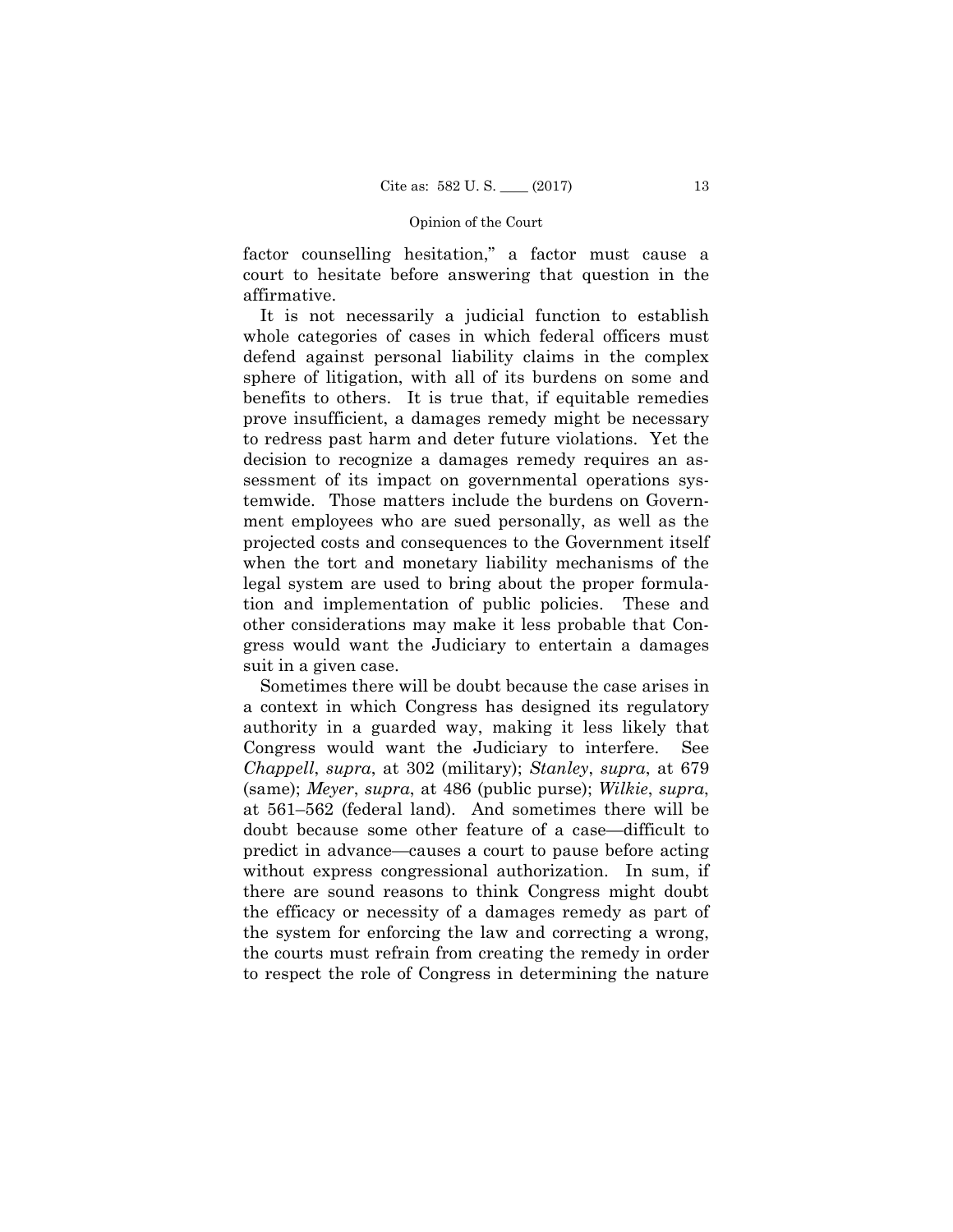#### Opinion of the Court

and extent of federal-court jurisdiction under Article III.

In a related way, if there is an alternative remedial structure present in a certain case, that alone may limit the power of the Judiciary to infer a new *Bivens* cause of action. For if Congress has created "any alternative, existing process for protecting the [injured party's] interest" that itself may "amoun[t] to a convincing reason for the Judicial Branch to refrain from providing a new and freestanding remedy in damages." *Wilkie*, *supra,* at 550; see also *Bush*, *supra*, at 385–388 (recognizing that civilservice regulations provided alternative means for relief); *Malesko*, 534 U. S., at 73–74 (recognizing that state tort law provided alternative means for relief); *Minneci*, *supra,*  at 127–130 (same).

## III

It is appropriate now to turn first to the *Bivens* claims challenging the conditions of confinement imposed on respondents pursuant to the formal policy adopted by the Executive Officials in the wake of the September 11 attacks. The Court will refer to these claims as the "detention policy claims." The detention policy claims allege that petitioners violated respondents' due process and equal protection rights by holding them in restrictive conditions of confinement; the claims further allege that the Wardens violated the Fourth and Fifth Amendments by subjecting respondents to frequent strip searches. The term "detention policy claims" does not include respondents' claim alleging that Warden Hasty allowed guards to abuse the detainees. That claim will be considered separately, and further, below. At this point, the question is whether, having considered the relevant special factors in the whole context of the detention policy claims, the Court should extend a *Bivens*-type remedy to those claims.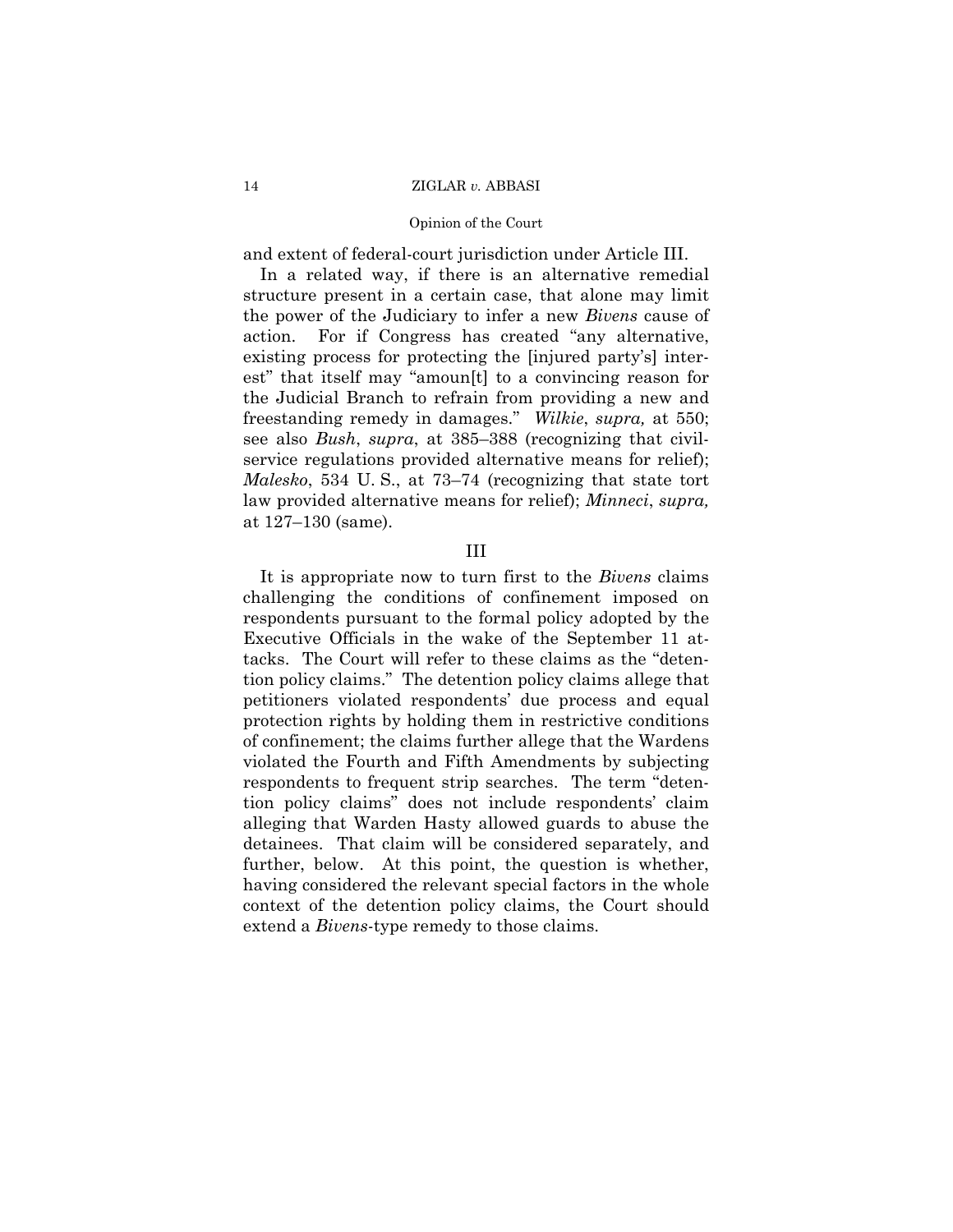### A

Before allowing respondents' detention policy claims to proceed under *Bivens*, the Court of Appeals did not perform any special factors analysis at all. 789 F. 3d, at 237. The reason, it said, was that the special factors analysis is necessary only if a plaintiff asks for a *Bivens* remedy in a new context. 789 F. 3d, at 234. And in the Court of Appeals' view, the context here was not new. *Id.,* at 235.

 previous *Bivens* case. 789 F. 3d, at 234. Second, it asked nism of injury in a previous *Bivens* case. 789 F. 3d, at 234. special factors analysis is required. *Ibid.*  To determine whether the *Bivens* context was novel, the Court of Appeals employed a two-part test. First, it asked whether the asserted constitutional right was at issue in a whether the mechanism of injury was the same mecha-Under the Court of Appeals' approach, if the answer to both questions is "yes," then the context is not new and no

That approach is inconsistent with the analysis in *Malesko*. Before the Court decided that case, it had approved a *Bivens* action under the Eighth Amendment against federal prison officials for failure to provide medical treatment. See *Carlson*, 446 U. S., at 16, n. 1, 18–19. In *Malesko*, the plaintiff sought relief against a private prison operator in almost parallel circumstances. 534 U. S., at 64. In both cases, the right at issue was the same: the Eighth Amendment right to be free from cruel and unusual punishment. And in both cases, the mechanism of injury was the same: failure to provide adequate medical treatment. Thus, if the approach followed by the Court of Appeals is the correct one, this Court should have held that the cases arose in the same context, obviating any need for a special factors inquiry.

That, however, was not the controlling analytic framework in *Malesko*. Even though the right and the mechanism of injury were the same as they were in *Carlson*, the Court held that the contexts were different. 534 U. S., at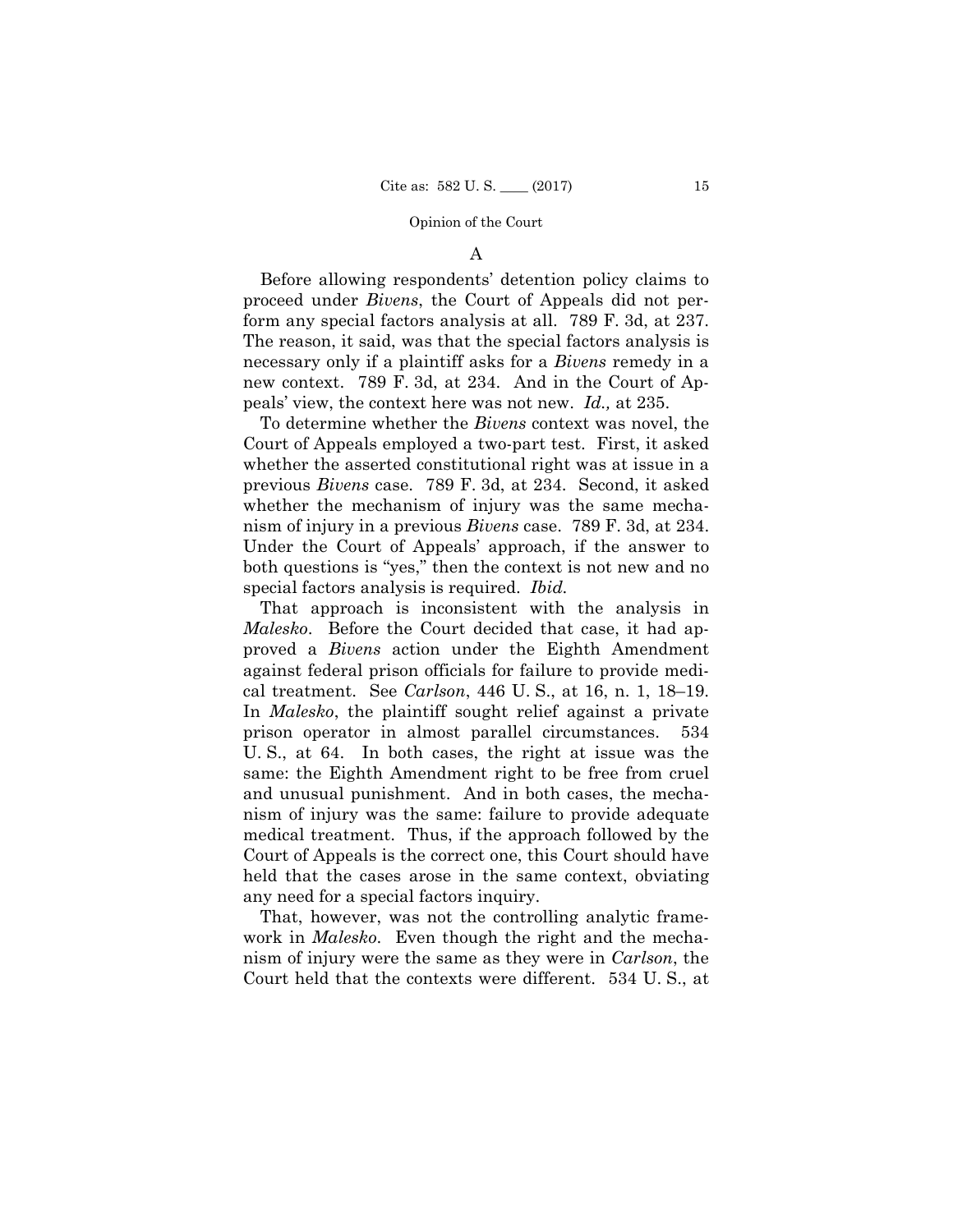70, and n. 4. The Court explained that special factors counseled hesitation and that the *Bivens* remedy was therefore unavailable. 534 U. S., at 74.

For similar reasons, the holding of the Court of Appeals in the instant suit is inconsistent with this Court's analytic framework in *Chappell*. In *Davis*, decided before the Court's cautionary instructions with respect to *Bivens*  suits, see *supra,* at 11–12, the Court had held that an employment-discrimination claim against a Congressman could proceed as a *Bivens-*type action. *Davis*, 442 U. S., at 230–231. In *Chappell*, however, the cautionary rules were applicable; and, as a result, a similar discrimination suit against military officers was not allowed to proceed. It is the *Chappell* framework that now controls; and, under it, the Court of Appeals erred by holding that this suit did not present a new *Bivens* context.

The proper test for determining whether a case presents a new *Bivens* context is as follows. If the case is different in a meaningful way from previous *Bivens* cases decided by this Court, then the context is new. Without endeavoring to create an exhaustive list of differences that are meaningful enough to make a given context a new one, some examples might prove instructive. A case might differ in a meaningful way because of the rank of the officers involved; the constitutional right at issue; the generality or specificity of the official action; the extent of judicial guidance as to how an officer should respond to the problem or emergency to be confronted; the statutory or other legal mandate under which the officer was operating; the risk of disruptive intrusion by the Judiciary into the functioning of other branches; or the presence of potential special factors that previous *Bivens* cases did not consider.

In the present suit, respondents' detention policy claims challenge the confinement conditions imposed on illegal aliens pursuant to a high-level executive policy created in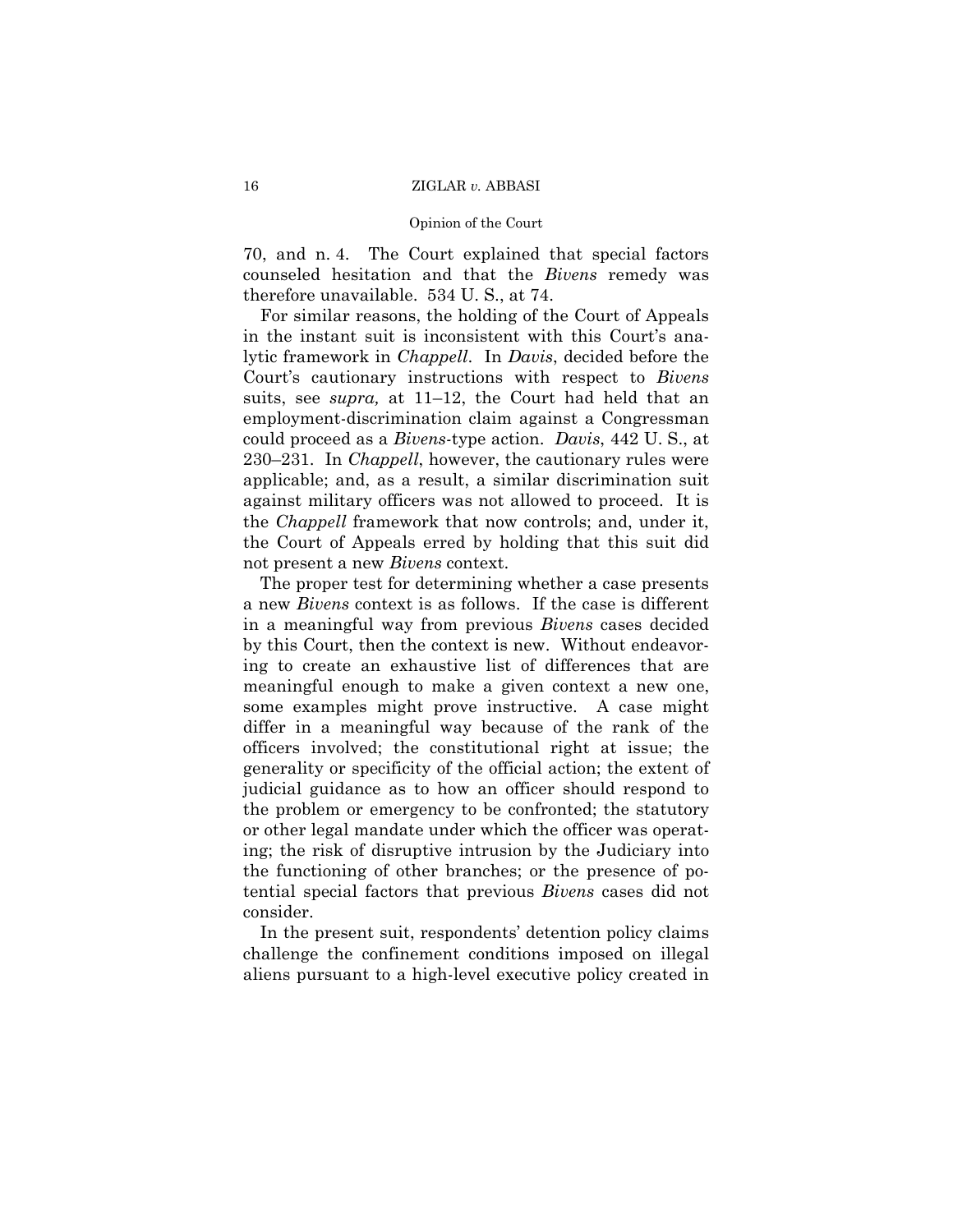the wake of a major terrorist attack on American soil. Those claims bear little resemblance to the three *Bivens*  claims the Court has approved in the past: a claim against FBI agents for handcuffing a man in his own home without a warrant; a claim against a Congressman for firing his female secretary; and a claim against prison officials for failure to treat an inmate's asthma. See *Bivens*, 403 U. S. 388; *Davis*, 442 U. S. 228; *Chappell*, 462 U. S. 296. The Court of Appeals therefore should have held that this was a new *Bivens* context. Had it done so, it would have recognized that a special factors analysis was required before allowing this damages suit to proceed.

 $\mathbf{B}$ 

After considering the special factors necessarily implicated by the detention policy claims, the Court now holds that those factors show that whether a damages action should be allowed is a decision for the Congress to make, not the courts.

With respect to the claims against the Executive Officials, it must be noted that a *Bivens* action is not "a proper vehicle for altering an entity's policy." *Malesko*, *supra*, at 74. Furthermore, a *Bivens* claim is brought against the individual official for his or her own acts, not the acts of others. "The purpose of *Bivens* is to deter the *officer*." *Meyer*, 510 U. S., at 485. *Bivens* is not designed to hold officers responsible for acts of their subordinates. See *Iqbal*, 556 U. S., at 676 ("Government officials may not be held liable for the unconstitutional conduct of their subordinates under a theory of *respondeat superior* ").

Even if the action is confined to the conduct of a particular Executive Officer in a discrete instance, these claims would call into question the formulation and implementation of a general policy. This, in turn, would necessarily require inquiry and discovery into the whole course of the discussions and deliberations that led to the policies and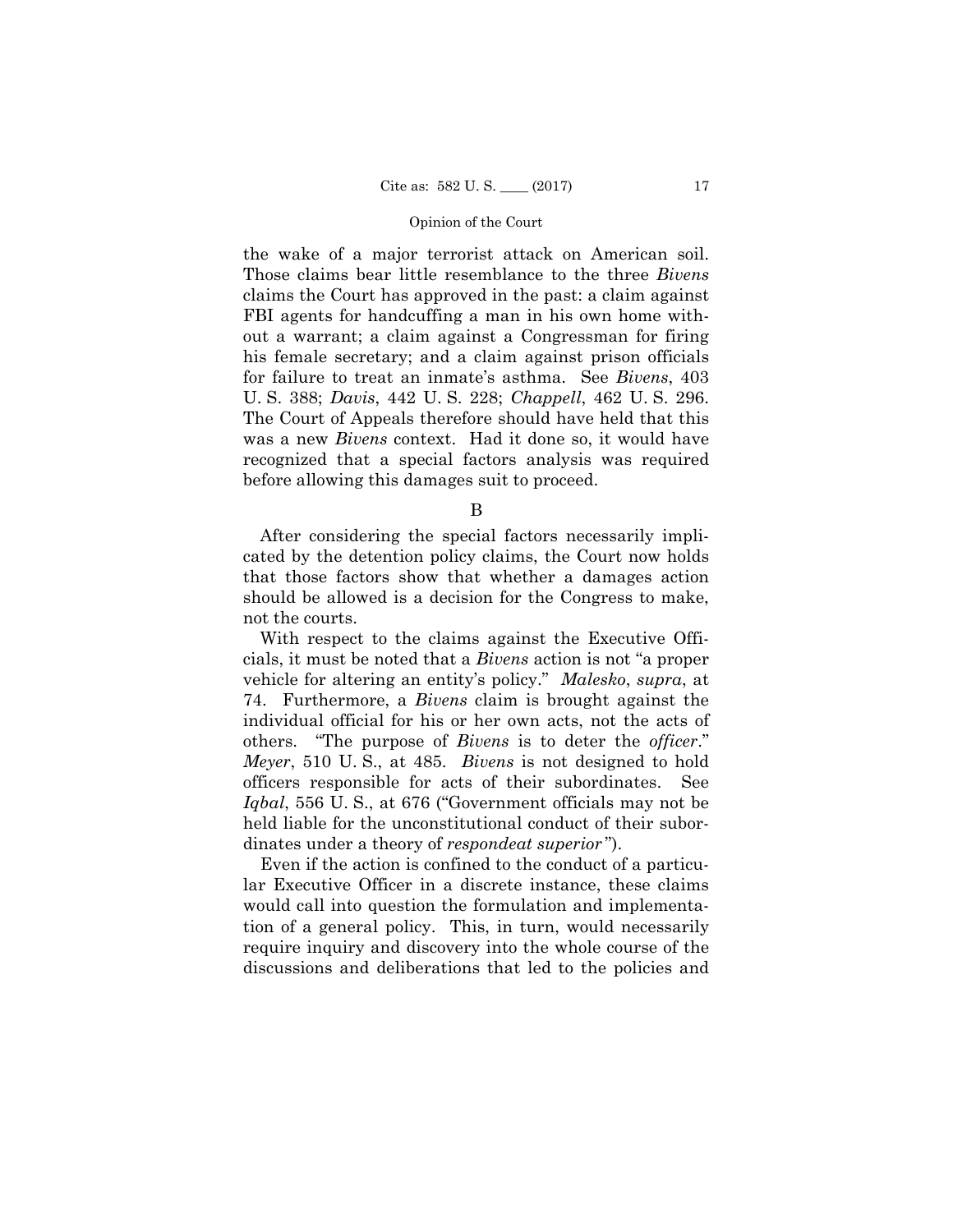governmental acts being challenged. These consequences counsel against allowing a *Bivens* action against the Executive Officials, for the burden and demand of litigation might well prevent them—or, to be more precise, future officials like them—from devoting the time and effort required for the proper discharge of their duties. See *Cheney* v. *United States Dist. Court for D. C.*, 542 U. S. 367, 382 (2004) (noting "the paramount necessity of protecting the Executive Branch from vexatious litigation that might distract it from the energetic performance of its constitutional duties").

A closely related problem, as just noted, is that the discovery and litigation process would either border upon or directly implicate the discussion and deliberations that led to the formation of the policy in question. See *Federal Open Market Comm.* v. *Merrill*, 443 U. S. 340, 360 (1979) (noting that disclosure of Executive Branch documents "could inhibit the free flow of advice, including analysis, reports, and expression of opinion within an agency"). Allowing a damages suit in this context, or in a like context in other circumstances, would require courts to interfere in an intrusive way with sensitive functions of the Executive Branch. See *Clinton* v. *Jones*, 520 U. S. 681, 701 (1997) (recognizing that "'[e]ven when a branch does not arrogate power to itself . . . the separation-of-powers doctrine requires that a branch not impair another in the performance of its constitutional duties'" (quoting *Loving*  v. *United States*, 517 U. S. 748, 757 (1996))). These considerations also counsel against allowing a damages claim to proceed against the Executive Officials. See *Cheney*, *supra*, at 385 (noting that "special considerations control" when a case implicates "the Executive Branch's interests in maintaining the autonomy of its office and safeguarding the confidentiality of its communications").

In addition to this special factor, which applies to the claims against the Executive Officials, there are three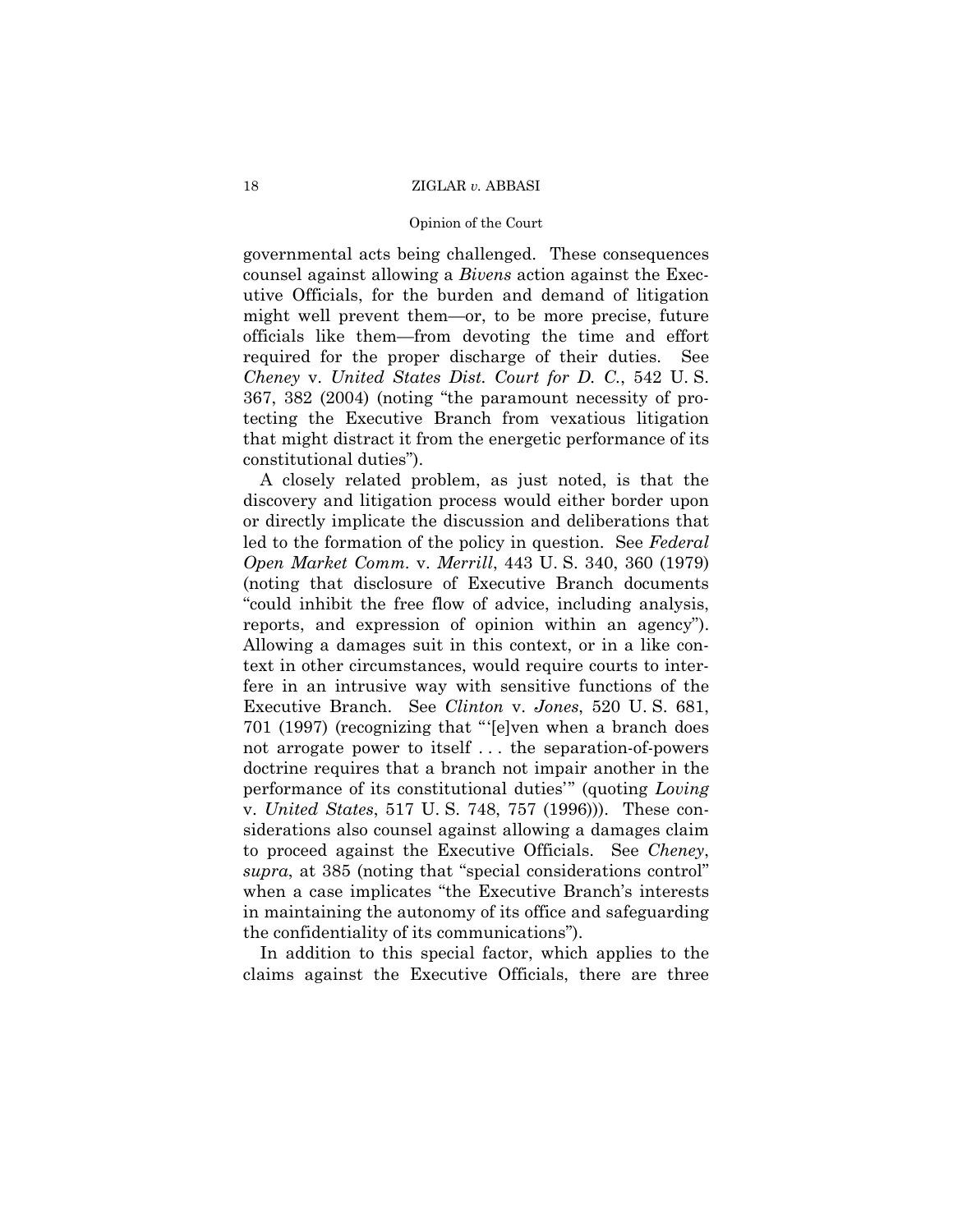other special factors that apply as well to the detention policy claims against all of the petitioners. First, respondents' detention policy claims challenge more than standard "law enforcement operations." *United States* v. *Verdugo-Urquidez*, 494 U. S. 259, 273 (1990). They challenge as well major elements of the Government's whole response to the September 11 attacks, thus of necessity requiring an inquiry into sensitive issues of national security. Were this inquiry to be allowed in a private suit for damages, the *Bivens* action would assume dimensions far greater than those present in *Bivens* itself, or in either of its two follow-on cases, or indeed in any putative *Bivens* case yet to come before the Court.

National-security policy is the prerogative of the Congress and President. See U. S. Const., Art. I, §8; Art. II, §1, §2. Judicial inquiry into the national-security realm raises "concerns for the separation of powers in trenching on matters committed to the other branches." *Christopher*  v. *Harbury*, 536 U. S. 403, 417 (2002). These concerns are even more pronounced when the judicial inquiry comes in the context of a claim seeking money damages rather than a claim seeking injunctive or other equitable relief. The risk of personal damages liability is more likely to cause an official to second-guess difficult but necessary decisions concerning national-security policy.

For these and other reasons, courts have shown deference to what the Executive Branch "has determined . . . is 'essential to national security.'" *Winter* v. *Natural Resources Defense Council, Inc.*, 555 U. S. 7, 24, 26 (2008). Indeed, "courts traditionally have been reluctant to intrude upon the authority of the Executive in military and national security affairs" unless "Congress specifically has provided otherwise." *Department of Navy* v. *Egan*, 484 U. S. 518, 530 (1988). Congress has not provided otherwise here.

There are limitations, of course, on the power of the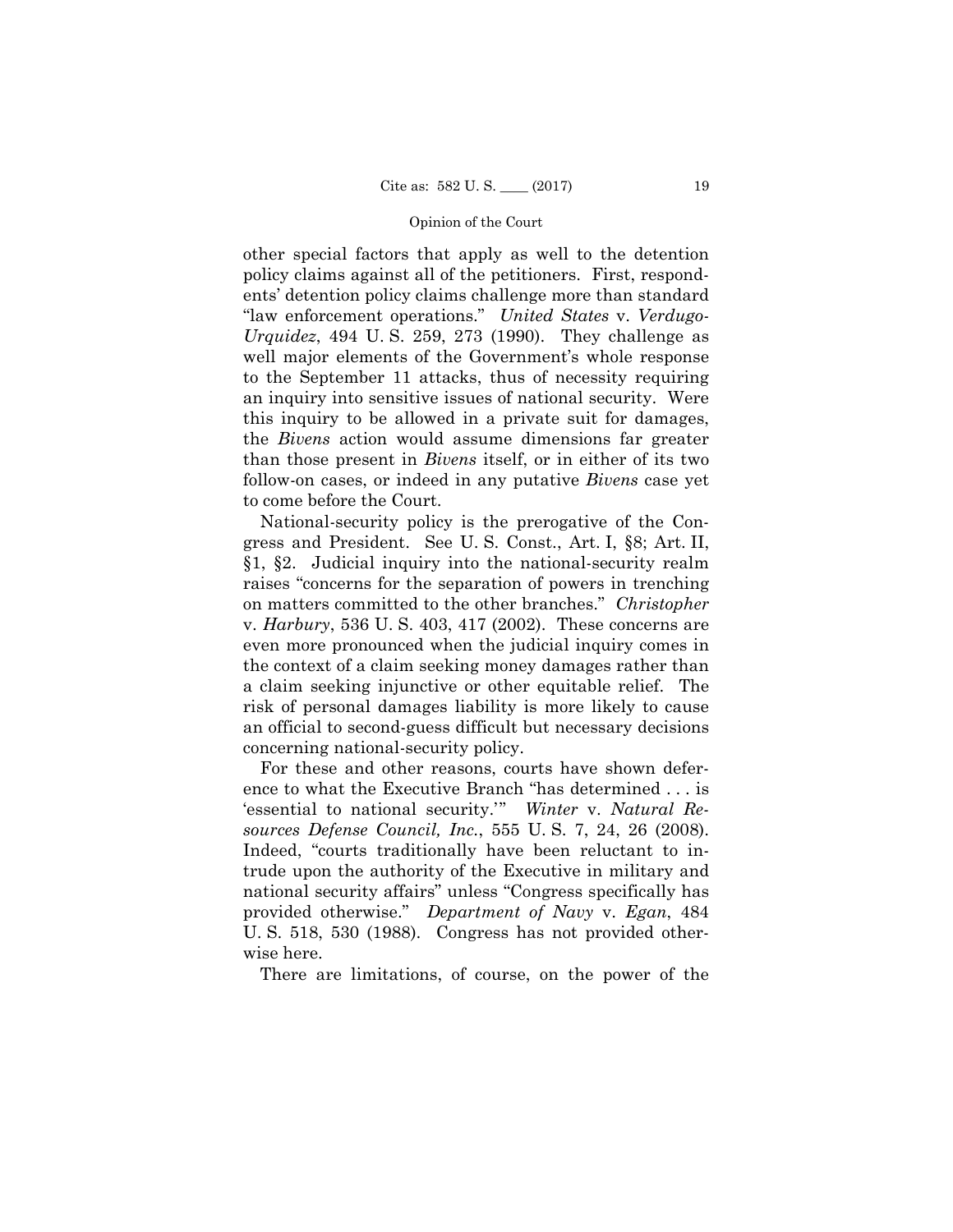#### Opinion of the Court

Executive under Article II of the Constitution and in the powers authorized by congressional enactments, even with respect to matters of national security. See, *e.g., Hamdi* v. *Rumsfeld*, 542 U. S. 507, 527, 532–537 (2004) (plurality opinion) ("Whatever power the United States Constitution envisions for the Executive . . . in times of conflict, it most assuredly envisions a role for all three branches when individual liberties are at stake"); *Boumediene* v. *Bush*, 553 U. S. 723, 798 (2008) ("Liberty and security can be reconciled; and in our system they are reconciled within the framework of the law"). And national-security concerns must not become a talisman used to ward off inconvenient claims—a "label" used to "cover a multitude of sins." *Mitchell* v. *Forsyth*, 472 U. S. 511, 523 (1985). This "'danger of abuse'" is even more heightened given "'the difficulty of defining'" the "'security interest'" in domestic cases. *Ibid.* (quoting *United States* v. *United States Dist. Court for Eastern Dist. of Mich.*, 407 U. S. 297, 313–314 (1972)).

Even so, the question is only whether "congressionally uninvited intrusion" is "inappropriate" action for the Judiciary to take. *Stanley*, 483 U. S., at 683. The factors discussed above all suggest that Congress' failure to provide a damages remedy might be more than mere oversight, and that congressional silence might be more than "inadvertent." *Schweiker*, 487 U. S., at 423. This possibility counsels hesitation "in the absence of affirmative action by Congress." *Bivens*, 403 U. S., at 396.

Furthermore, in any inquiry respecting the likely or probable intent of Congress, the silence of Congress is relevant; and here that silence is telling. In the almost 16 years since September 11, the Federal Government's responses to that terrorist attack have been well documented. Congressional interest has been "frequent and intense," *Schweiker*, *supra*, at 425, and some of that interest has been directed to the conditions of confinement at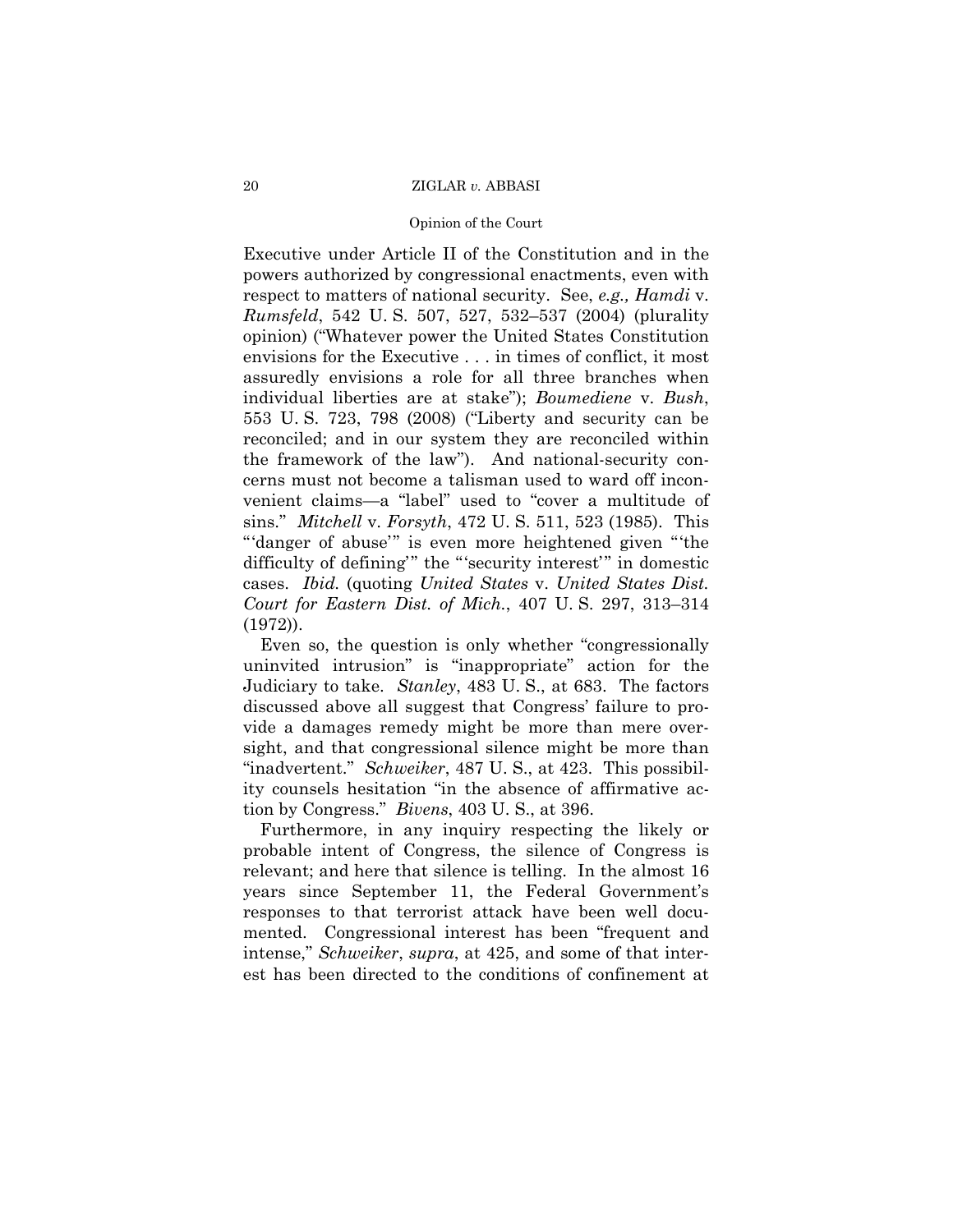issue here. Indeed, at Congress' behest, the Department of Justice's Office of the Inspector General compiled a 300 page report documenting the conditions in the MDC in great detail. See 789 F. 3d, at 279 (opinion of Raggi, J.) (noting that the USA PATRIOT Act required "the Department's Inspector General to review and report semiannually to Congress on any identified abuses of civil rights and civil liberties in fighting terrorism"). Nevertheless, "[a]t no point did Congress choose to extend to any person the kind of remedies that respondents seek in this lawsuit." *Schweiker*, 487 U. S., at 426.

This silence is notable because it is likely that high-level policies will attract the attention of Congress. Thus, when Congress fails to provide a damages remedy in circumstances like these, it is much more difficult to believe that "congressional inaction" was "inadvertent." *Id.*, at 423.

It is of central importance, too, that this is not a case like *Bivens* or *Davis* in which "it is damages or nothing." *Bivens*, *supra*, at 410 (Harlan, J., concurring in judgment); *Davis*, 442 U. S., at 245. Unlike the plaintiffs in those cases, respondents do not challenge individual instances of discrimination or law enforcement overreach, which due to their very nature are difficult to address except by way of damages actions after the fact. Respondents instead challenge large-scale policy decisions concerning the conditions of confinement imposed on hundreds of prisoners. To address those kinds of decisions, detainees may seek injunctive relief. And in addition to that, we have left open the question whether they might be able to challenge their confinement conditions via a petition for a writ of habeas corpus. See *Bell* v. *Wolfish*, 441 U. S. 520, 526, n. 6 (1979) ("[W]e leave to another day the question of the propriety of using a writ of habeas corpus to obtain review of the conditions of confinement"); *Preiser* v. *Rodriguez*, 411 U. S. 475, 499 (1973) ("When a prisoner is put under additional and unconstitutional restraints during his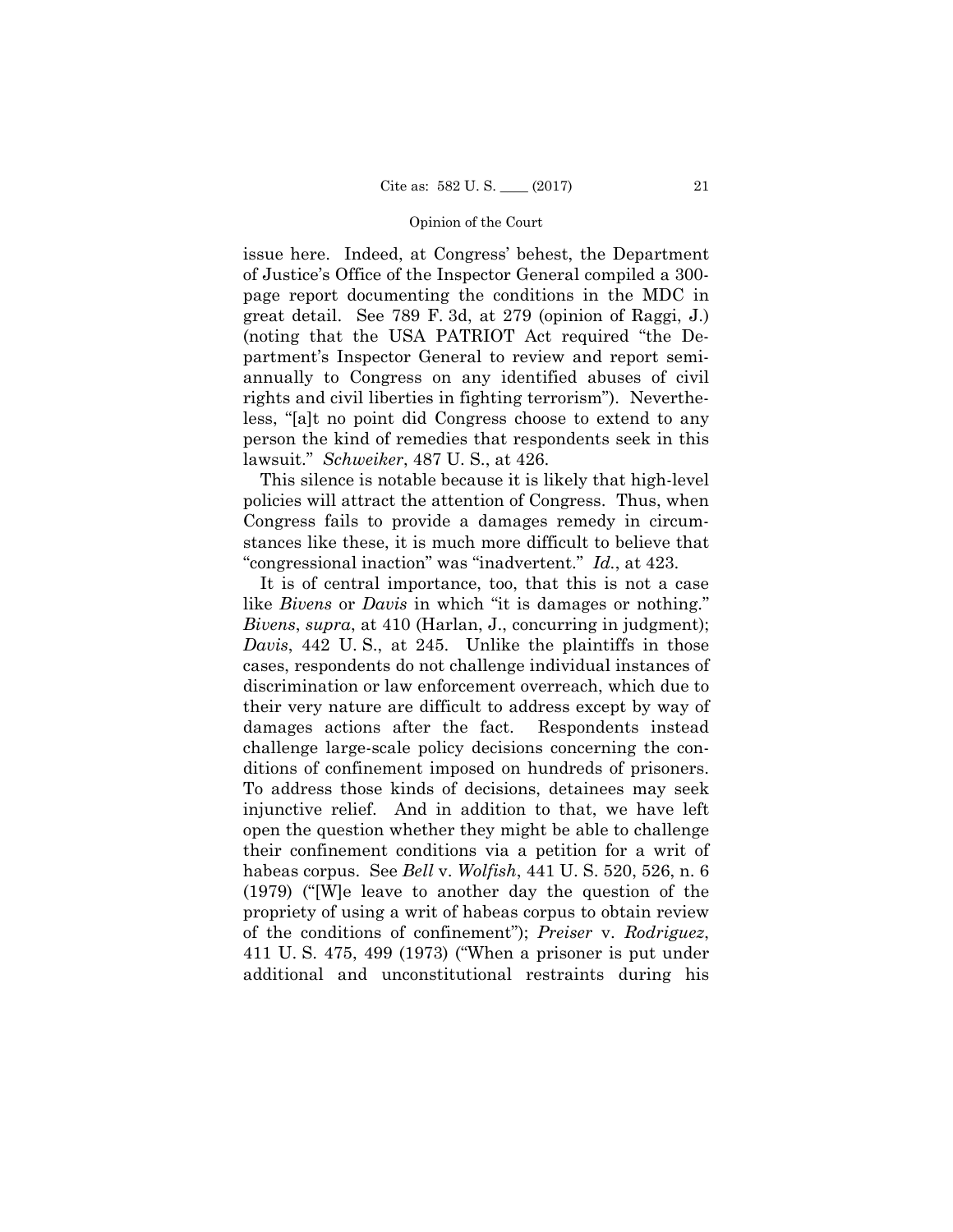#### Opinion of the Court

lawful custody, it is arguable that habeas corpus will lie to remove the restraints making custody illegal").

Indeed, the habeas remedy, if necessity required its use, would have provided a faster and more direct route to relief than a suit for money damages. A successful habeas petition would have required officials to place respondents in less-restrictive conditions immediately; yet this damages suit remains unresolved some 15 years later. (As in *Bell* and *Preiser*, the Court need not determine the scope or availability of the habeas corpus remedy, a question that is not before the Court and has not been briefed or argued.) In sum, respondents had available to them "'other alternative forms of judicial relief.'" *Minneci*, 565 U. S., at 124. And when alternative methods of relief are available, a *Bivens* remedy usually is not. See *Bush*, 462 U. S., at 386–388; *Schweiker*, *supra*, at 425–426; *Malesko*, 534 U. S., at 73–74; *Minneci*, *supra*, at 125–126.

There is a persisting concern, of course, that absent a *Bivens* remedy there will be insufficient deterrence to prevent officers from violating the Constitution. In circumstances like those presented here, however, the stakes on both sides of the argument are far higher than in past cases the Court has considered. If *Bivens* liability were to be imposed, high officers who face personal liability for damages might refrain from taking urgent and lawful action in a time of crisis. And, as already noted, the costs and difficulties of later litigation might intrude upon and interfere with the proper exercise of their office.

On the other side of the balance, the very fact that some executive actions have the sweeping potential to affect the liberty of so many is a reason to consider proper means to impose restraint and to provide some redress from injury. There is therefore a balance to be struck, in situations like this one, between deterring constitutional violations and freeing high officials to make the lawful decisions necessary to protect the Nation in times of great peril. Cf.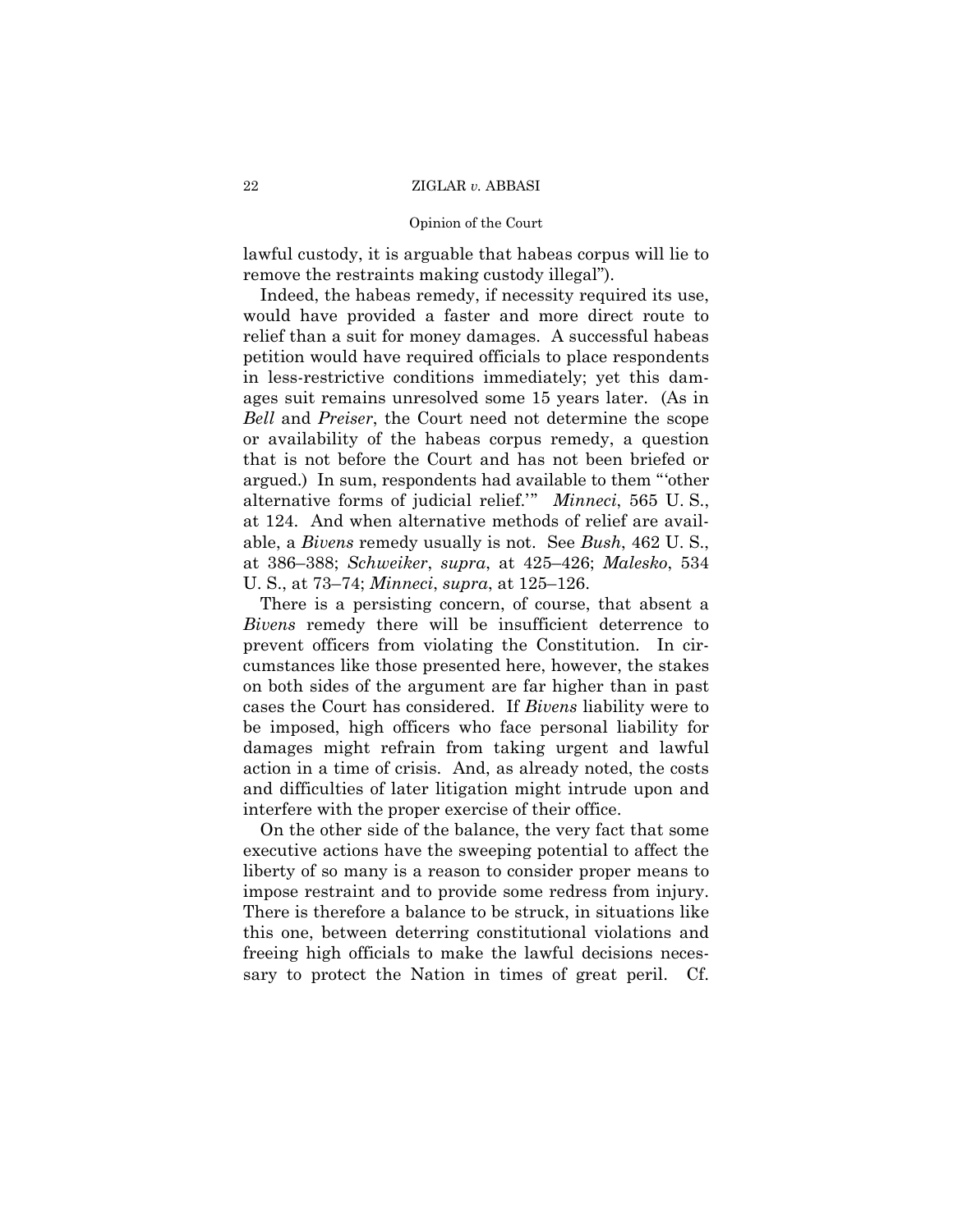*Stanley*, *supra*, at 681 (noting that the special-factors analysis in that case turned on "how much occasional, unintended impairment of military discipline one is willing to tolerate"). The proper balance is one for the Congress, not the Judiciary, to undertake. For all of these reasons, the Court of Appeals erred by allowing respondents' detention policy claims to proceed under *Bivens*.

# IV A

One of respondents' claims under *Bivens* requires a different analysis: the prisoner abuse claim against the MDC's warden, Dennis Hasty. The allegation is that Warden Hasty violated the Fifth Amendment by allowing prison guards to abuse respondents.

 warden showed "deliberate indifference" to prisoner abuse. The warden argues, as an initial matter, that the complaint does not "'state a claim to relief that is plausible on its face.'" *Iqbal*, 556 U. S., at 678 (quoting *Bell Atlantic Corp.* v. *Twombly*, 550 U. S. 544, 570 (2007)). Applying its precedents, the Court of Appeals held that the substantive standard for the sufficiency of the claim is whether the 789 F. 3d, at 249–250. The parties appear to agree on this standard, and, for purposes of this case, the Court assumes it to be correct.

The complaint alleges that guards routinely abused respondents; that the warden encouraged the abuse by referring to respondents as "terrorists"; that he prevented respondents from using normal grievance procedures; that he stayed away from the Unit to avoid seeing the abuse; that he was made aware of the abuse via "inmate complaints, staff complaints, hunger strikes, and suicide attempts"; that he ignored other "direct evidence of [the] abuse, including logs and other official [records]"; that he took no action "to rectify or address the situation"; and that the abuse resulted in the injuries described above, see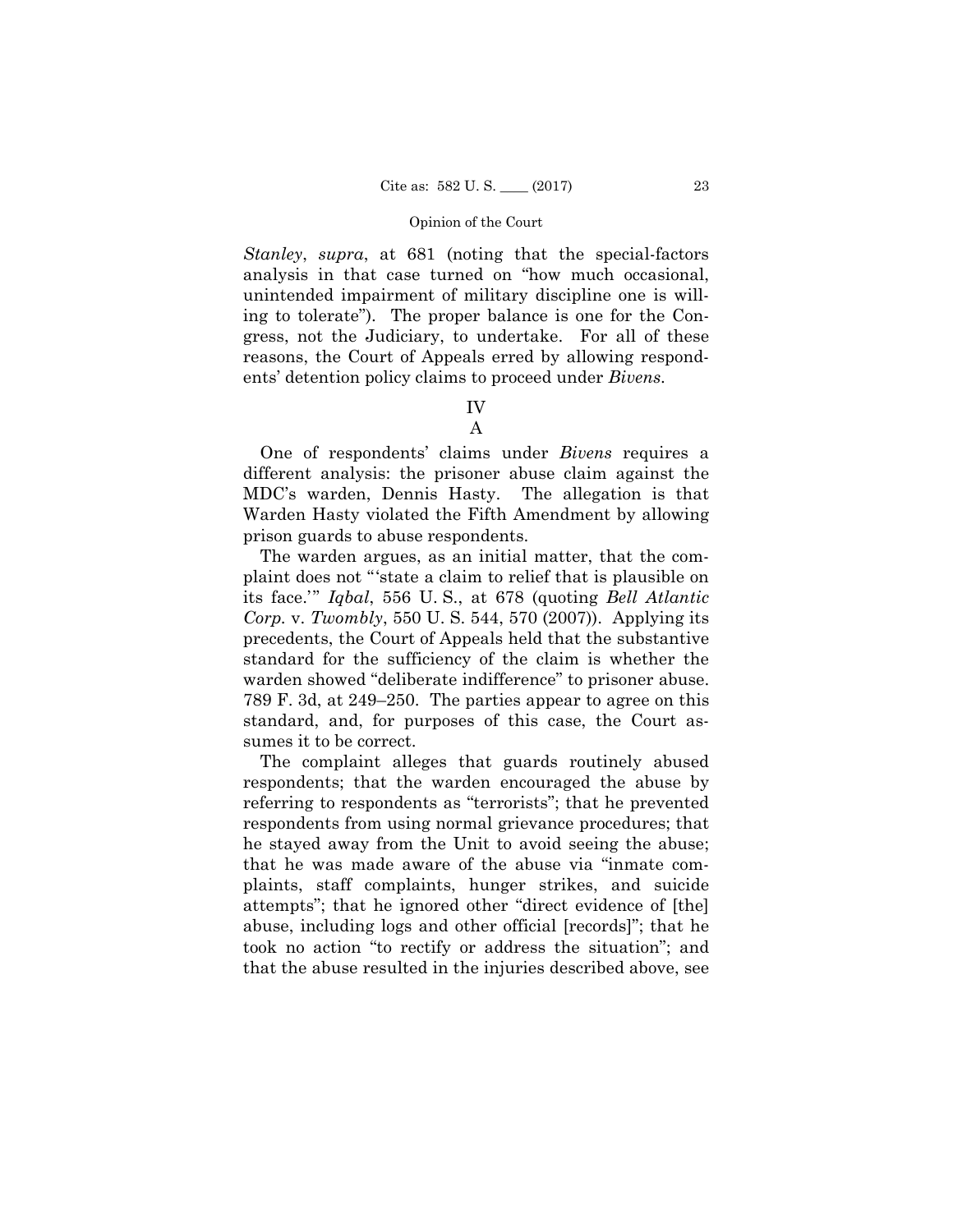#### Opinion of the Court

*supra,* at 4. These allegations—assumed here to be true, subject to proof at a later stage—plausibly show the warden's deliberate indifference to the abuse. Consistent with the opinion of every judge in this case to have considered the question, including the dissenters in the Court of Appeals, the Court concludes that the prisoner abuse allegations against Warden Hasty state a plausible ground to find a constitutional violation if a *Bivens* remedy is to be implied.

 this Court." *Supra,* at 16. Warden Hasty argues, however, that *Bivens* ought not to be extended to this instance of alleged prisoner abuse. As noted above, the first question a court must ask in a case like this one is whether the claim arises in a new *Bivens* context, *i.e.*, whether "the case is different in a meaningful way from previous *Bivens* cases decided by

 U. S. 14. There, the Court did allow a *Bivens* claim for It is true that this case has significant parallels to one of the Court's previous *Bivens* cases, *Carlson* v. *Green,* 446 prisoner mistreatment—specifically, for failure to provide medical care. And the allegations of injury here are just as compelling as those at issue in *Carlson*. This is especially true given that the complaint alleges serious violations of Bureau of Prisons policy. See 28 CFR §552.20 (2016) (providing that prison staff may use force "only as a last alternative after all other reasonable efforts to resolve a situation have failed" and that staff may "use only that amount of force necessary to [ensure prison safety and security]");  $\S 552.22(j)$  ("All incidents involving the use of force . . . must be carefully documented"); §542.11 (requiring the warden to investigate certain complaints of inmate abuse).

Yet even a modest extension is still an extension. And this case does seek to extend *Carlson* to a new context. As noted above, a case can present a new context for *Bivens*  purposes if it implicates a different constitutional right; if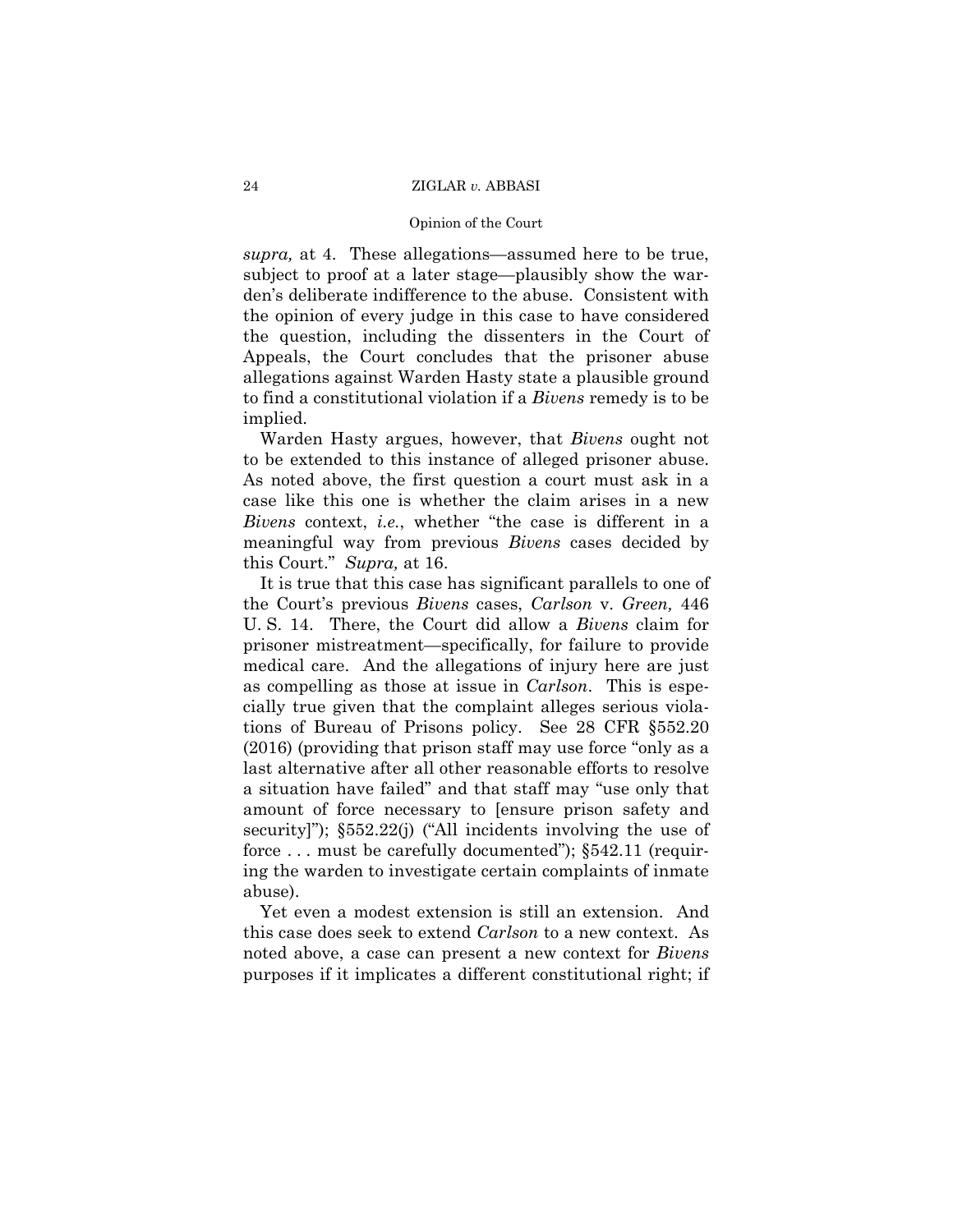judicial precedents provide a less meaningful guide for official conduct; or if there are potential special factors that were not considered in previous *Bivens* cases. See *supra,* at 13.

The constitutional right is different here, since *Carlson*  was predicated on the Eighth Amendment and this claim is predicated on the Fifth. See 446 U. S., at 16. And the judicial guidance available to this warden, with respect to his supervisory duties, was less developed. The Court has long made clear the standard for claims alleging failure to provide medical treatment to a prisoner—"deliberate indifference to serious medical needs." *Estelle* v. *Gamble*, 429 U. S. 97, 104 (1976). The standard for a claim alleging that a warden allowed guards to abuse pre-trial detainees is less clear under the Court's precedents.

This case also has certain features that were not considered in the Court's previous *Bivens* cases and that might discourage a court from authorizing a *Bivens* remedy. As noted above, the existence of alternative remedies usually precludes a court from authorizing a *Bivens* action. *Supra,* at 14. And there might have been alternative remedies available here, for example, a writ of habeas corpus, *Wolfish*, 441 U. S., at 526, n. 6; an injunction requiring the warden to bring his prison into compliance with the regulations discussed above; or some other form of equitable relief.

Furthermore, legislative action suggesting that Congress does not want a damages remedy is itself a factor counseling hesitation. See *supra,* at 14. Some 15 years after *Carlson* was decided, Congress passed the Prison Litigation Reform Act of 1995, which made comprehensive changes to the way prisoner abuse claims must be brought in federal court. See 42 U. S. C. §1997e. So it seems clear that Congress had specific occasion to consider the matter of prisoner abuse and to consider the proper way to remedy those wrongs. This Court has said in dicta that the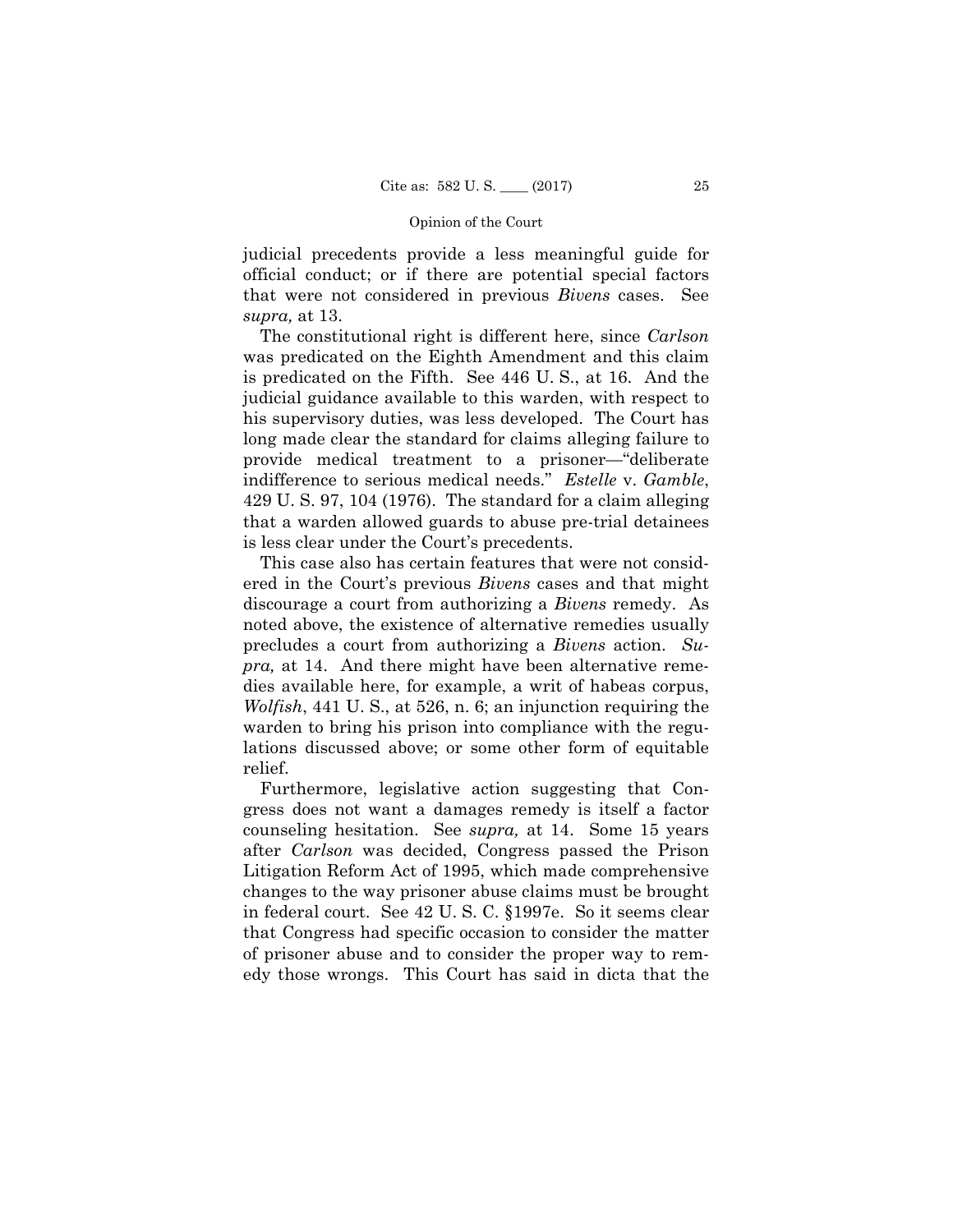#### Opinion of the Court

Act's exhaustion provisions would apply to *Bivens* suits. See *Porter* v. *Nussle*, 534 U. S. 516, 524 (2002). But the Act itself does not provide for a standalone damages remedy against federal jailers. It could be argued that this suggests Congress chose not to extend the *Carlson* damages remedy to cases involving other types of prisoner mistreatment.

The differences between this claim and the one in *Carlson* are perhaps small, at least in practical terms. Given this Court's expressed caution about extending the *Bivens*  remedy, however, the new-context inquiry is easily satisfied. Some differences, of course, will be so trivial that they will not suffice to create a new *Bivens* context. But here the differences identified above are at the very least meaningful ones. Thus, before allowing this claim to proceed under *Bivens*, the Court of Appeals should have performed a special factors analysis. It should have analyzed whether there were alternative remedies available or other "sound reasons to think Congress might doubt the efficacy or necessity of a damages remedy" in a suit like this one. *Supra,* at 15.

# B

Although the Court could perform that analysis in the first instance, the briefs have concentrated almost all of their efforts elsewhere. Given the absence of a comprehensive presentation by the parties, and the fact that the Court of Appeals did not conduct the analysis, the Court declines to perform the special factors analysis itself. The better course is to vacate the judgment below, allowing the Court of Appeals or the District Court to do so on remand.

# V

One issue remains to be addressed: the claim that petitioners are subject to liability for civil conspiracy under 42 U. S. C. §1985(3). Unlike the prisoner abuse claim just discussed, this claim implicates the activities of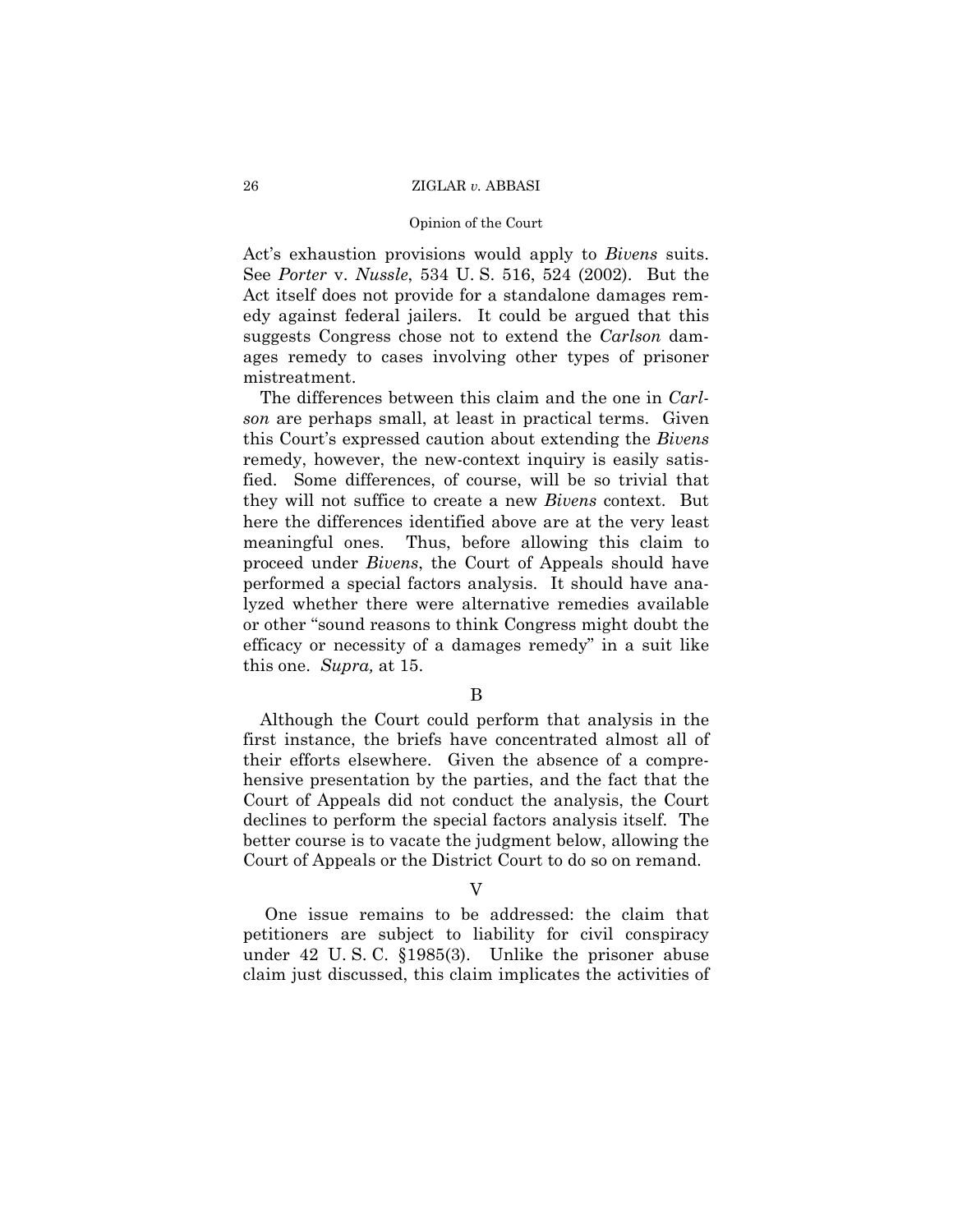all the petitioners—the Executive Officials as well as the Wardens—in creating the conditions of confinement at issue here.

The civil-conspiracy prohibition contained in §1985(3) was enacted as a significant part of the civil rights legislation passed in the aftermath of the Civil War. See *Carpenters* v. *Scott*, 463 U. S. 825, 834–837 (1983) (detailing the legislative history of §1985(3)); *Griffin* v. *Breckenridge*, 403 U. S. 88, 99–101 (1971) (same); *Great American Fed. Sav. & Loan Assn.* v. *Novotny*, 442 U. S. 366, 379 (1979) (Powell, J., concurring) (describing §1985(3) as a "Civil War Era remedial statute"). The statute imposes liability on two or more persons who "conspire . . . for the purpose of depriving . . . any person or class of persons of the equal protection of the laws." §1985(3). In the instant suit, respondents allege that petitioners violated the statute by "agreeing to implement a policy" under which respondents would be detained in harsh conditions "because of their race, religion, ethnicity, and national origin." Assuming these allegations to be true and well pleaded, the question is whether petitioners are entitled to qualified immunity.

# A

The qualified immunity rule seeks a proper balance between two competing interests. On one hand, damages suits "may offer the only realistic avenue for vindication of constitutional guarantees." *Harlow* v. *Fitzgerald*, 457 U. S. 800, 814 (1982). "On the other hand, permitting damages suits against government officials can entail substantial social costs, including the risk that fear of personal monetary liability and harassing litigation will unduly inhibit officials in the discharge of their duties." *Anderson* v. *Creighton*, 483 U. S. 635, 638 (1987). As one means to accommodate these two objectives, the Court has held that Government officials are entitled to qualified immunity with respect to "discretionary functions" per-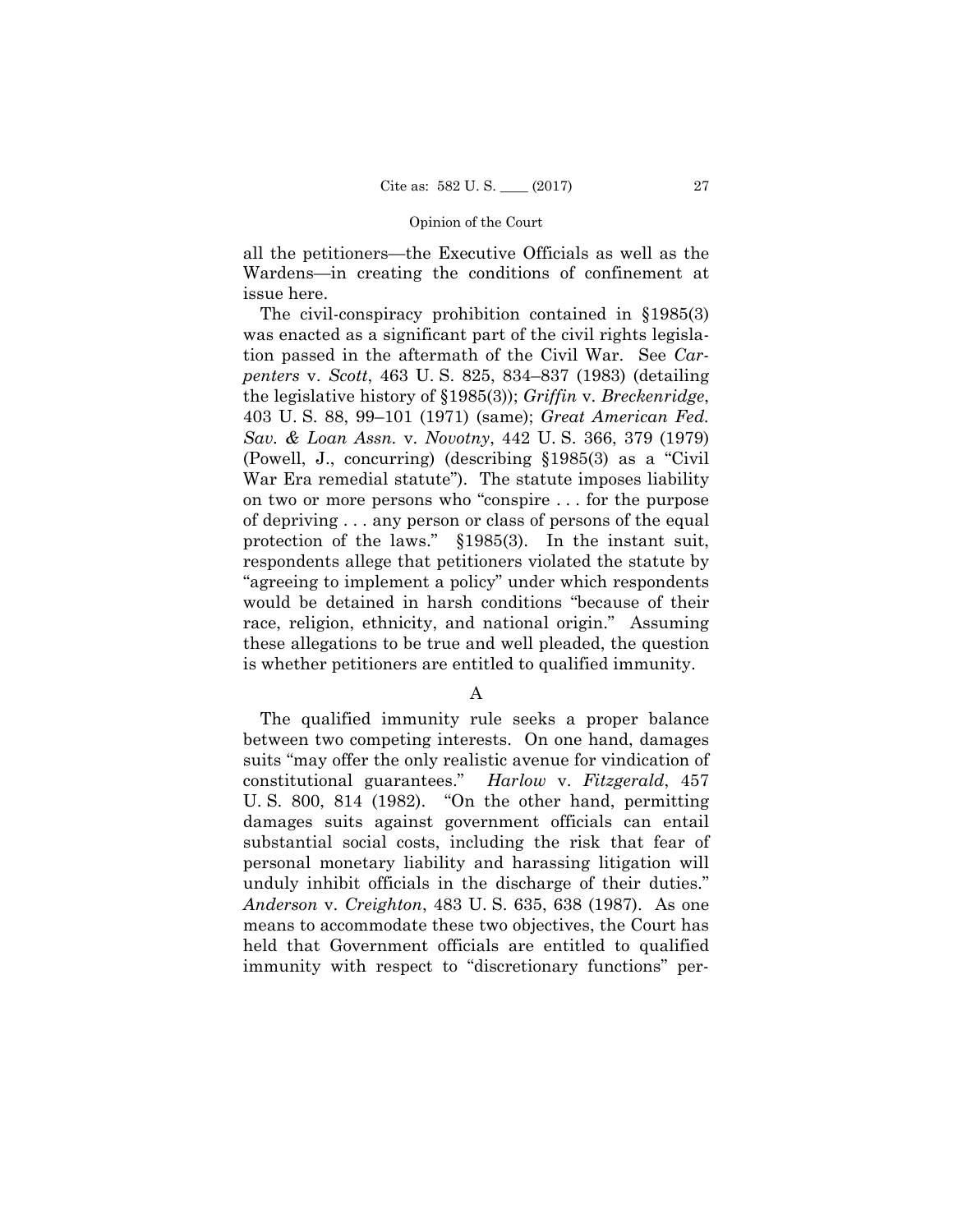formed in their official capacities. *Ibid*. The doctrine of qualified immunity gives officials "breathing room to make reasonable but mistaken judgments about open legal questions." *Ashcroft* v. *al-Kidd*, 563 U. S. 731, 743 (2011).

The Court's cases provide additional instruction to define and implement that immunity. Whether qualified immunity can be invoked turns on the "objective legal reasonableness" of the official's acts. *Harlow*, *supra*, at 819. And reasonableness of official action, in turn, must be "assessed in light of the legal rules that were clearly established at the time [the action] was taken." *Anderson*, *supra*, at 639 (internal quotation marks omitted); see also *Mitchell*, 472 U.S., at 528. This requirement—that an official loses qualified immunity only for violating clearly established law—protects officials accused of violating "extremely abstract rights." *Anderson*, *supra*, at 639.

The Fourth Amendment provides an example of how qualified immunity functions with respect to abstract rights. By its plain terms, the Amendment forbids unreasonable searches and seizures, yet it may be difficult for an officer to know whether a search or seizure will be deemed reasonable given the precise situation encountered. See *Saucier* v. *Katz*, 533 U. S. 194, 205 (2001) ("It is sometimes difficult for an officer to determine how the relevant legal doctrine, here excessive force, will apply to the factual situation the officer confronts"). For this reason, "[t]he dispositive question is 'whether the violative nature of *particular* conduct is clearly established.'" *Mullenix* v. *Luna*, 577 U. S. \_\_\_, \_\_\_ (2015) ( *per curiam*) (slip op., at 5) (quoting *Ashcroft*, *supra*, at 742).

It is not necessary, of course, that "the very action in question has previously been held unlawful." *Anderson*, *supra*, at 640. That is, an officer might lose qualified immunity even if there is no reported case "directly on point." *Ashcroft*, *supra*, at 741. But "in the light of preexisting law," the unlawfulness of the officer's conduct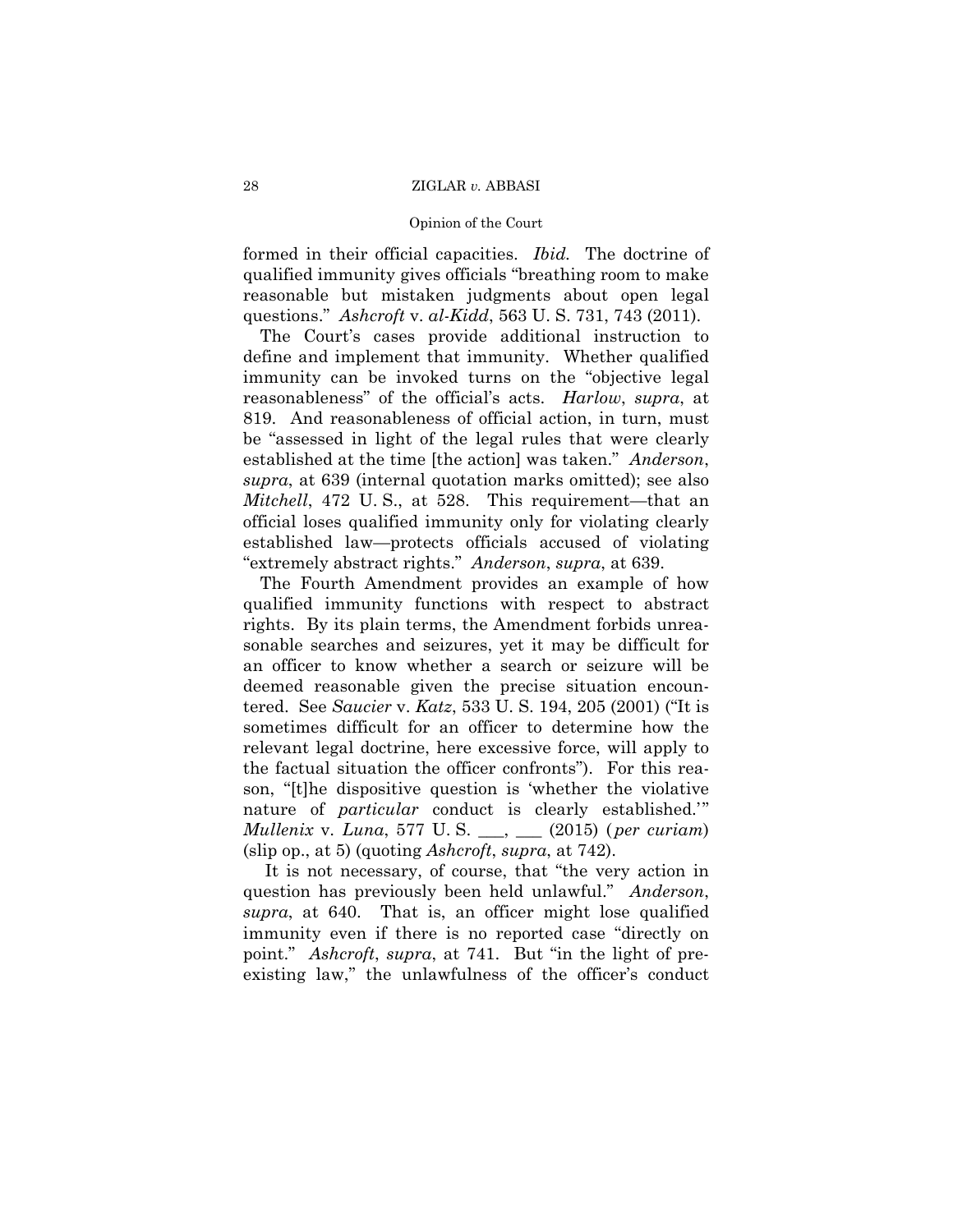"must be apparent." *Anderson*, *supra*, at 640. To subject officers to any broader liability would be to "disrupt the balance that our cases strike between the interests in vindication of citizens' constitutional rights and in public officials' effective performance of their duties." *Davis* v. *Scherer*, 468 U. S. 183, 195 (1984). For then, both as a practical and legal matter, it would be difficult for officials "reasonably [to] anticipate when their conduct may give rise to liability for damages." *Ibid.* 

In light of these concerns, the Court has held that qualified immunity protects "all but the plainly incompetent or those who knowingly violate the law." *Malley* v. *Briggs*, 475 U. S. 335, 341 (1986). To determine whether a given officer falls into either of those two categories, a court must ask whether it would have been clear to a reasonable officer that the alleged conduct "was unlawful in the situation he confronted." *Saucier*, *supra*, at 202. If so, then the defendant officer must have been either incompetent or else a knowing violator of the law, and thus not entitled to qualified immunity. If not, however—*i.e.,* if a reasonable officer might not have known for certain that the conduct was unlawful—then the officer is immune from liability.

B

Under these principles, it must be concluded that reasonable officials in petitioners' positions would not have known, and could not have predicted, that §1985(3) prohibited their joint consultations and the resulting policies that caused the injuries alleged.

At least two aspects of the complaint indicate that petitioners' potential liability for this statutory offense would not have been known or anticipated by reasonable officials in their position. First, the conspiracy recited in the complaint is alleged to have been between or among officers in the same branch of the Government (the Executive Branch) and in the same Department (the Department of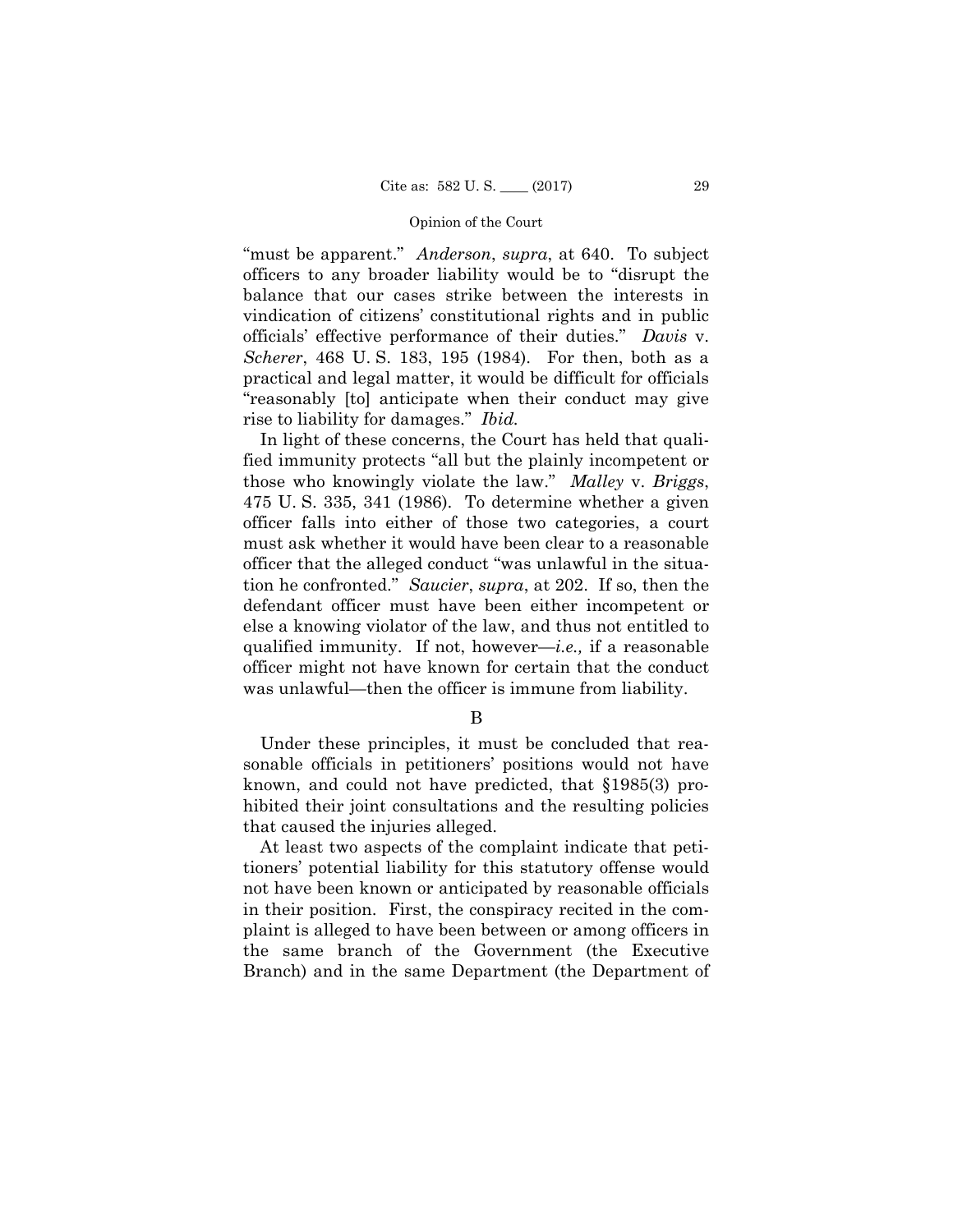#### Opinion of the Court

Justice). Second, the discussions were the preface to, and the outline of, a general and far-reaching policy.

As to the fact that these officers were in the same Department, an analogous principle discussed in the context of antitrust law is instructive. The Court's precedent indicates that there is no unlawful conspiracy when officers within a single corporate entity consult among themselves and then adopt a policy for the entity. See *Copperweld Corp* v*. Independence Tube Corp.*, 467 U. S. 752, 769–771 (1984). Under this principle—sometimes called the intracorporate-conspiracy doctrine—an agreement between or among agents of the same legal entity, when the agents act in their official capacities, is not an unlawful conspiracy. *Ibid.* The rule is derived from the nature of the conspiracy prohibition. Conspiracy requires an agreement—and in particular an agreement to do an unlawful act—between or among two or more separate persons. When two agents of the same legal entity make an agreement in the course of their official duties, however, as a practical and legal matter their acts are attributed to their principal. And it then follows that there has not been an agreement between two or more separate people. See *id.*, at 771 (analogizing to "a multiple team of horses drawing a vehicle under the control of a single driver").

To be sure, this Court has not given its approval to this doctrine in the specific context of §1985(3). See *Great American,* 442 U. S., at 372, n. 11. There is a division in the courts of appeals, moreover, respecting the validity or correctness of the intracorporate-conspiracy doctrine with reference to §1985 conspiracies. See *Hull* v. *Shuck*, 501 U. S. 1261, 1261–1262 (1991) (White, J., dissenting from denial of certiorari) (discussing the Circuit split); *Bowie* v. *Maddox*, 642 F. 3d 1122, 1130–1131 (CADC 2011) (detailing a longstanding split about whether the intracorporateconspiracy doctrine applies to civil rights conspiracies). Nothing in this opinion should be interpreted as either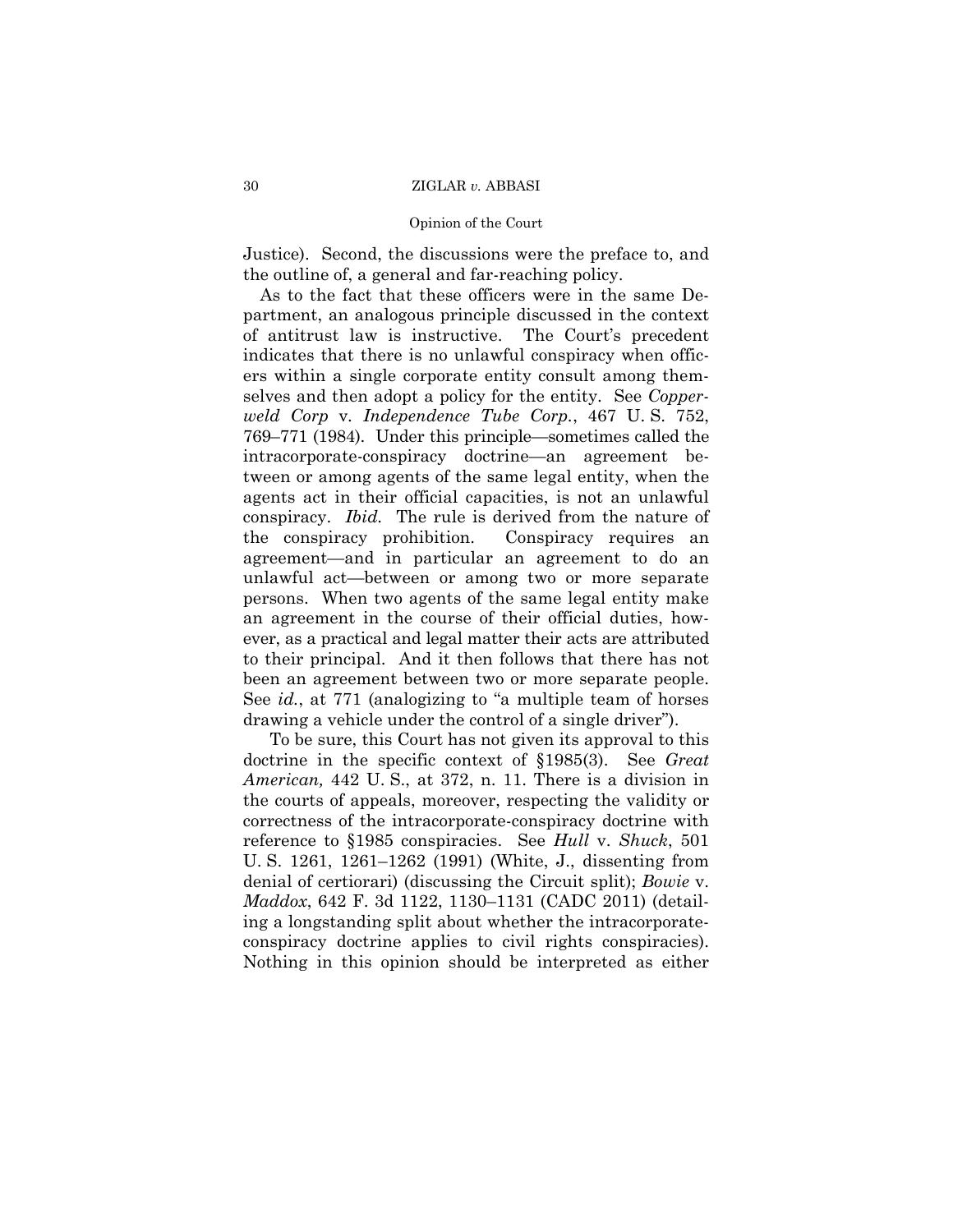approving or disapproving the intracorporate-conspiracy doctrine's application in the context of an alleged §1985(3) violation. The Court might determine, in some later case, that different considerations apply to a conspiracy respecting equal protection guarantees, as distinct from a conspiracy in the antitrust context. Yet the fact that the courts are divided as to whether or not a §1985(3) conspiracy can arise from official discussions between or among agents of the same entity demonstrates that the law on the point is not well established. When the courts are divided on an issue so central to the cause of action alleged, a reasonable official lacks the notice required before imposing liability. See *Wilson* v. *Layne*, 526 U. S. 603, 618 (1999) (noting that it would be "unfair" to subject officers to damages liability when even "judges . . . disagree"); *Reichle* v. *Howards*, 566 U. S. 658, 669–670 (2012) (same).

In addition to the concern that agents of the same legal entity are not distinct enough to conspire with one another, there are other sound reasons to conclude that conversations and agreements between and among federal officials in the same Department should not be the subject of a private cause of action for damages under §1985(3). To state a claim under §1985(3), a plaintiff must first show that the defendants conspired—that is, reached an agreement—with one another. See *Carpenters*, 463 U. S., at 828 (stating that the elements of a §1985(3) claim include "a conspiracy"). Thus, a §1985(3) claim against federal officials by necessity implicates the substance of their official discussions.

 facilitate the adoption and implementation of policies are As indicated above with respect to other claims in this suit, open discussion among federal officers is to be encouraged, so that they can reach consensus on the policies a department of the Federal Government should pursue. See *supra,* at 17–18. Close and frequent consultations to essential to the orderly conduct of governmental affairs.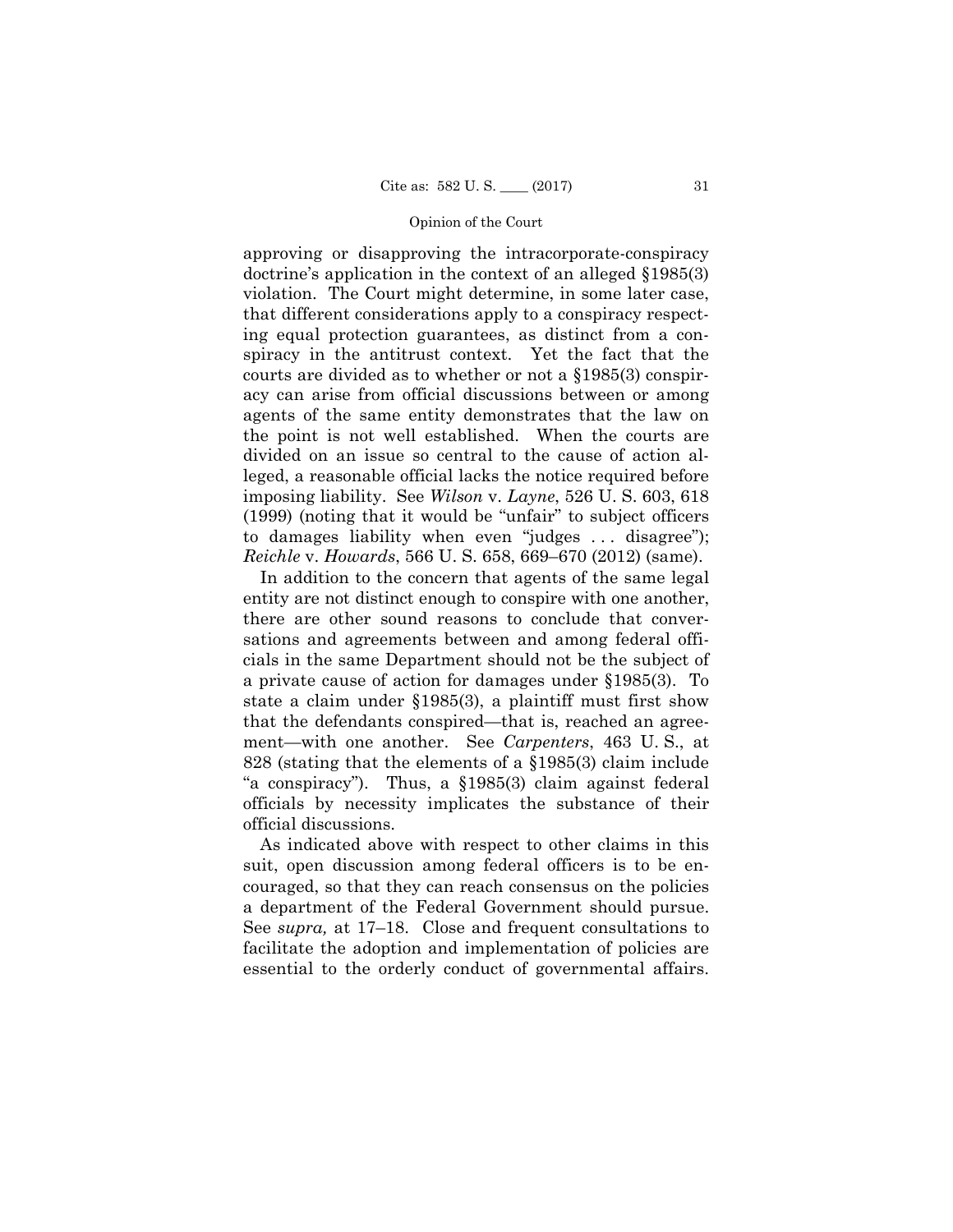#### Opinion of the Court

Were those discussions, and the resulting policies, to be the basis for private suits seeking damages against the officials as individuals, the result would be to chill the interchange and discourse that is necessary for the adoption and implementation of governmental policies. See *Cheney*, 542 U. S., at 383 (discussing the need for confidential communications among Executive Branch officials); *Merrill*, 443 U. S., at 360 (same).

These considerations suggest that officials employed by the same governmental department do not conspire when they speak to one another and work together in their official capacities. Whether that contention should prevail need not be decided here. It suffices to say that the question is sufficiently open so that the officials in this suit could not be certain that §1985(3) was applicable to their discussions and actions. Thus, the law respondents seek to invoke cannot be clearly established. It follows that reasonable officers in petitioners' positions would not have known with any certainty that the alleged agreements were forbidden by law. See *Saucier*, 533 U. S., at 202. Petitioners are entitled to qualified immunity with respect to the claims under 42 U. S. C. §1985(3).

\* \* \*

If the facts alleged in the complaint are true, then what happened to respondents in the days following September 11 was tragic. Nothing in this opinion should be read to condone the treatment to which they contend they were subjected. The question before the Court, however, is not whether petitioners' alleged conduct was proper, nor whether it gave decent respect to respondents' dignity and well-being, nor whether it was in keeping with the idea of the rule of law that must inspire us even in times of crisis.

Instead, the question with respect to the *Bivens* claims is whether to allow an action for money damages in the absence of congressional authorization. For the reasons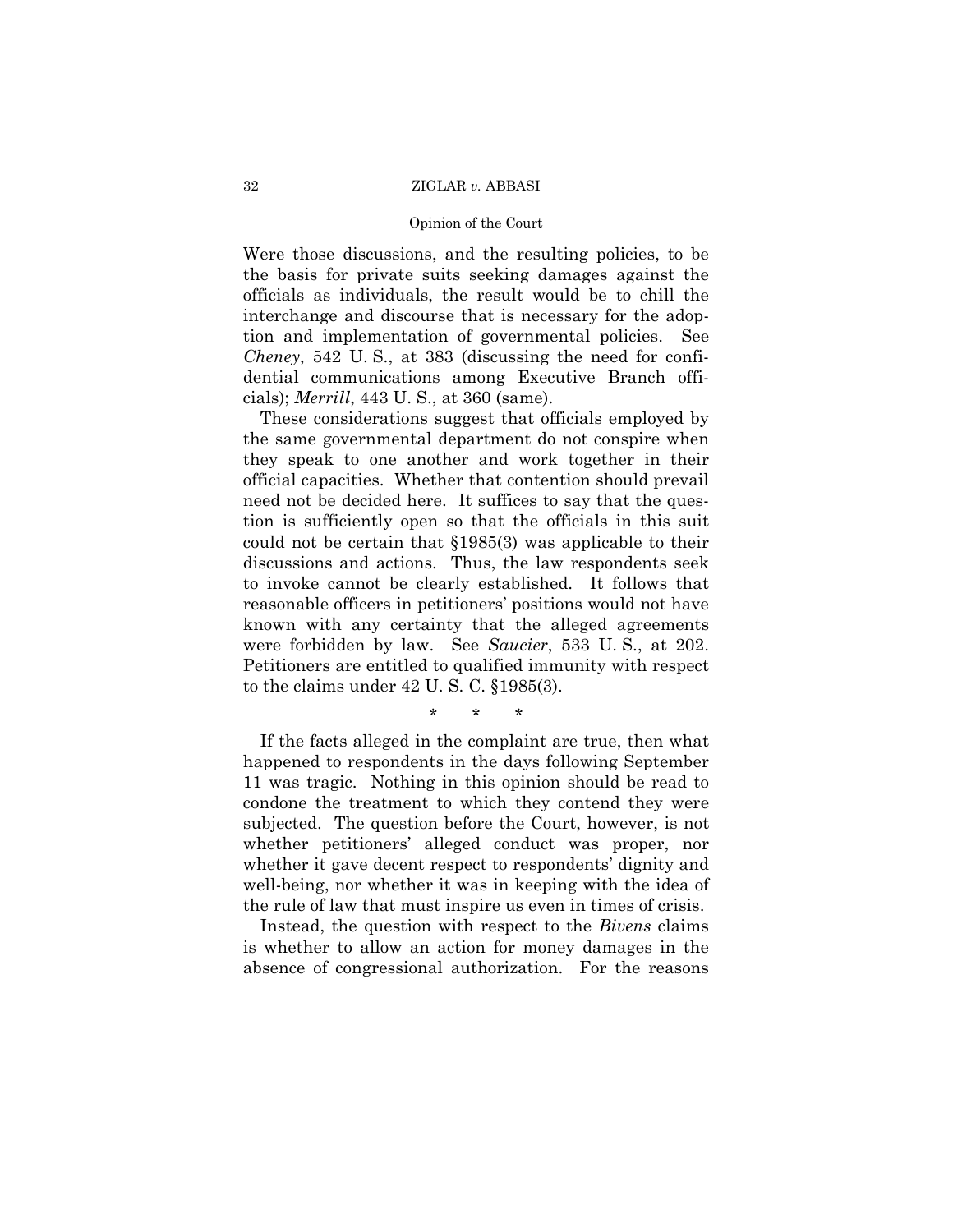given above, the Court answers that question in the negative as to the detention policy claims. As to the prisoner abuse claim, because the briefs have not concentrated on that issue, the Court remands to allow the Court of Appeals to consider the claim in light of the *Bivens* analysis set forth above.

The question with respect to the §1985(3) claim is whether a reasonable officer in petitioners' position would have known the alleged conduct was an unlawful conspiracy. For the reasons given above, the Court answers that question, too, in the negative.

The judgment of the Court of Appeals is reversed as to all of the claims except the prisoner abuse claim against Warden Hasty. The judgment of the Court of Appeals with respect to that claim is vacated, and that case is remanded for further proceedings.

*It is so ordered.*

 JUSTICE SOTOMAYOR, JUSTICE KAGAN, and JUSTICE GORSUCH took no part in the consideration or decision of these cases.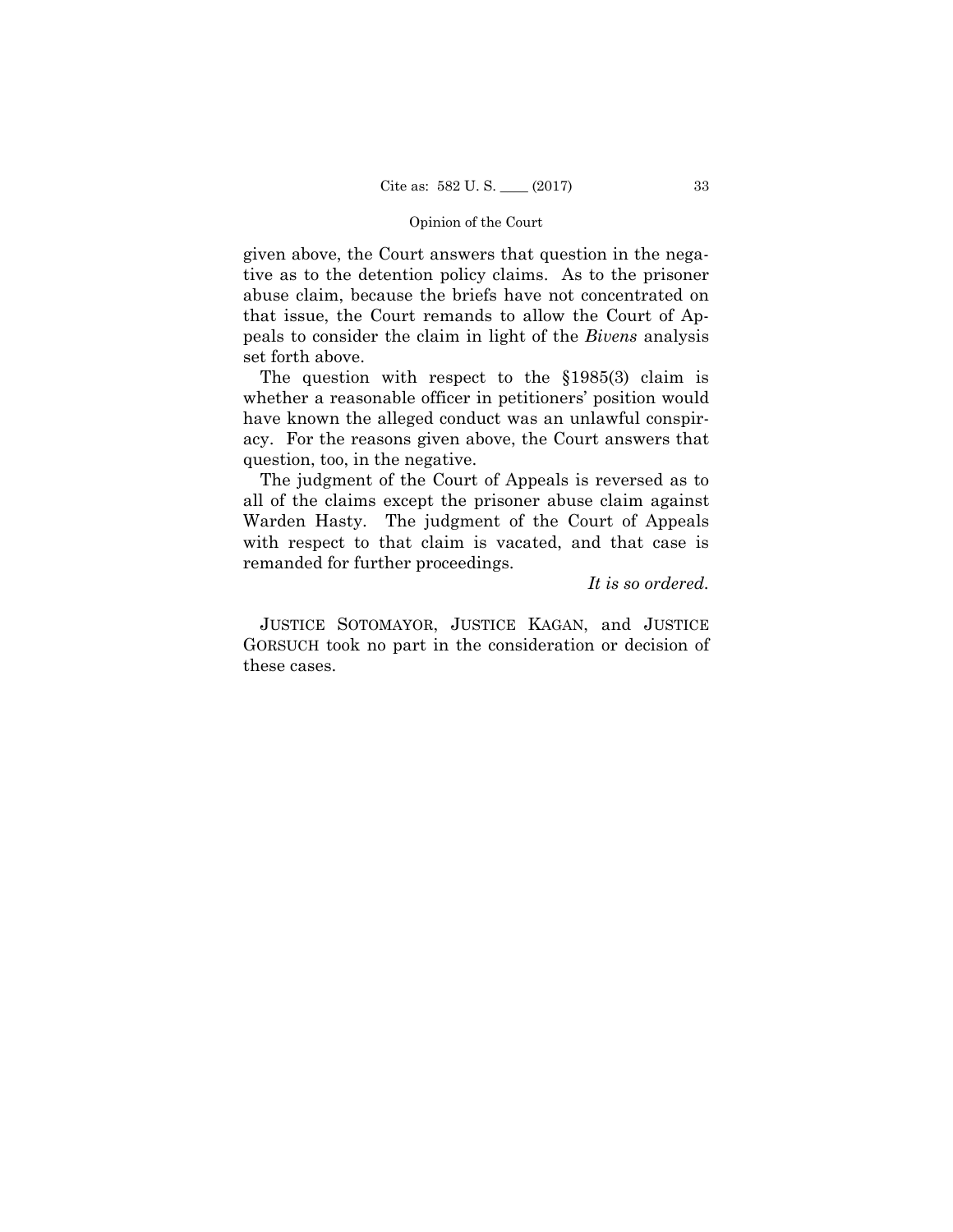# $\frac{1}{2}$  ,  $\frac{1}{2}$  ,  $\frac{1}{2}$  ,  $\frac{1}{2}$  ,  $\frac{1}{2}$  ,  $\frac{1}{2}$  ,  $\frac{1}{2}$ **SUPREME COURT OF THE UNITED STATES**

 $\frac{1}{2}$  ,  $\frac{1}{2}$  ,  $\frac{1}{2}$  ,  $\frac{1}{2}$  ,  $\frac{1}{2}$  ,  $\frac{1}{2}$ Nos. 15–1358, 15–1359 and 15–1363

JAMES W. ZIGLAR, PETITIONER 15–1358 *v.*  AHMER IQBAL ABBASI, ET AL.

# JOHN D. ASHCROFT, FORMER ATTORNEY GENERAL, ET AL., PETITIONERS

15–1359 *v.* 

AHMER IQBAL ABBASI, ET AL.

# DENNIS HASTY, ET AL., PETITIONERS 15–1363 *v.*

# AHMER IQBAL ABBASI, ET AL.

# ON WRITS OF CERTIORARI TO THE UNITED STATES COURT OF APPEALS FOR THE SECOND CIRCUIT

[June 19, 2017]

JUSTICE THOMAS, concurring in part and concurring in the judgment.

I join the Court's opinion except for Part IV–B. I write separately to express my view on the Court's decision to remand some of respondents' claims under *Bivens* v. *Six Unknown Fed. Narcotics Agents*, 403 U. S. 388 (1971), and my concerns about our qualified immunity precedents.

I

With respect to respondents' *Bivens* claims, I join the opinion of the Court to the extent it reverses the Second Circuit's ruling. The Court correctly applies our precedents to hold that *Bivens* does not supply a cause of action against petitioners for most of the alleged Fourth and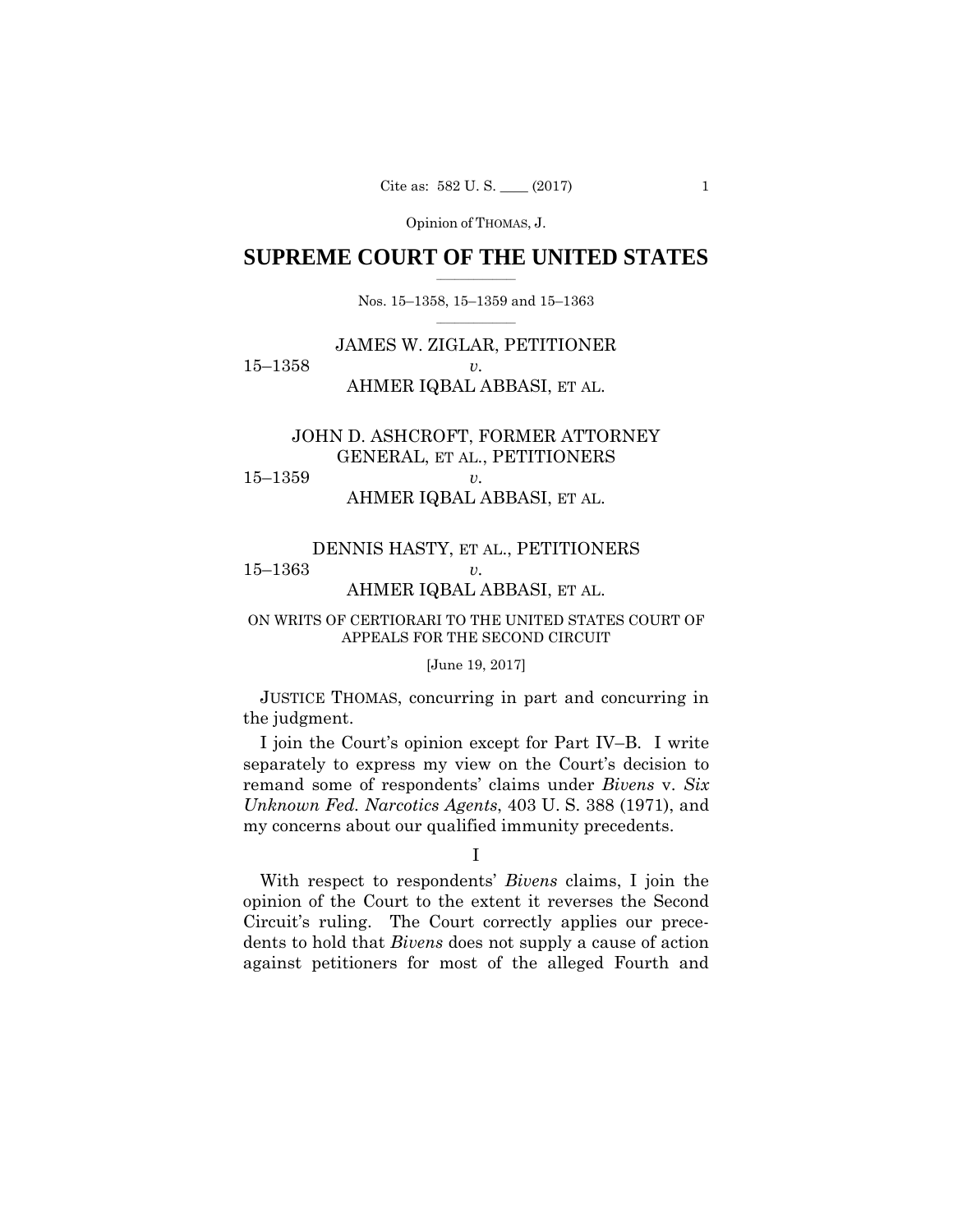#### Opinion of THOMAS, J.

Fifth Amendment violations. It also correctly recognizes that respondents' claims against petitioner Dennis Hasty seek to extend *Bivens* to a new context. See *ante,* at 24.

I concur in the judgment of the Court vacating the Court of Appeals' judgment with regard to claims against Hasty. *Ante,* at 29. I have previously noted that "'*Bivens* is a relic of the heady days in which this Court assumed commonlaw powers to create causes of action.'" *Wilkie* v. *Robbins*, 551 U. S. 537, 568 (2007) (concurring opinion) (quoting *Correctional Services Corp.* v. *Malesko*, 534 U. S. 61, 75 (2001) (Scalia, J., concurring)). I have thus declined to "extend *Bivens* even [where] its reasoning logically applied," thereby limiting *"Bivens* and its progeny . . . to the precise circumstances that they involved." *Ibid.* (internal quotation marks omitted). This would, in most cases, mean a reversal of the judgment of the Court of Appeals is in order. However, in order for there to be a controlling judgment in this suit, I concur in the judgment vacating and remanding the claims against petitioner Hasty as that disposition is closest to my preferred approach.

# II

As for respondents' claims under 42 U. S. C. §1985(3), I join Part V of the Court's opinion, which holds that respondents are entitled to qualified immunity. The Court correctly applies our precedents, which no party has asked us to reconsider. I write separately, however, to note my growing concern with our qualified immunity jurisprudence.

The Civil Rights Act of 1871, of which §1985(3) and the more frequently litigated §1983 were originally a part, established causes of action for plaintiffs to seek money damages from Government officers who violated federal law. See §§1, 2, 17 Stat. 13. Although the Act made no mention of defenses or immunities, "we have read it in harmony with general principles of tort immunities and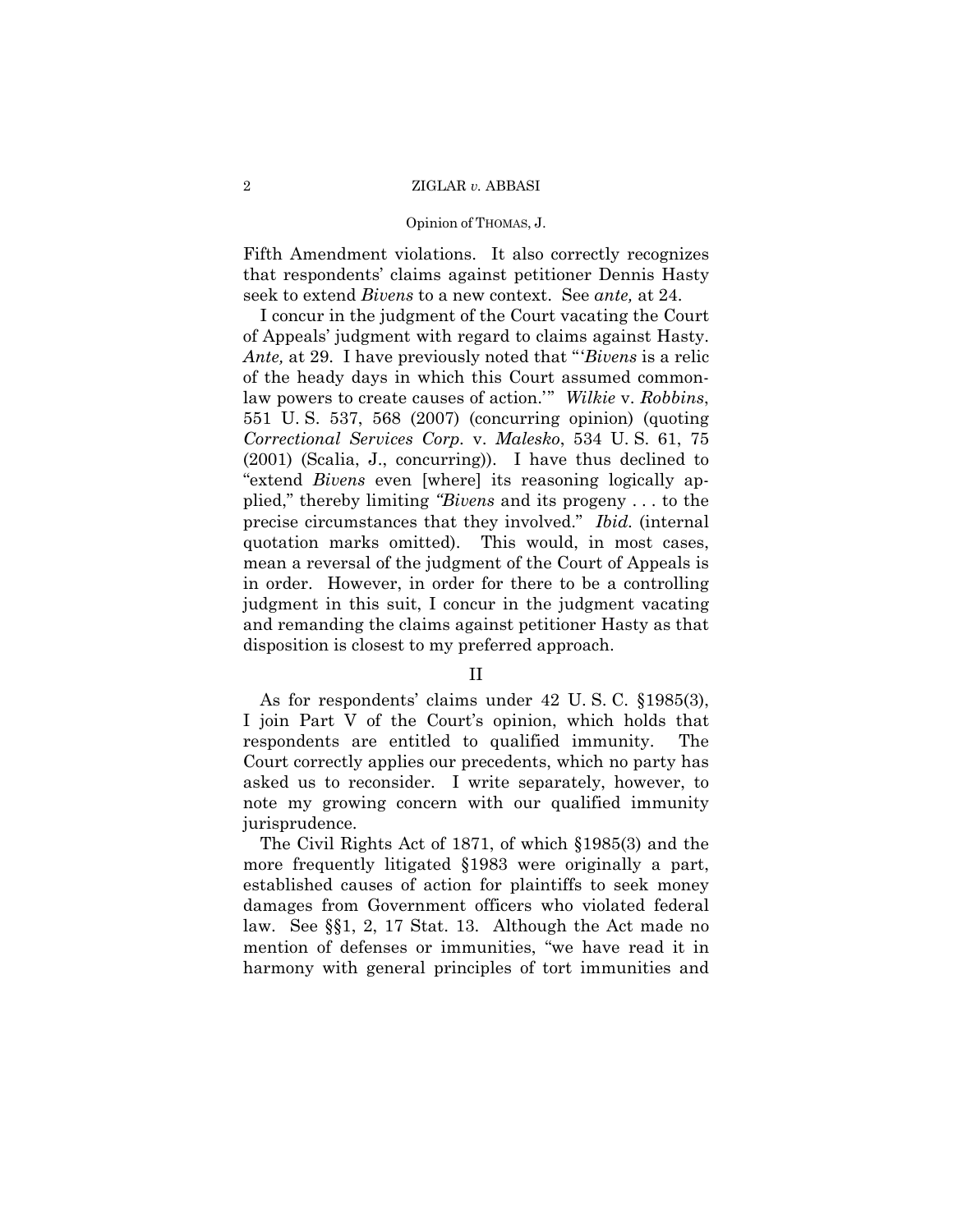defenses rather than in derogation of them." *Malley* v. *Briggs*, 475 U. S. 335, 339 (1986) (internal quotation marks omitted). We have done so because "[c]ertain immunities were so well established in 1871 . . . that 'we presume that Congress would have specifically so provided had it wished to abolish' them." *Buckley* v. *Fitzsimmons*, 509 U. S. 259, 268 (1993); accord, *Briscoe* v. *LaHue*, 460 U. S. 325, 330 (1983). Immunity is thus available under the statute if it was "historically accorded the relevant official" in an analogous situation "at common law," *Imbler*  v. *Pachtman*, 424 U. S. 409, 421 (1976), unless the statute provides some reason to think that Congress did not preserve the defense, see *Tower* v. *Glover*, 467 U. S. 914, 920 (1984).

 367, 372–376 (1951) (legislators); *Pierson* v. *Ray*, 386 U. S. process," *Imbler*, *supra*, at 430; *Burns* v. *Reed*, 500 U. S. In some contexts, we have conducted the common-law inquiry that the statute requires. See *Wyatt* v. *Cole*, 504 U. S. 158, 170 (1992) (KENNEDY, J., concurring). For example, we have concluded that legislators and judges are absolutely immune from liability under §1983 for their official acts because that immunity was well established at common law in 1871. See *Tenney* v. *Brandhove*, 341 U. S. 547, 553–555 (1967) (judges). We have similarly looked to the common law in holding that a prosecutor is immune from suits relating to the "judicial phase of the criminal 478, 489–492 (1991); but see *Kalina* v. *Fletcher*, 522 U. S. 118, 131–134 (1997) (Scalia, J., joined by THOMAS, J., concurring) (arguing that the Court in *Imbler* misunderstood 1871 common-law rules), although not from suits relating to the prosecutor's advice to police officers, *Burns*, *supra*, at 493.

In developing immunity doctrine for other executive officers, we also started off by applying common-law rules. In *Pierson*, we held that police officers are not absolutely immune from a §1983 claim arising from an arrest made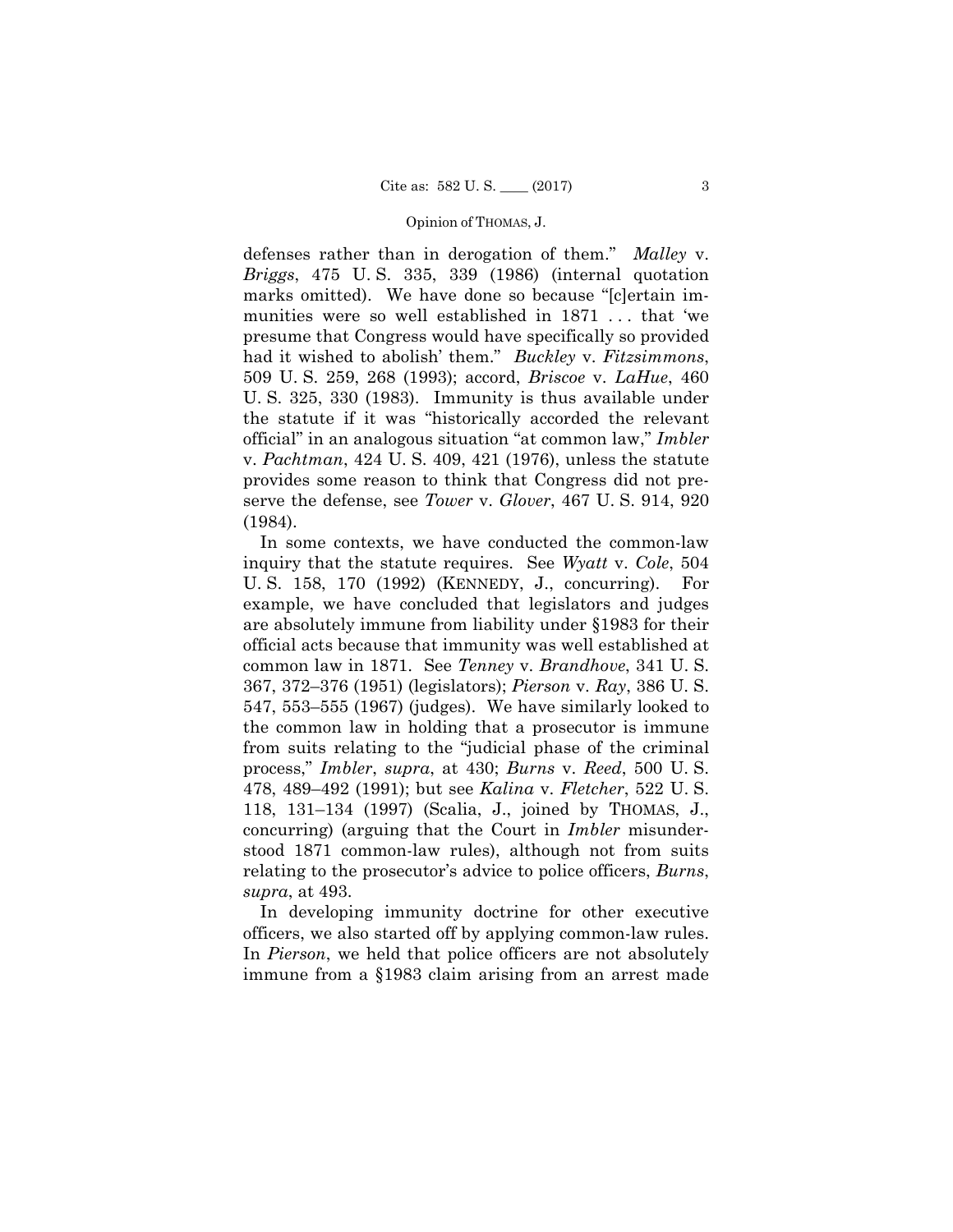pursuant to an unconstitutional statute because the common law never granted arresting officers that sort of immunity. 386 U. S., at 555. Rather, we concluded that police officers could assert "the defense of good faith and probable cause" against the claim for an unconstitutional arrest because that defense was available against the analogous torts of "false arrest and imprisonment" at common law. *Id.*, at 557.

In further elaborating the doctrine of qualified immunity for executive officials, however, we have diverged from the historical inquiry mandated by the statute. See *Wyatt*, *supra*, at 170 (KENNEDY, J., concurring); accord, *Crawford-El* v. *Britton*, 523 U. S. 574, 611 (1998) (Scalia, J., joined by THOMAS, J., dissenting). In the decisions following *Pierson*, we have "completely reformulated qualified immunity along principles not at all embodied in the common law." *Anderson* v. *Creighton*, 483 U. S. 635, 645 (1987) (discussing *Harlow* v. *Fitzgerald*, 457 U. S. 800 (1982)). Instead of asking whether the common law in 1871 would have accorded immunity to an officer for a tort analogous to the plaintiff 's claim under §1983, we instead grant immunity to any officer whose conduct "does not violate clearly established statutory or constitutional rights of which a reasonable person would have known." *Mullenix* v. *Luna*, 577 U. S. \_\_\_, \_\_\_–\_\_\_ (2015) (*per curiam*) (slip op., at 4–5) (internal quotation marks omitted); *Taylor* v. *Barkes*, 575 U. S. \_\_\_, \_\_\_ (2015) (slip op., at 4) (a Government official is liable under the 1871 Act only if "'existing precedent . . . placed the statutory or constitutional question beyond debate'" (quoting *Ashcroft* v. *al-Kidd*, 563 U. S. 731, 741 (2011))). We apply this "clearly established" standard "across the board" and without regard to "the precise nature of the various officials' duties or the precise character of the particular rights alleged to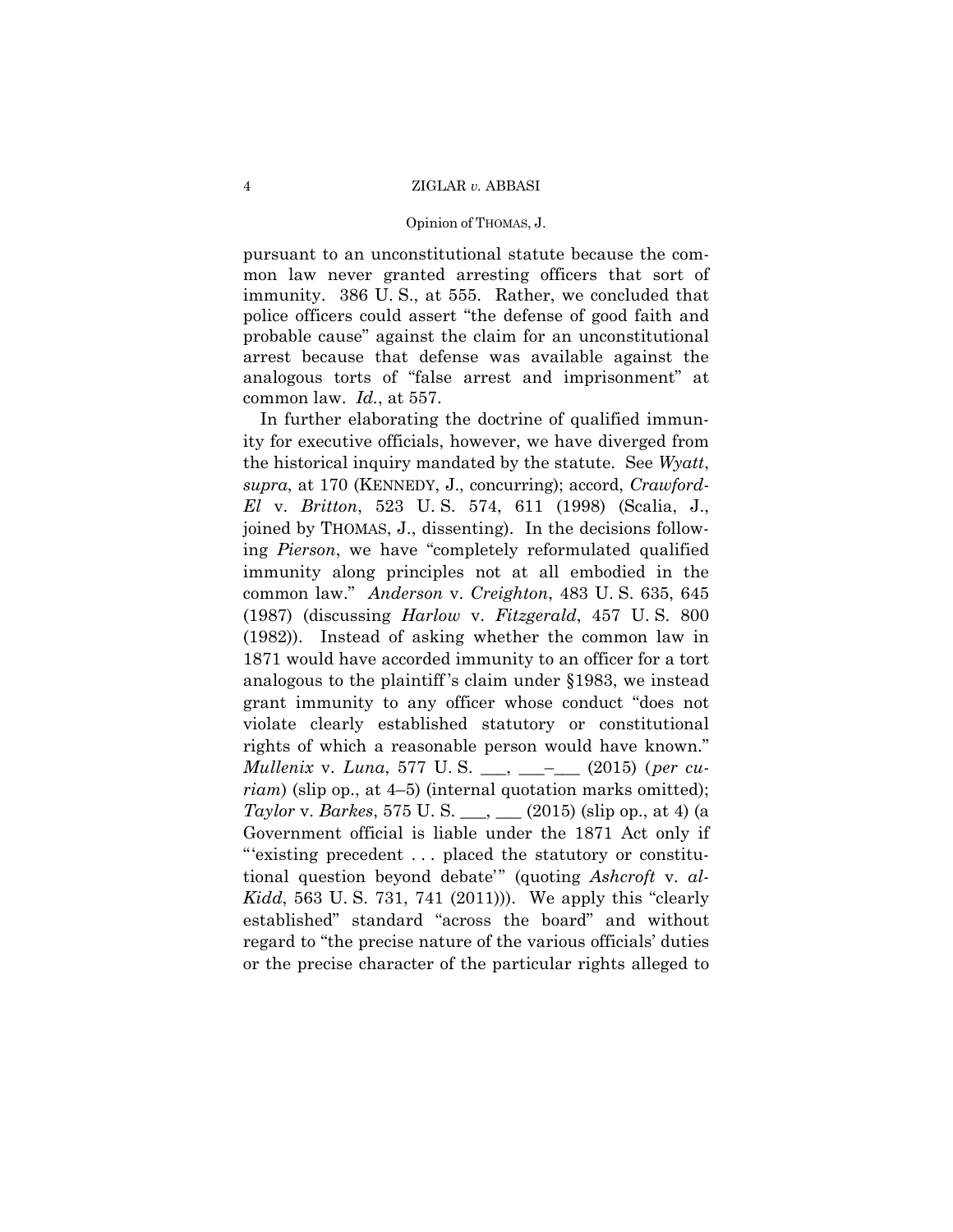have been violated." *Anderson*, *supra*, at 641–643 (internal quotation marks omitted).\* We have not attempted to locate that standard in the common law as it existed in 1871, however, and some evidence supports the conclusion that common-law immunity as it existed in 1871 looked quite different from our current doctrine. See generally Baude, Is Qualified Immunity Unlawful? 106 Cal. L. Rev. (forthcoming 2018) (manuscript, at 7–17), online at https://papers.ssrn.com/abstract=2896508 (as last visited June 15, 2017).

... reflected an attempt to balance competing values"). Because our analysis is no longer grounded in the common-law backdrop against which Congress enacted the 1871 Act, we are no longer engaged in "interpret[ing] the intent of Congress in enacting" the Act. *Malley*, *supra*, at 342; see *Burns*, *supra*, at 493. Our qualified immunity precedents instead represent precisely the sort of "freewheeling policy choice[s]" that we have previously disclaimed the power to make. *Rehberg* v. *Paulk*, 566 U. S. 356, 363 (2012) (internal quotation marks omitted); see also *Tower*, *supra,* at 922–923 ("We do not have a license to establish immunities from" suits brought under the Act "in the interests of what we judge to be sound public policy"). We have acknowledged, in fact, that the "clearly established" standard is designed to "protec[t] the balance between vindication of constitutional rights and government officials' effective performance of their duties." *Reichle* v. *Howards*, 566 U. S. 658, 664 (2012) (internal quotation marks omitted); *Harlow*, *supra*, at 807 (explaining that "the recognition of a qualified immunity defense

 U. S. 223, 243–244 (2009) (applying the clearly established standard to \*Although we first formulated the "clearly established" standard in *Bivens* cases like *Harlow* and *Anderson*, we have imported that standard directly into our 1871 Act cases. See, *e.g., Pearson* v. *Callahan*, 555 a §1983 claim).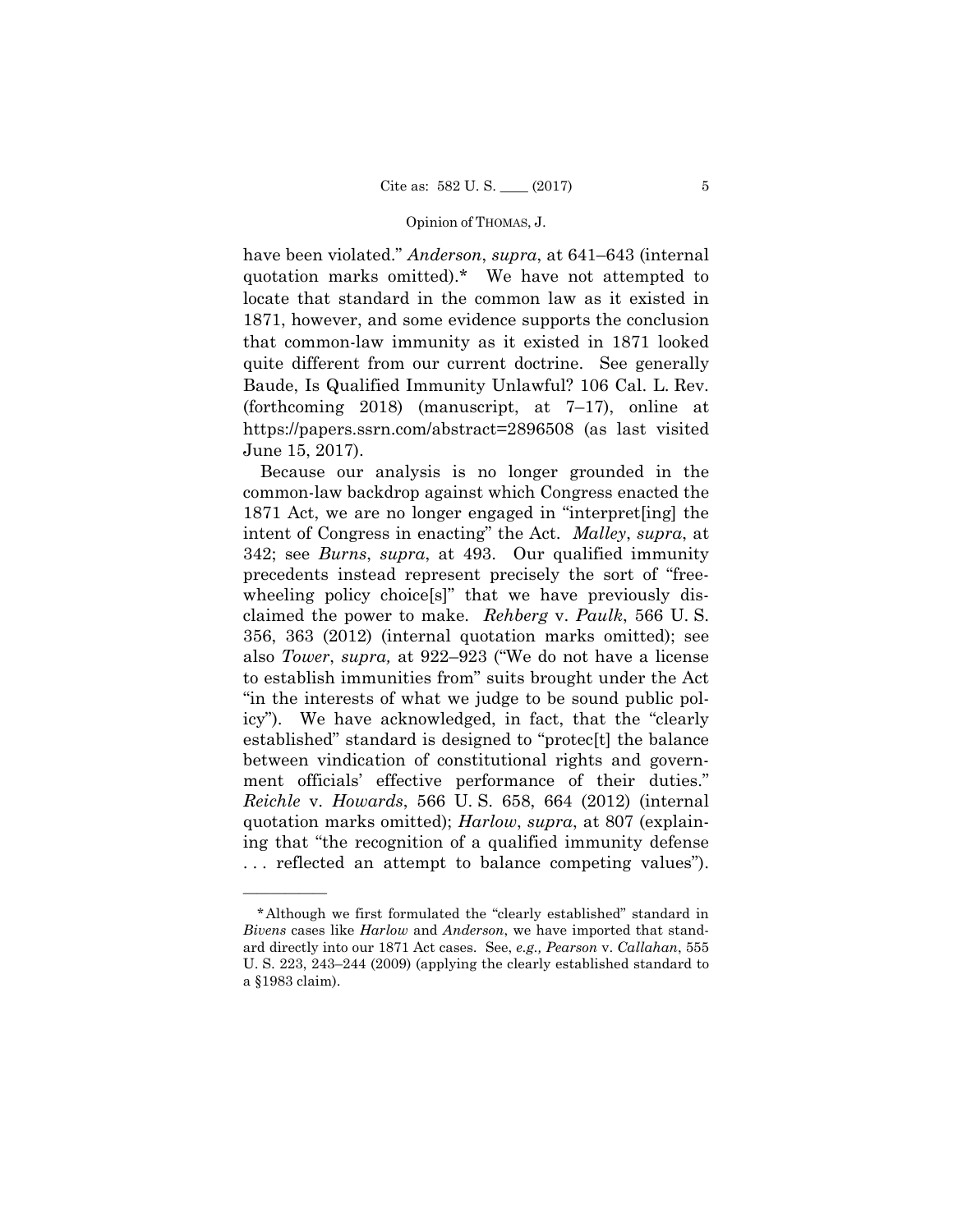#### Opinion of THOMAS, J.

The Constitution assigns this kind of balancing to Congress, not the Courts.

In today's decision, we continue down the path our precedents have marked. We ask "whether it would have been clear to a reasonable officer that the alleged conduct was unlawful in the situation he confronted," *ante,* at 29 (internal quotation marks omitted), rather than whether officers in petitioners' positions would have been accorded immunity at common law in 1871 from claims analogous to respondents'. Even if we ultimately reach a conclusion consistent with the common-law rules prevailing in 1871, it is mere fortuity. Until we shift the focus of our inquiry to whether immunity existed at common law, we will continue to substitute our own policy preferences for the mandates of Congress. In an appropriate case, we should reconsider our qualified immunity jurisprudence.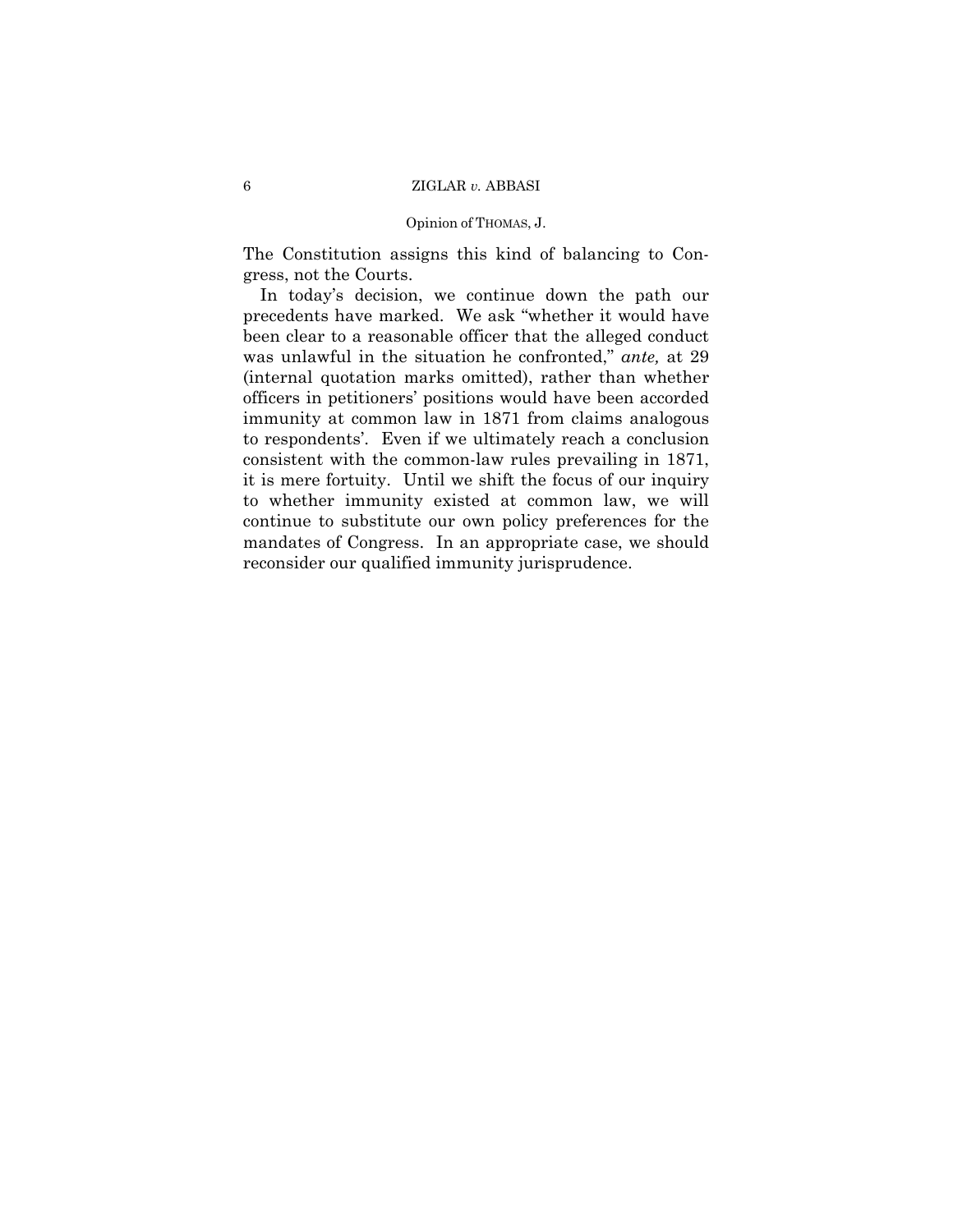# $\frac{1}{2}$  ,  $\frac{1}{2}$  ,  $\frac{1}{2}$  ,  $\frac{1}{2}$  ,  $\frac{1}{2}$  ,  $\frac{1}{2}$  ,  $\frac{1}{2}$ **SUPREME COURT OF THE UNITED STATES**

 $\frac{1}{2}$  ,  $\frac{1}{2}$  ,  $\frac{1}{2}$  ,  $\frac{1}{2}$  ,  $\frac{1}{2}$  ,  $\frac{1}{2}$ Nos. 15–1358, 15–1359 and 15–1363

JAMES W. ZIGLAR, PETITIONER 15–1358 *v.*  AHMER IQBAL ABBASI, ET AL.

# JOHN D. ASHCROFT, FORMER ATTORNEY GENERAL, ET AL., PETITIONERS

15–1359 *v.* 

AHMER IQBAL ABBASI, ET AL.

# DENNIS HASTY, ET AL., PETITIONERS 15–1363 *v.*

# AHMER IQBAL ABBASI, ET AL.

# ON WRITS OF CERTIORARI TO THE UNITED STATES COURT OF APPEALS FOR THE SECOND CIRCUIT

[June 19, 2017]

JUSTICE BREYER, with whom JUSTICE GINSBURG joins, dissenting.

In *Bivens* v. *Six Unknown Fed. Narcotics Agents*, 403 U. S. 388 (1971*)*, this Court held that the Fourth Amendment provides a damages remedy for those whom federal officials have injured as a result of an unconstitutional search or seizure. In *Davis* v. *Passman*, 442 U. S. 228 (1979)*,* the Court held that the Fifth Amendment provides a damages remedy to an individual dismissed by her employer (a Member of Congress) on the basis of her sex in violation of the equal protection component of that Amendment's Due Process Clause. And in *Carlson* v. *Green*, 446 U. S. 14 (1980), the Court held that the Eighth Amendment provides a damages remedy to a prisoner who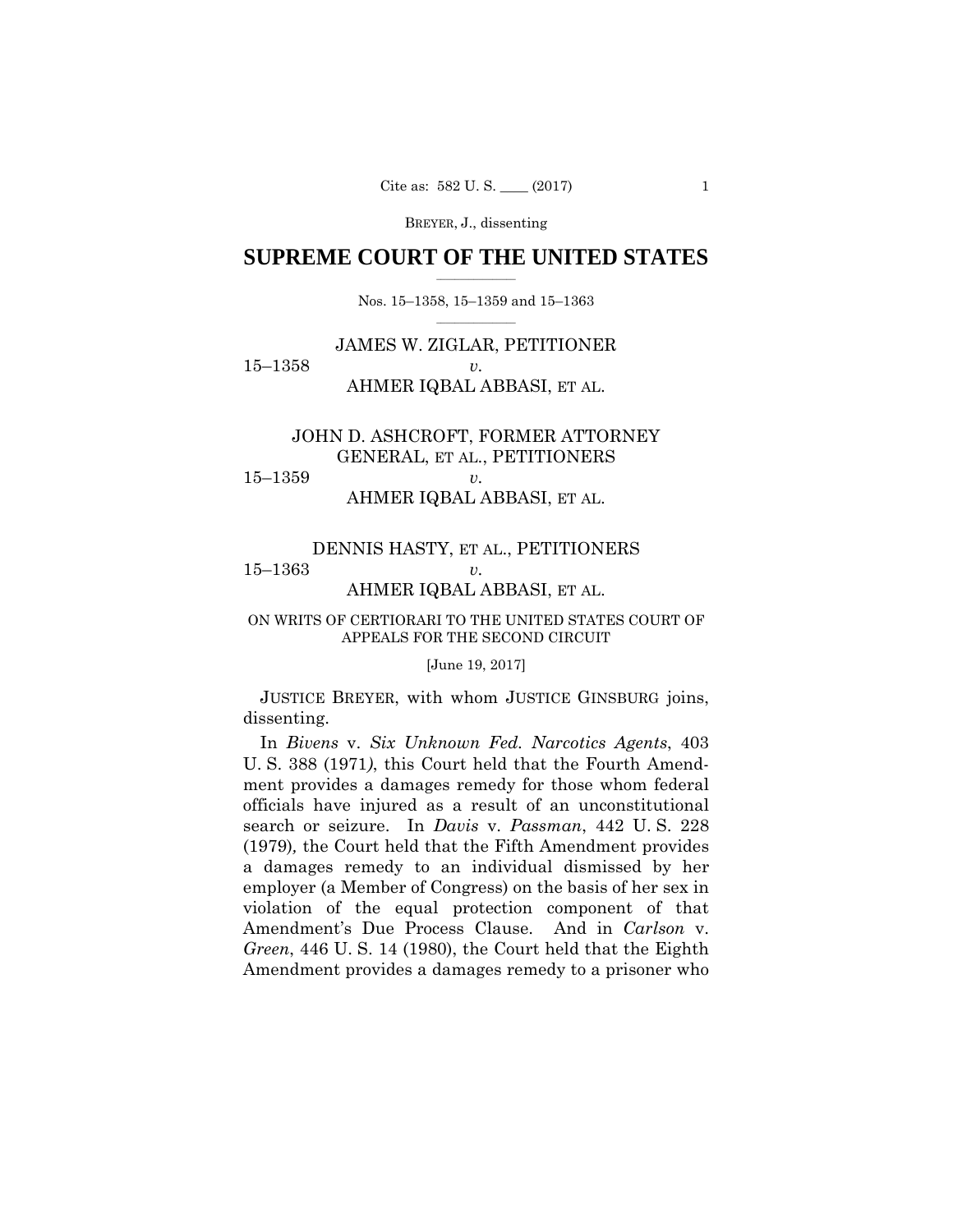died as a result of prison official's deliberate indifference to his medical needs, in violation of the Amendment's prohibition against cruel and unusual punishment.

It is by now well established that federal law provides damages actions at least in similar contexts, where claims of constitutional violation arise. Congress has ratified *Bivens* actions, plaintiffs frequently bring them, courts accept them, and scholars defend their importance. See J. Pfander, Constitutional Torts and the War on Terror (2017) (canvassing the history of *Bivens* and cataloguing cases). Moreover, the courts, in order to avoid deterring federal officials from properly performing their work, have developed safeguards for defendants, including the requirement that plaintiffs plead "plausible" claims, *Ashcroft*  v. *Iqbal*, 556 U. S. 662, 679 (2009), as well as the defense of "qualified immunity," which frees federal officials from both threat of liability and involvement in the lawsuit, unless the plaintiffs establish that officials have violated "'clearly established . . . constitutional rights,'" *id.,* at 672 (quoting *Harlow* v. *Fitzgerald*, 457 U. S. 800, 818 (1982)). "[This] Court has been reluctant to extend *Bivens* liability 'to any new context or new category of defendants.'" *Iqbal*, *supra*, at 675 (quoting *Correctional Services Corp.* v. *Malesko*, 534 U. S. 61, 68 (2001)). But the Court has made clear that it would not narrow *Bivens'* existing scope. See *FDIC* v. *Meyer*, 510 U. S. 471, 485 (1994) (guarding against "the evisceration of the *Bivens* remedy" so that its "deterrent effects . . . would [not] be lost").

The plaintiffs before us today seek damages for unconstitutional conditions of confinement. They alleged that federal officials slammed them against walls, shackled them, exposed them to nonstop lighting, lack of hygiene, and the like, all based upon invidious discrimination and without penological justification. See *ante*, at 4–5. In my view, these claims are well-pleaded, state violations of clearly established law, and fall within the scope of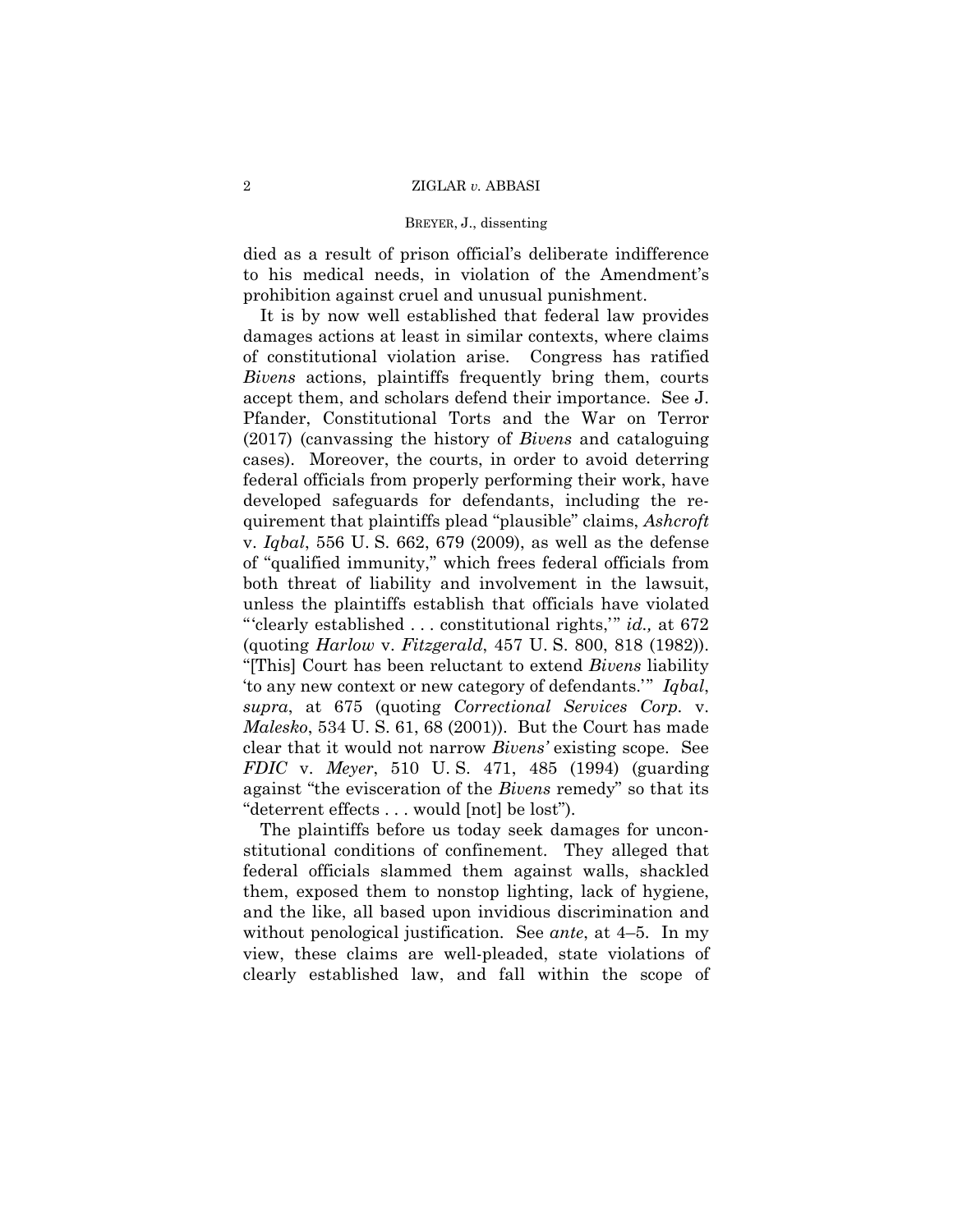longstanding *Bivens* law. For those reasons, I would affirm the judgment of the Court of Appeals. I shall discuss at some length what I believe is the most important point of disagreement. The Court, in my view, is wrong to hold that permitting a constitutional tort action here would "extend" *Bivens*, applying it in a new context. To the contrary, I fear that the Court's holding would significantly shrink the existing *Bivens* contexts, diminishing the compensatory remedy constitutional tort law now offers to harmed individuals.

 these facts may affect the substantive constitutional I shall explain why I believe this suit falls well within the scope of traditional constitutional tort law and why I cannot agree with the Court's arguments to the contrary. I recognize, and write separately about, the strongest of the Court's arguments, namely, the fact that plaintiffs' claims concern detention that took place soon after a serious attack on the United States and some of them concern actions of high-level Government officials. While questions (*e.g.*, were any of the conditions "legitimate"?) or the scope of the qualified-immunity defense, they do not extinguish the *Bivens* action itself. If I may paraphrase Justice Harlan, concurring in *Bivens*: In wartime as well as in peacetime, "it is important, in a civilized society, that the judicial branch of the Nation's government stand ready to afford a remedy" "for the most flagrant and patently unjustified," unconstitutional "abuses of official power." 403 U. S., at 410–411 (opinion concurring in judgment); cf. *Boumediene* v. *Bush*, 553 U. S. 723, 798 (2008).

The majority opinion well summarizes the particular claims that the plaintiffs make in this suit. All concern the conditions of their confinement, which began soon after the September 11, 2001, attacks and "lasted for days

I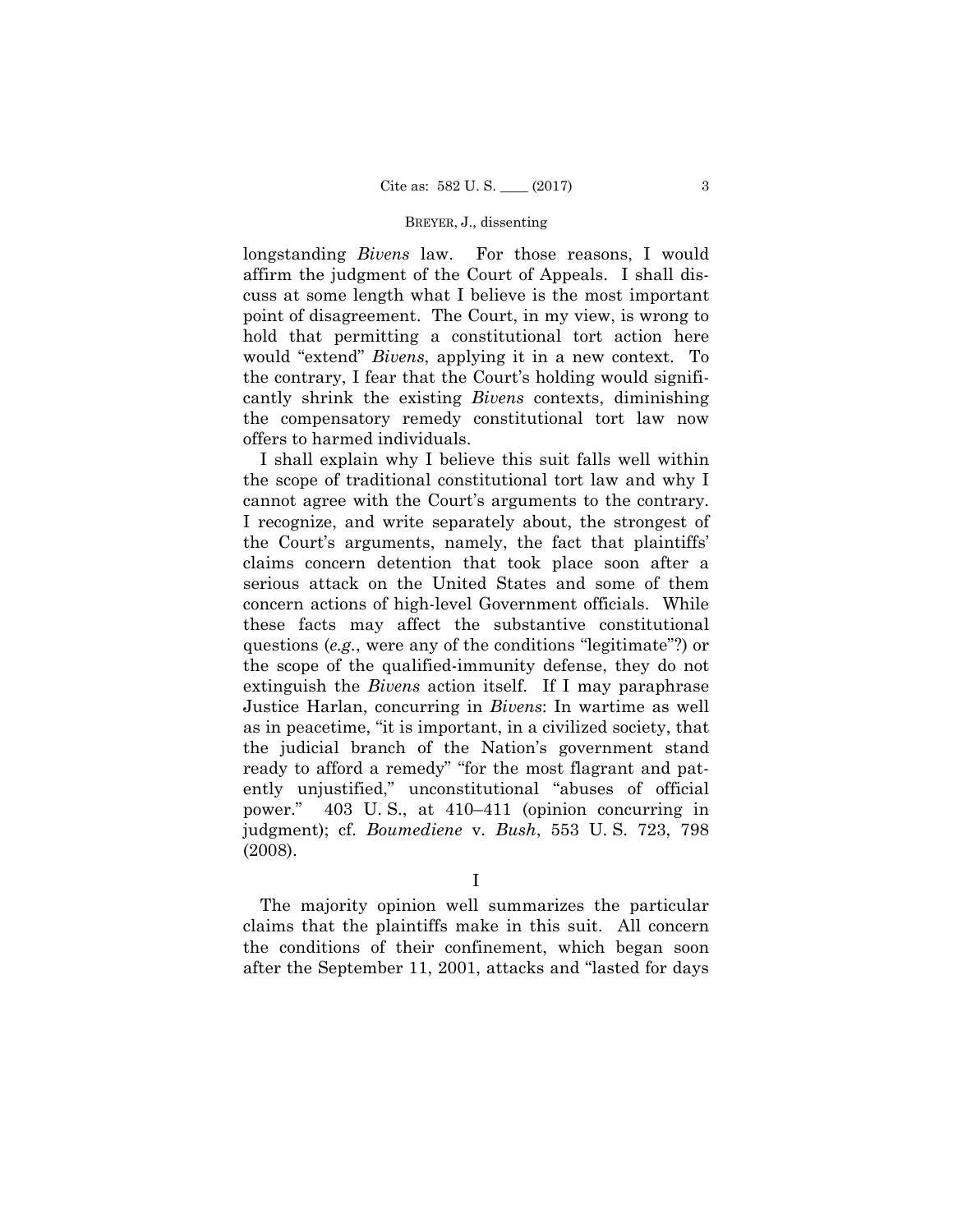and weeks, then stretching into months." *Ante,* at 1. At some point, the plaintiffs allege, all the defendants knew that they had nothing to do with the September 11 attacks but continued to detain them anyway in harsh conditions. Official Government policy, both before and after the defendants became aware of the plaintiffs' innocence, led to the plaintiffs being held in "tiny cells for over 23 hours a day" with lights continuously left on, "shackled" when moved, often "strip searched," and "denied access to most forms of communication with the outside world." *Ante,* at 4 (internal quotation marks omitted). The defendants detained the plaintiffs in these conditions on the basis of their race or religion and without justification.

Moreover, the prison wardens were aware of, but deliberately indifferent to, certain unofficial activities of prison guards involving a pattern of "physical and verbal abuse," such as "slam[ming] detainees into walls; twist[ing] their arms, wrists, and fingers; [breaking] their bones;" and subjecting them to verbal taunts. *Ibid.* (internal quotation marks omitted).

The plaintiffs' complaint alleges that all the defendants—high-level Department of Justice officials and prison wardens alike—were directly responsible for the official confinement policy, which, in some or all of the aspects mentioned, violated the due process and equal protection components of the Fifth Amendment. The complaint adds that, insofar as the prison wardens were deliberately indifferent to the unofficial conduct of the guards, they violated the Fourth and the Fifth Amendments.

I would hold that the complaint properly alleges constitutional torts, *i.e., Bivens* actions for damages.

The Court's holdings in *Bivens*, *Carlson*, and *Davis* rest upon four basic legal considerations. First, the *Bivens*  Court referred to longstanding Supreme Court precedent

A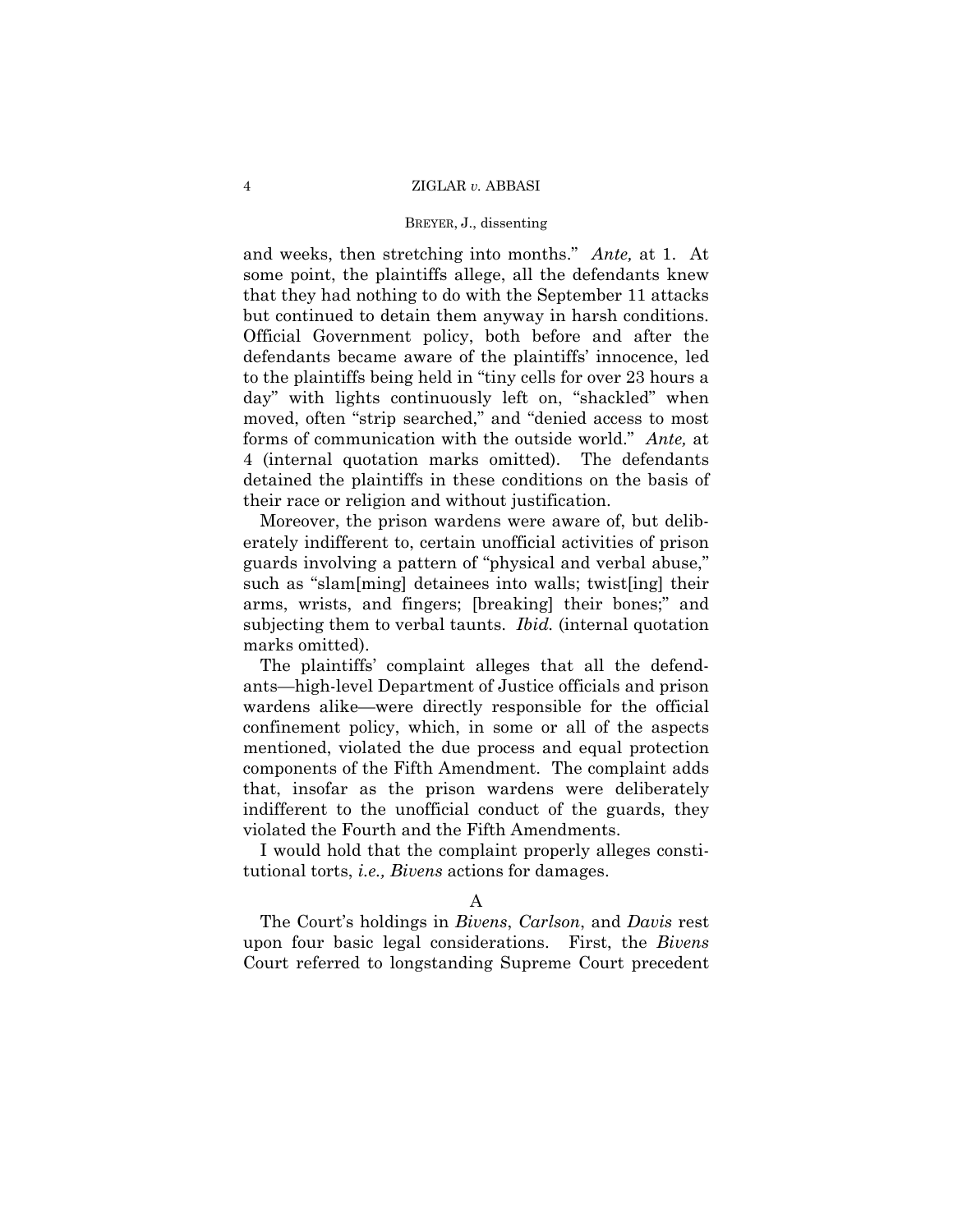stating or suggesting that the Constitution provides federal courts with considerable legal authority to use traditional remedies to right constitutional wrongs. That precedent begins with *Marbury* v. *Madison*, 1 Cranch 137 (1803)*,* which effectively placed upon those who would deny the existence of an effective legal remedy the burden of showing why their case was special. Chief Justice John Marshall wrote for the Court that

"[t]he very essence of civil liberty [lies] in the right of every individual to claim the protection of the laws, whenever he receives an injury." *Id.*, at 163.

The Chief Justice referred to Blackstone's Commentaries stating that there

 is a legal right, there is also a legal remedy . . . [and "'is a general and indisputable rule, that where there that] it is a settled and invariable principle in the laws of England, that every right, when withheld, must have a remedy, and every injury its proper redress.'" 1 Cranch, at 163.

The Chief Justice then wrote:

"The government of the United States has been emphatically termed a government of laws, and not of men. It will [not] deserve this high appellation, if the laws furnish no remedy for the violation of a vested legal right." *Ibid.* 

He concluded for the Court that there must be something "peculiar" (*i.e.,* special) about a case that warrants "exclu[ding] the injured party from legal redress . . . [and placing it within] that class of cases which come under the description of *damnum absque injuria—*a loss without an injury." *Id.,* at 163–164; but cf. *id.,* at 164 (placing "political" questions in the latter, special category).

Much later, in *Bell* v. *Hood*, 327 U. S. 678, 684 (1946),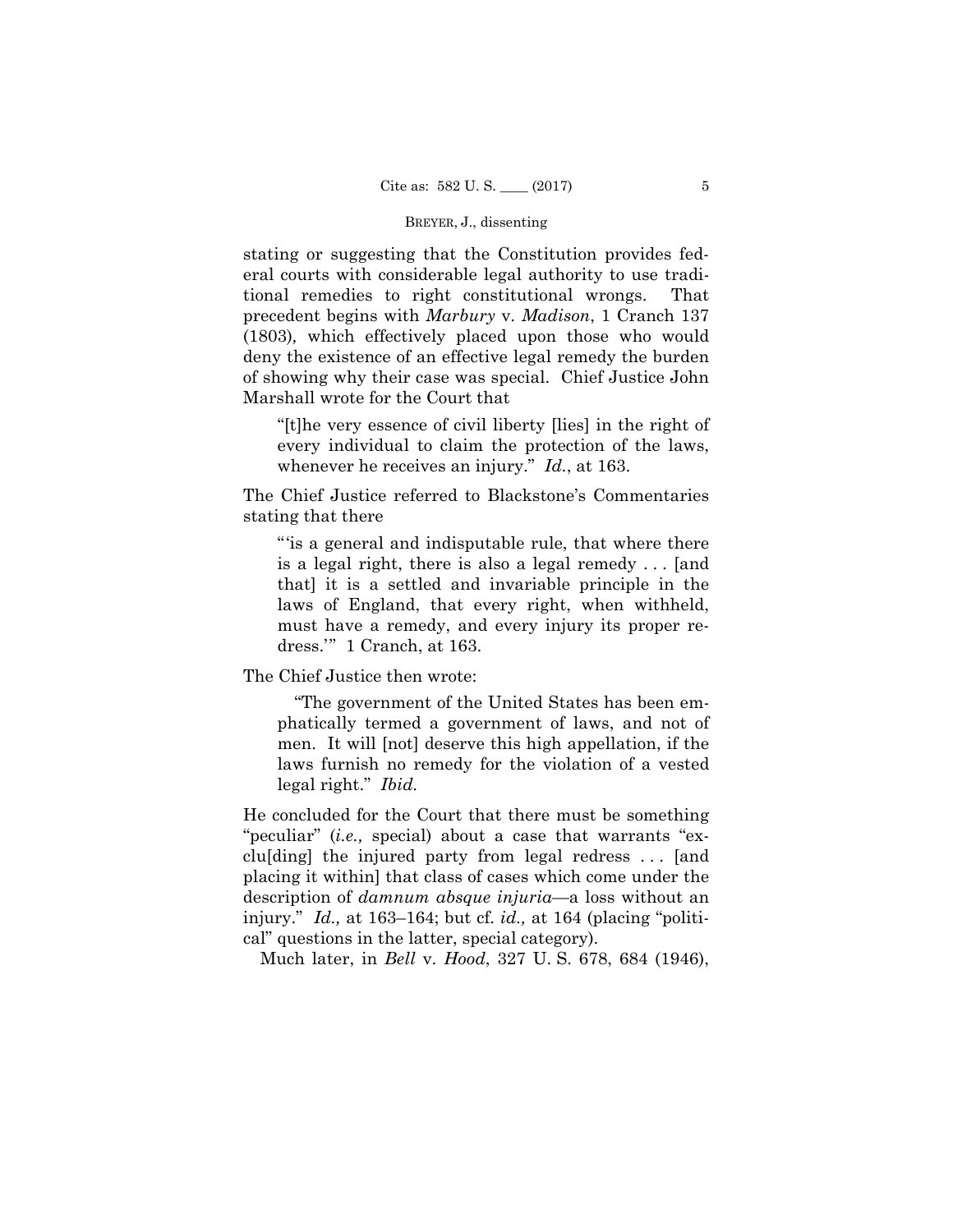the Court wrote that,

"where federally protected rights have been invaded, it has been the rule from the beginning that courts will be alert to adjust their remedies so as to grant the necessary relief."

See also *Bivens*, 403 U. S., at 392 (citing opinions of Justices Cardozo and Holmes to similar effect).

The *Bivens* Court reiterated these principles and confirmed that the appropriate remedial "adjust[ment]" in the case before it was an award of money damages, the "remedial mechanism normally available in the federal courts." *Id.,* at 392, 397. Justice Harlan agreed, adding that, since Congress' "general" statutory "grant of jurisdiction" authorized courts to grant equitable relief in cases arising under federal jurisdiction, courts likewise had the authority to award damages—the "traditional remedy at law"—in order to "vindicate the interests of the individual" protected by the Bill of Rights. *Id.,* at 405–407 (opinion concurring in judgment).

Second, our cases have recognized that Congress' silence on the subject indicates a willingness to leave this matter to the courts. In *Bivens*, the Court noted, as an argument favoring its conclusion, the absence of an "explicit congressional declaration that persons injured by a federal officer's violation of the Fourth Amendment may not recover money damages from the agents." *Id.,* at 397. Similarly, in *Davis* v. *Passman,* the Court stressed that there was "no evidence . . . that Congress meant . . . to foreclose" a damages remedy. 442 U. S., at 247. In *Carlson*, the Court went further, observing that not only was there no sign "that Congress meant to pre-empt a *Bivens* remedy," but there was also "clear" evidence that Congress intended to preserve it. 446 U. S., at 19–20.

 Third, our *Bivens* cases acknowledge that a constitutional tort may not lie when "special factors counse[l]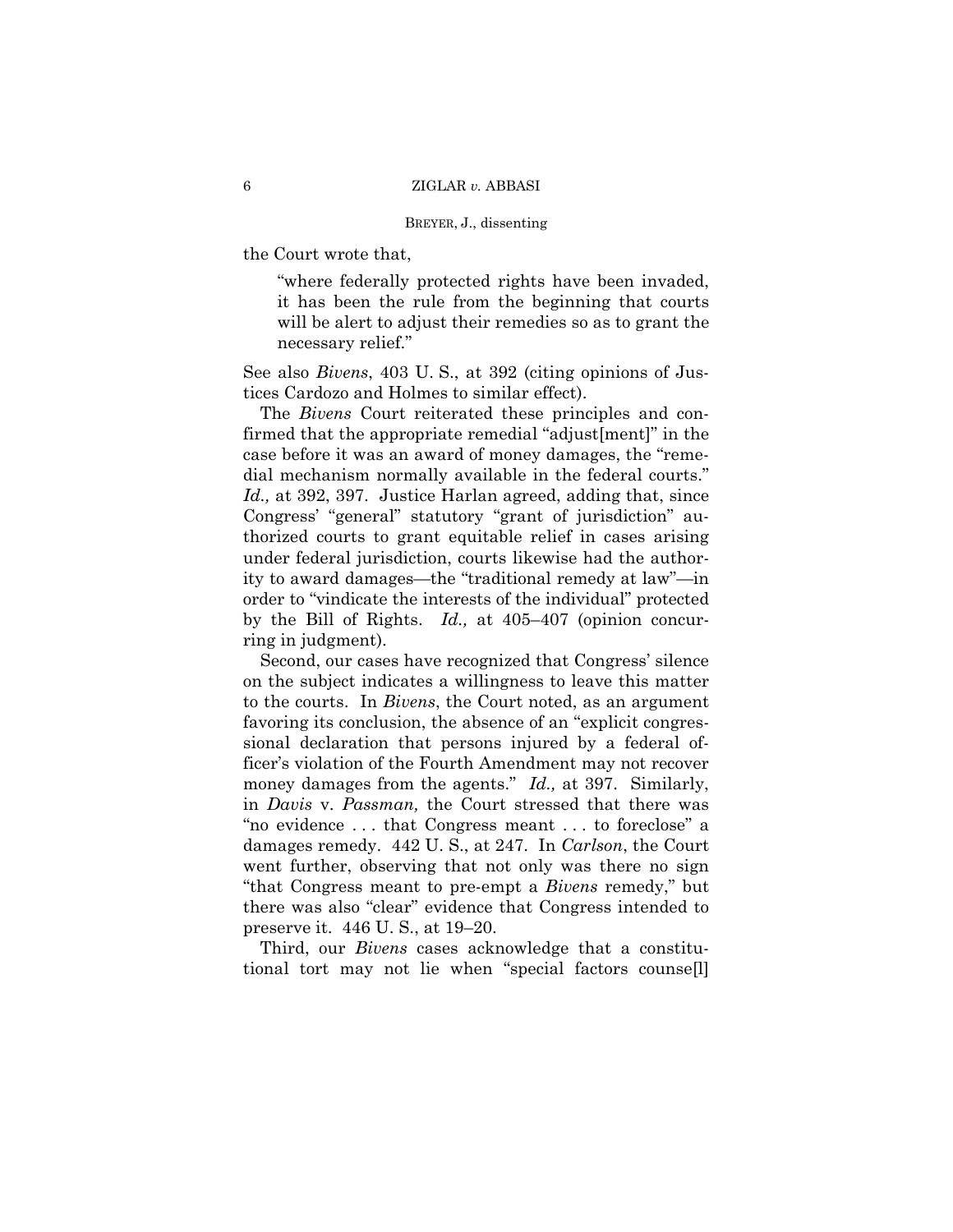hesitation" and when Congress has provided an adequate alternative remedy. 446 U. S., at 18–19. The relevant special factors in those cases included whether the court was faced "with a question of 'federal fiscal policy,'" *Bivens*, *supra,* at 396, or a risk of "deluging federal courts with claims," *Davis*, *supra*, at 248 (internal quotation marks omitted). *Carlson* acknowledged an additional factor—that damages suits "might inhibit [federal officials'] efforts to perform their official duties"—but concluded that "the qualified immunity accorded [federal officials] under [existing law] provides adequate protection." 446 U. S., at 19.

 365 U. S. 167, 171–187 (1961) (describing this history). Fourth, as the Court recognized later in *Carlson*, a *Bivens* remedy was needed to cure what would, without it, amount to a constitutional anomaly. Long before this Court incorporated many of the Bill of Rights' guarantees against the States, see Amar, The Bill of Rights and the Fourteenth Amendment, 101 Yale L. J. 1193 (1992), federal civil rights statutes afforded a damages remedy to any person whom a state official deprived of a federal constitutional right, see 42 U. S. C. §1983; *Monroe* v. *Pape*, But federal statutory law did not provide a damages remedy to a person whom a federal official had deprived of that same right, even though the Bill of Rights was at the time of the founding primarily aimed at constraining the Federal Government. Thus, a person harmed by an unconstitutional search or seizure might sue a city mayor, a state legislator, or even a Governor. But that person could not sue a federal agent, a national legislator, or a Justice Department official for an identical offense. "[Our] 'constitutional design,'" the Court wrote, "would be stood on its head if federal officials did not face at least the same liability as state officials guilty of the same constitutional transgression." *Carlson*, *supra,* at 22 (quoting *Butz* v. *Economou*, 438 U. S. 478, 504 (1978)).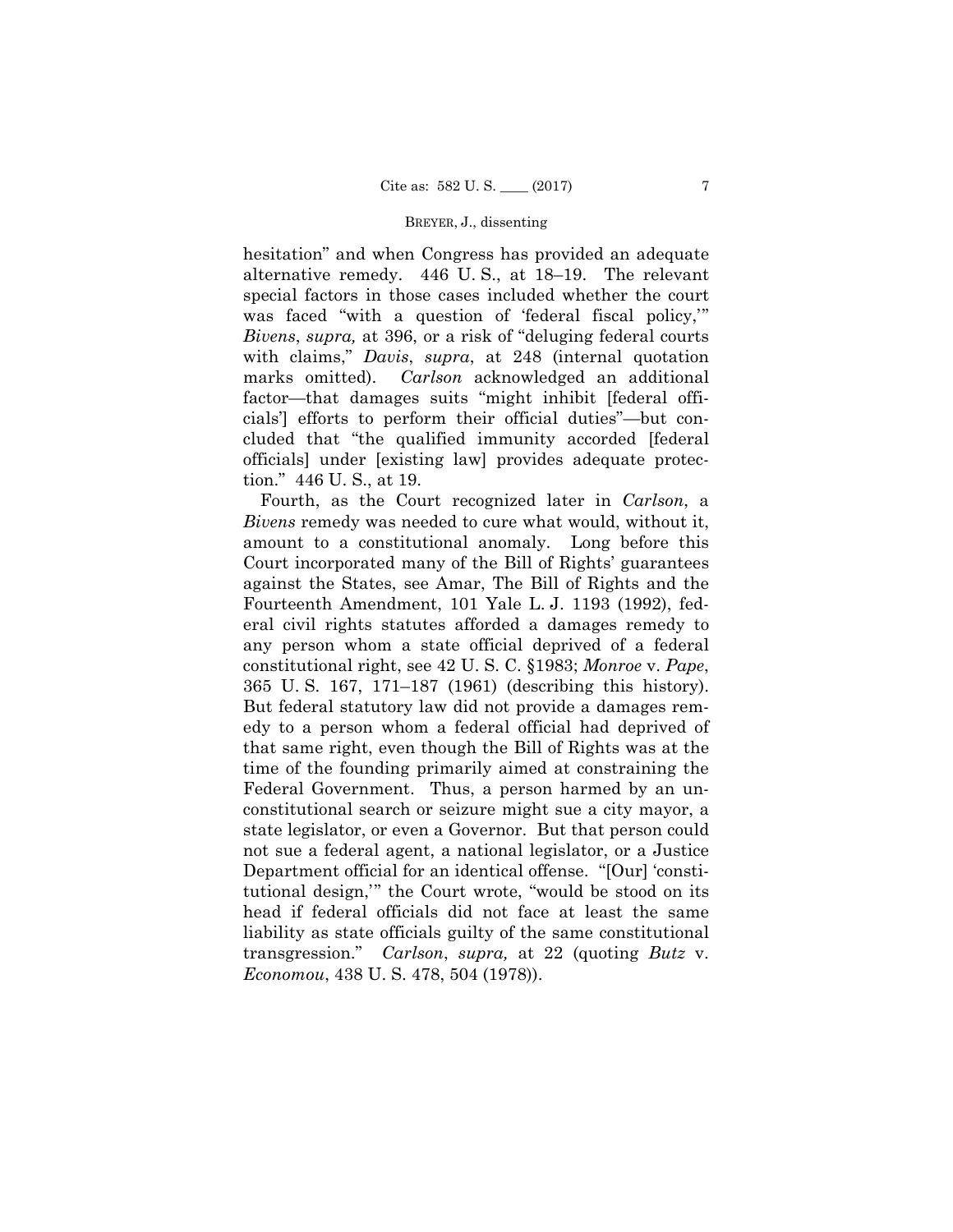#### BREYER, J., dissenting

The *Bivens* Court also recognized that the Court had previously inferred damages remedies caused by violations of certain federal statutes that themselves did not explicitly authorize damages remedies. 403 U. S., at 395–396. At the same time, *Bivens, Davis,* and *Carlson* treat the courts' power to derive a damages remedy from a constitutional provision not as included within a power to find a statute-based damages remedy but as flowing from those statutory cases *a fortiori.* 

 remedy is *now* a *'*disfavored' judicial activity." *Ante,* at 11 As the majority opinion points out, this Court in more recent years has indicated that "*expanding* the *Bivens*  (quoting *Iqbal*, 556 U. S., at 675; emphasis added). Thus, it has held that the remedy is not available in the context of suits against *military* officers, see *Chappell* v. *Wallace*, 462 U. S. 296, 298–300 (1983); *United States* v. *Stanley*, 483 U. S. 669, 683–684 (1987); in the context of suits against *privately* operated prisons and their employees, see *Minneci* v. *Pollard*, 565 U. S. 118, 120 (2012); *Malesko*, 534 U. S., at 70–73; in the context of suits seeking to vindicate procedural, rather than substantive, constitutional protections, see *Schweiker* v. *Chilicky*, 487 U. S. 412, 423 (1988); and in the context of suits seeking to vindicate two quite different forms of important substantive protection, one involving free speech, see *Bush* v. *Lucas*, 462 U. S. 367, 368 (1983), and the other involving protection of land rights, see *Wilkie* v. *Robbins*, 551 U. S. 537, 551 (2007). Each of these cases involved a context that differed from that of *Bivens, Davis*, and *Carlson* with respect to the kind of defendant, the basic nature of the right, or the kind of harm suffered. That is to say, as we have explicitly stated, these cases were "*fundamentally different* from anything recognized in *Bivens* or subsequent cases." *Malesko*, *supra*, at 70 (emphasis added). In each of them, the plaintiffs were asking the Court to "'authoriz[e] a *new kind* of federal litigation.'" *Wilkie*, *supra*,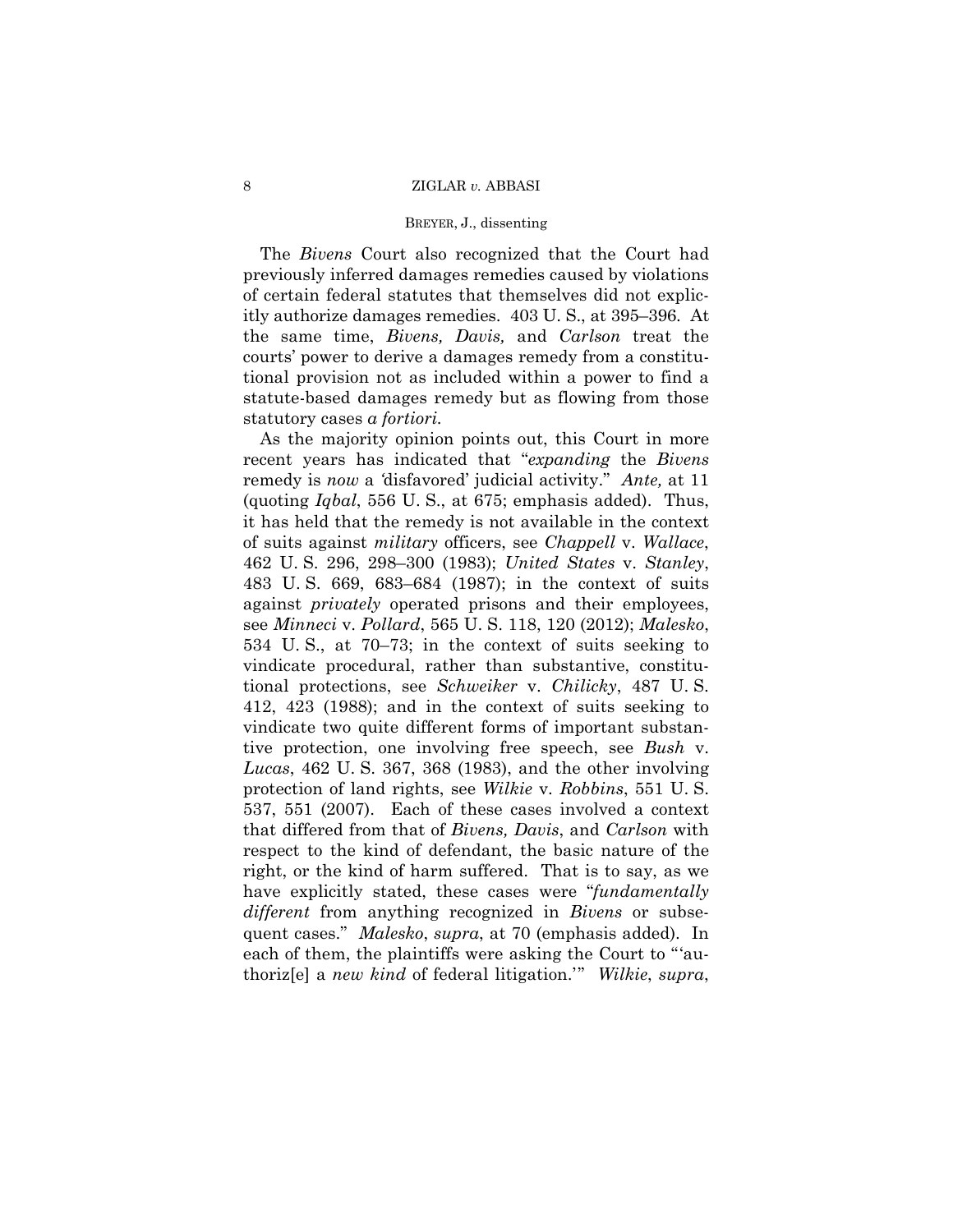at 550 (emphasis added).

Thus the Court, as the majority opinion says, repeatedly wrote that it was not "expanding" the scope of the *Bivens*  remedy. *Ante,* at 11. But the Court nowhere suggested that it would narrow *Bivens*' existing scope. In fact, to diminish any ambiguity about its holdings, the Court set out a framework for determining whether a claim of constitutional violation calls for a *Bivens* remedy. See *Wilkie*, *supra*, at 549–550. At Step One, the court must determine whether the case before it arises in a "new context," that is, whether it involves a "new category of defendants," *Malesko*, *supra*, at 68, or (presumably) a significantly different kind of constitutional harm, such as a purely procedural harm, a harm to speech, or a harm caused to physical property. *If the context is new*, *then* the court proceeds to Step Two and asks "whether any alternative, existing process for protecting the interest amounts to a convincing reason for the Judicial Branch to refrain from providing a new and freestanding remedy in damages." *Wilkie,* 551 U. S., at 550. *If there is none, then* the court proceeds to Step Three and asks whether there are "'any special factors counselling hesitation before authorizing a new kind of federal litigation.'" *Ibid*.

 would apply it. And, doing so, I cannot get past Step One. Precedent makes this framework applicable here. I This suit, it seems to me, arises in a context similar to those in which this Court has previously permitted *Bivens*  actions.

B

1

The context here is not "new," *Wilkie*, *supra*, at 550, or "fundamentally different" than our previous *Bivens* cases, *Malesko*, *supra*, at 70. First, the plaintiffs are civilians, not members of the military. They are not citizens, but the Constitution protects noncitizens against serious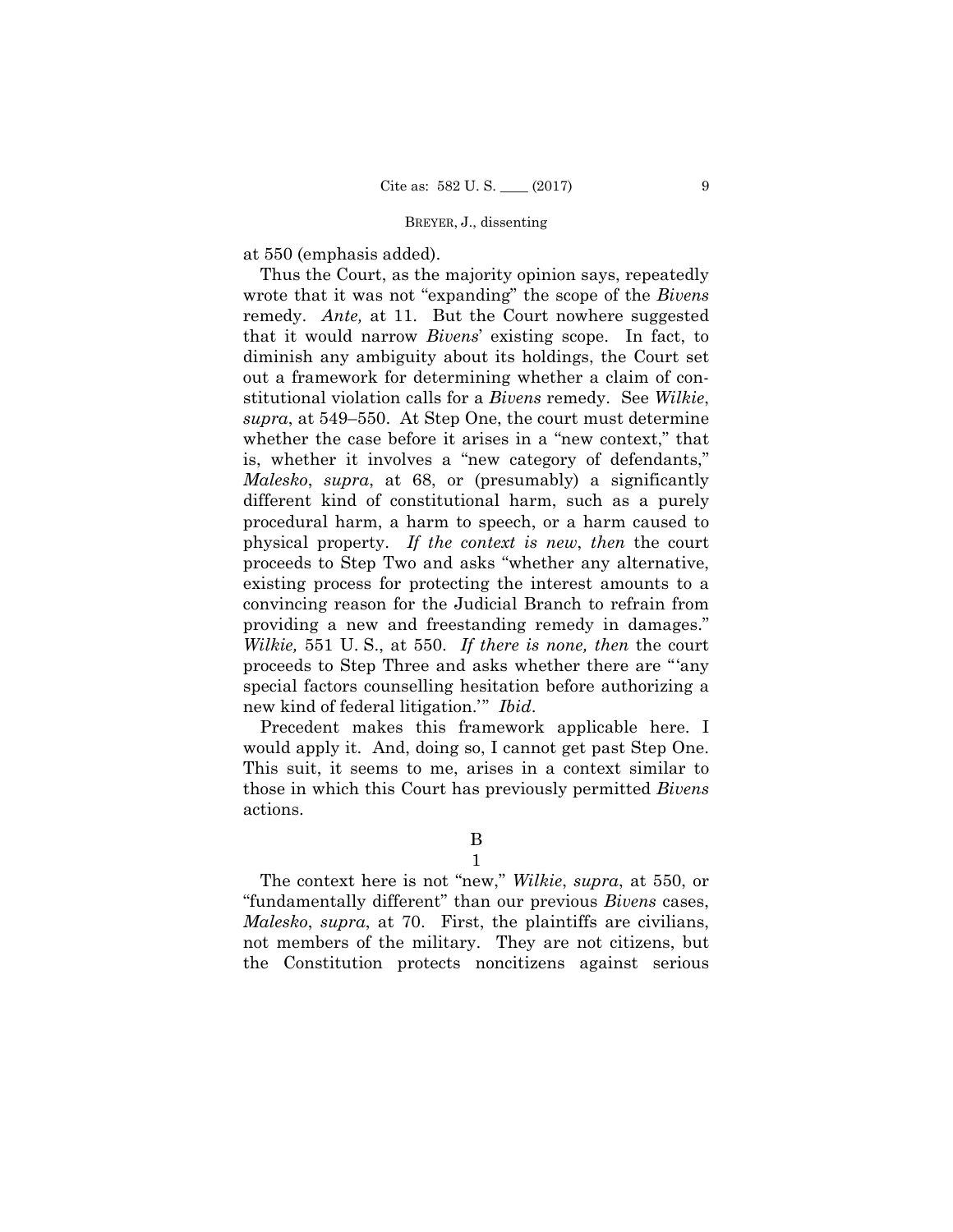mistreatment, as it protects citizens. See *United States* v. *Verdugo-Urquidez*, 494 U. S. 259, 271 (1990) ("[A]liens receive constitutional protections when they have come within the territory of the United States and developed substantial connections with this country"). Some or all of the plaintiffs here may have been illegally present in the United States. But that fact cannot justify physical mistreatment. Nor does anyone claim that that fact deprives them of a *Bivens* right available to other persons, citizens and noncitizens alike.

Second, the defendants are Government officials. They are not members of the military or private persons. Two are prison wardens. Three others are high-ranking Department of Justice officials. Prison wardens have been defendants in *Bivens* actions, as have other high-level Government officials. One of the defendants in *Carlson*  was the Director of the Bureau of Prisons; the defendant in *Davis* was a Member of Congress. We have also held that the Attorney General of the United States is not entitled to absolute immunity in a damages suit arising out of his actions related to national security. See *Mitchell*  v. *Forsyth*, 472 U. S. 511, 520 (1985).

Third, from a *Bivens* perspective, the injuries that the plaintiffs claim they suffered are familiar ones. They focus upon the conditions of confinement. The plaintiffs say that they were unnecessarily shackled, confined in small unhygienic cells, subjected to continuous lighting (presumably preventing sleep), unnecessarily and frequently strip searched, slammed against walls, injured physically, and subject to verbal abuse. They allege that they suffered these harms because of their race or religion, the defendants having either turned a blind eye to what was happening or themselves introduced policies that they knew would lead to these harms even though the defendants knew the plaintiffs had no connections to terrorism.

These claimed harms are similar to, or even worse than,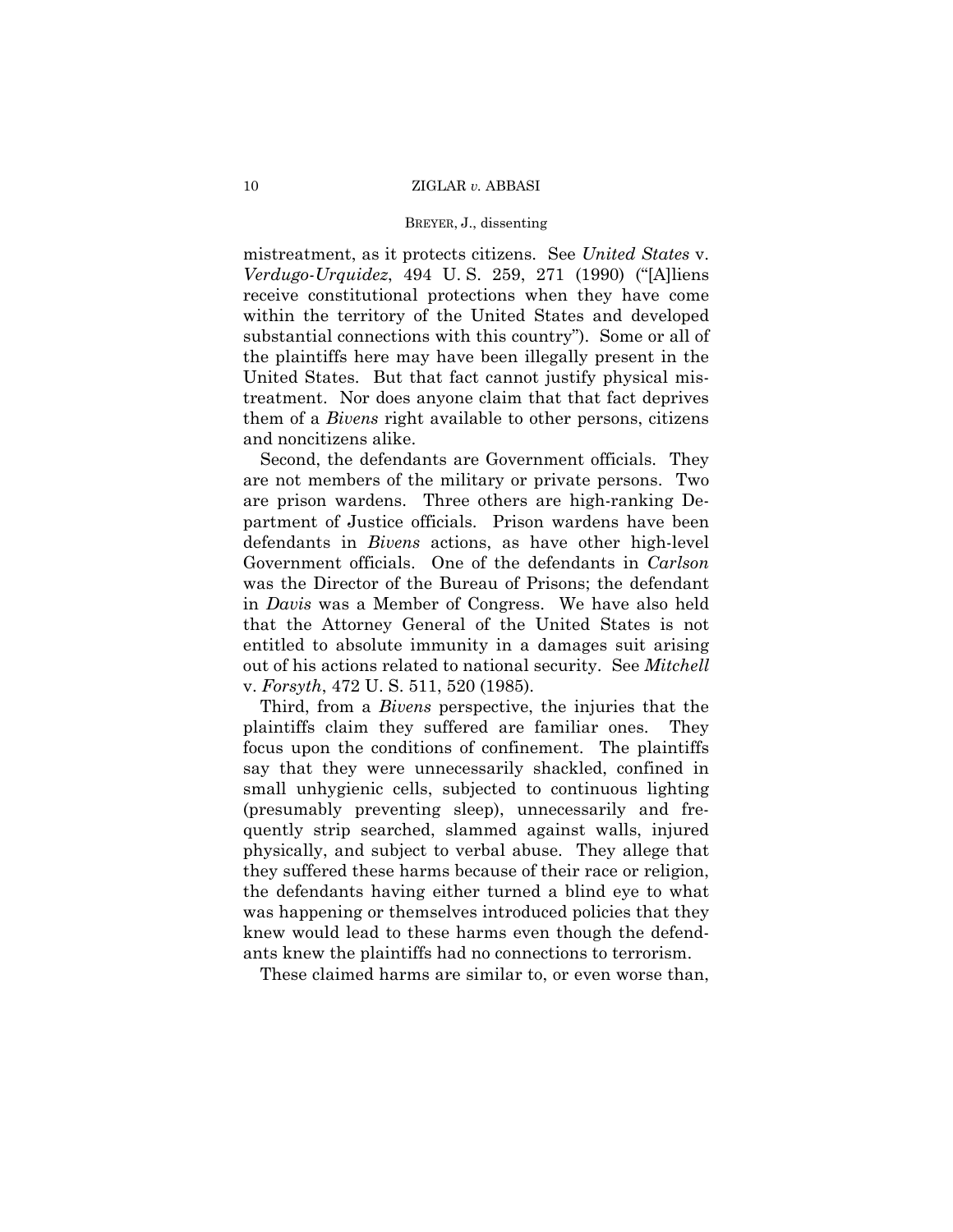the harms the plaintiffs suffered in *Bivens* (unreasonable search and seizure in violation of the Fourth Amendment), *Davis* (unlawful discrimination in violation of the Fifth Amendment), and *Carlson* (deliberate indifference to medical need in violation of the Eighth Amendment). Indeed, we have said that, "[i]f a federal prisoner in a [Bureau of Prisons] facility alleges a constitutional deprivation, he may bring a *Bivens* claim against the offending individual officer, subject to the defense of qualified immunity." *Malesko*, 534 U. S., at 72; see also *Farmer*  v. *Brennan*, 511 U. S. 825, 832 (1994) (*Bivens* case about prisoner abuse). The claims in this suit would seem to fill the *Bivens'* bill. See *Sell* v. *United States*, 539 U. S. 166, 193 (2003) (Scalia, J., dissenting) ("[A] [*Bivens*] action . . . is available to federal pretrial detainees challenging the conditions of their confinement").

 oner"); *Kingsley* v. *Hendrickson*, 576 U. S. \_\_\_, \_\_\_–\_\_\_ (2015) It is true that the plaintiffs bring their "deliberate indifference" claim against Warden Hasty under the Fifth Amendment's Due Process Clause, not the Eighth Amendment's Cruel and Unusual Punishment Clause, as in *Carlson*. But that is because the latter applies to convicted criminals while the former applies to pretrial and immigration detainees. Where the harm is the same, where this Court has held that both the Fifth and Eighth Amendments give rise to *Bivens'* remedies, and where the only difference in constitutional scope consists of a circumstance (the absence of a conviction) that makes the violation here worse, it cannot be maintained that the difference between the use of the two Amendments is "fundamental." See *City of Revere* v. *Massachusetts Gen. Hospital*, 463 U. S. 239, 244 (1983) ("due process rights" of an unconvicted person "are at least as great as the Eighth Amendment protections available to a convicted pris-(slip op., at 10–11) ("pretrial detainees (unlike convicted prisoners) cannot be punished at all"); *Zadvydas* v. *Davis*,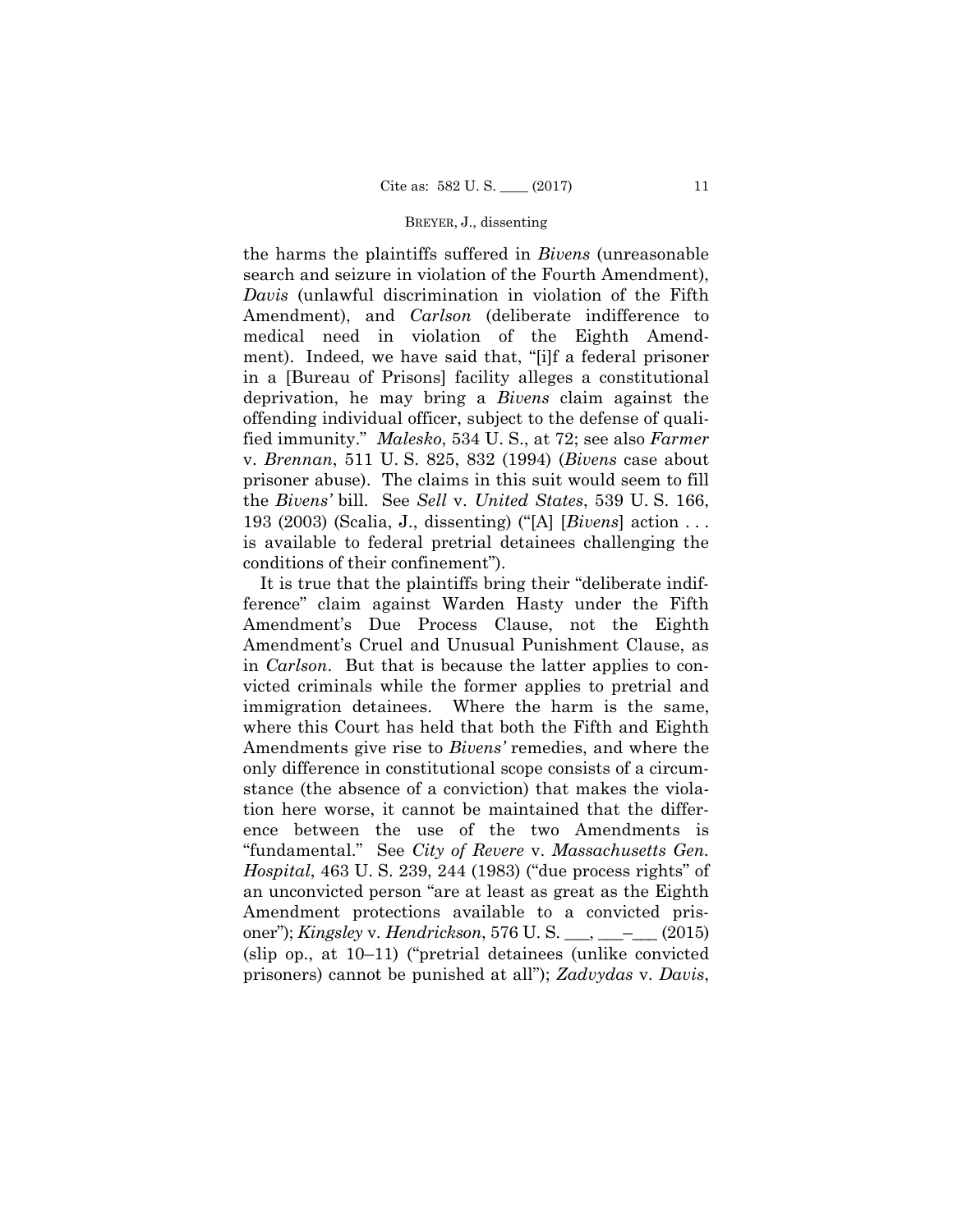533 U. S. 678, 721 (2001) (KENNEDY, J., dissenting) (detention "incident to removal . . . cannot be justified as punishment nor can the confinement or its conditions be designed in order to punish"). See also *Bistrian* v. *Levi*, 696 F. 3d 352, 372 (CA3 2012) (permitting *Bivens* action brought by detainee in administrative segregation); *Thomas* v. *Ashcroft*, 470 F. 3d 491, 493, 496–497 (CA2 2006) (detainee alleging failure to provide adequate medical care); *Magluta* v. *Samples*, 375 F. 3d 1269, 1271, 1275– 1276 (CA11 2004) (detainee in solitary confinement); *Papa*  v. *United States*, 281 F. 3d 1004, 1010–1011 (CA9 2002) (due process claims arising from death of immigration detainee); *Loe* v. *Armistead*, 582 F. 2d 1291, 1293–1296 (CA4 1978) (detainee's claim of deliberate indifference to medical need). If an arrestee can bring a claim of excessive force (*Bivens* itself), and a convicted prisoner can bring a claim for denying medical care (*Carlson*), someone who has neither been charged nor convicted with a crime should also be able to challenge abuse that causes him to need medical care.

Nor has Congress suggested that it wants to withdraw a damages remedy in circumstances like these. By its express terms, the Prison Litigation Reform Act of 1995 (PLRA) does not apply to immigration detainees. See 42 U. S. C. §1997e(h) ("[T]he term 'prisoner' means any person incarcerated or detained in any facility who is accused of, convicted of, sentenced for, or adjudicated delinquent for, violations of criminal law . . . "); see also *Agyeman* v. *INS*, 296 F. 3d 871, 886 (CA9 2002) ("[W]e hold that an alien detained by the INS pending deportation is not a 'prisoner' within the meaning of the PLRA"); *LaFontant* v. *INS*, 135 F. 3d 158, 165 (CADC 1998) (same); *Ojo* v. *INS*, 106 F. 3d 680, 683 (CA5 1997) (same). And, in fact, there is strong evidence that Congress assumed that *Bivens*  remedies would be available to prisoners when it enacted the PLRA—*e.g.*, Congress continued to permit prisoners to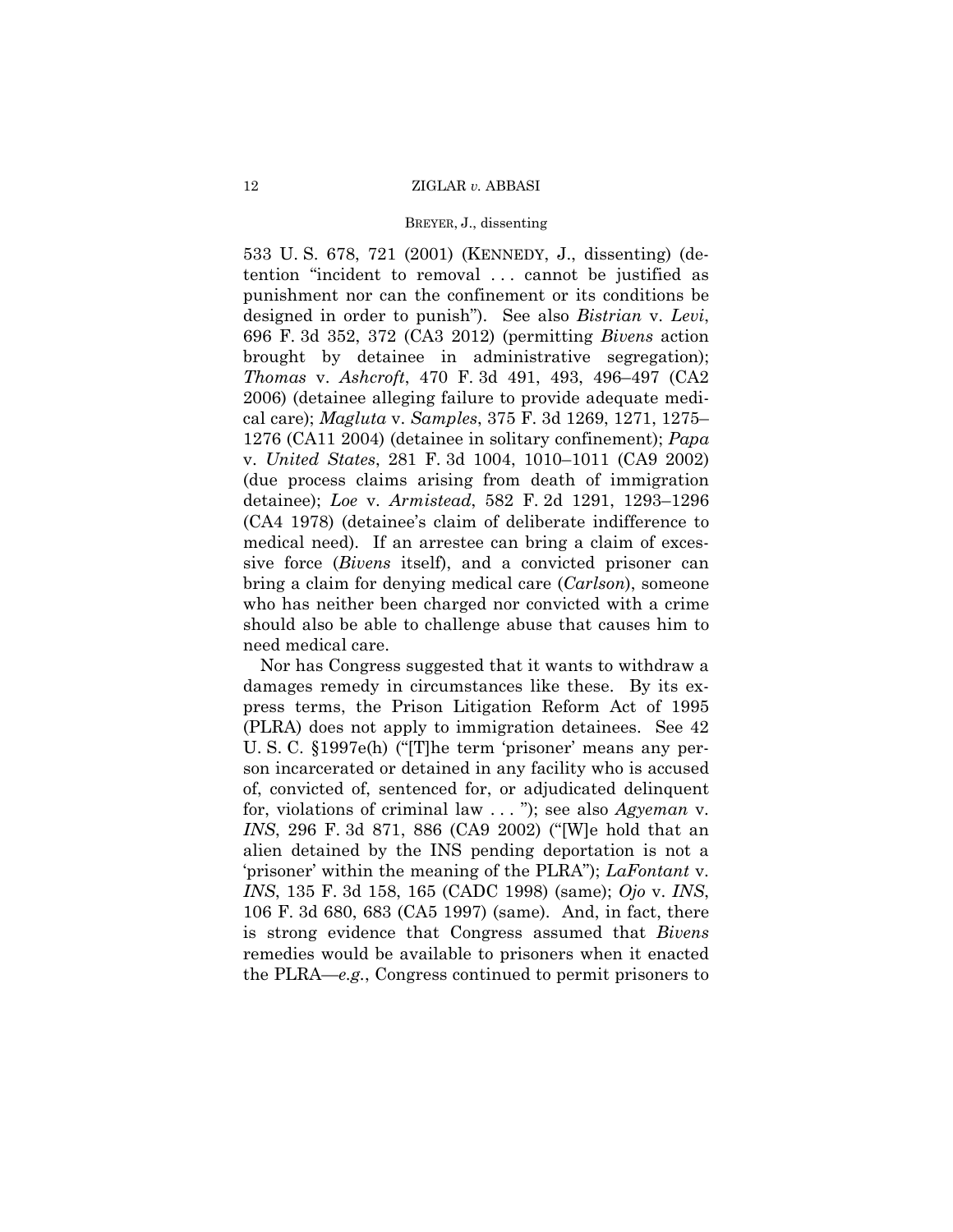recover for physical injuries, the typical kinds of *Bivens*  injuries. See 28 U. S. C. §1346(b)(2); Pfander, Constitutional Torts, at 105–106.

If there were any lingering doubt that the claim against Warden Hasty arises in a familiar *Bivens* context, the Court has made clear that conditions-of-confinement claims and medical-care claims are subject to the same substantive standard. See *Hudson* v. *McMillian*, 503 U. S. 1, 8 (1992) ("[*Wilson* v. *Seiter*, 501 U. S. 294, 303 (1991)] extended the deliberate indifference standard applied to Eighth Amendment claims involving medical care to claims about conditions of confinement"). Indeed, the Court made this very point in a *Bivens* case alleging that prison wardens were deliberately indifferent to an inmate's safety. See *Farmer, supra*, at 830, 834.

I recognize that the Court finds a significant difference in the fact that the confinement here arose soon after a national-security emergency, namely, the September 11 attacks. The short answer to this argument, in respect to at least some of the claimed harms, is that some plaintiffs continued to suffer those harms up to eight months after the September 11 attacks took place and after the defendants knew the plaintiffs had no connection to terrorism. See App. to Pet. for Cert. in No. 15–1359, p. 280a. But because I believe the Court's argument here is its strongest, I will consider it at greater length below. See Part III–C, *infra.* 

Because the context here is not new, I would allow the plaintiffs' constitutional claims to proceed. The plaintiffs have adequately alleged that the defendants were personally involved in imposing the conditions of confinement and did so with knowledge that the plaintiffs bore no ties to terrorism, thus satisfying *Iqbal*'s pleading standard. See 556 U. S., at 679 (claims must be "plausible"); see also *id.,* at 699–700 (BREYER, J., dissenting). And because it is clearly established that it is unconstitutional to subject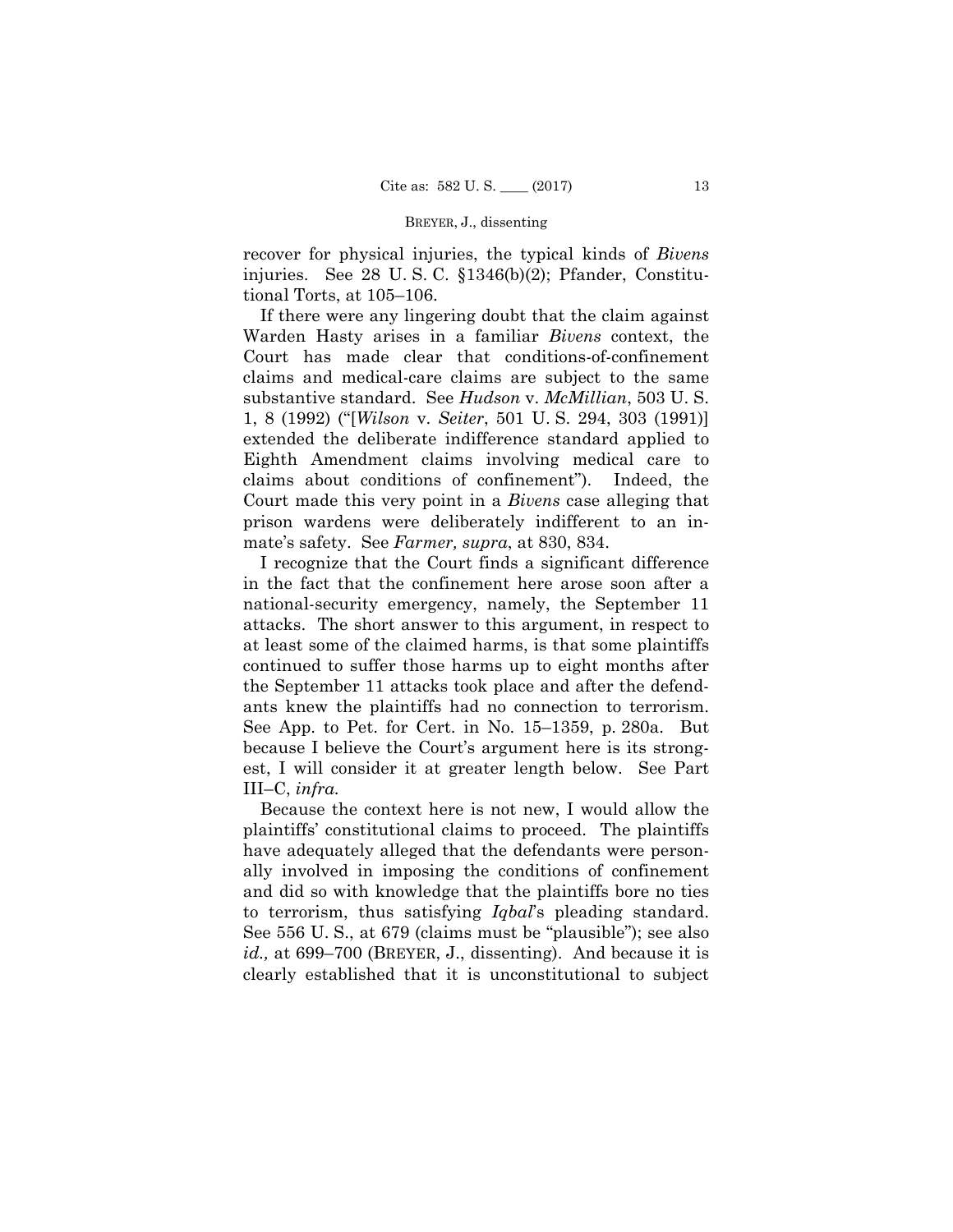detainees to punitive conditions of confinement and to target them based solely on their race, religion, or national origin, the defendants are not entitled to qualified immunity on the constitutional claims. See *Bell* v. *Wolfish*, 441 U. S. 520, 535–539, and n. 20 (1979); *Davis*, 442 U. S., at 236 ("It is equally clear ... that the Fifth Amendment" confers on petitioner a constitutional right to be free from illegal discrimination"). (Similarly, I would affirm the judgment of the Court of Appeals with respect to the plaintiffs' statutory claim, namely, that the defendants conspired to deprive the plaintiffs of equal protection of the laws in violation of 42 U. S. C. §1985(3). See *Turkmen*  v. *Hasty*, 789 F. 3d 218, 262–264 (CA2 2015). I agree with the Court of Appeals that the defendants are not entitled to qualified immunity on this claim. See *ibid.*)

2

 standing remedy in damages." *Wilkie,* 551 U. S., at 550. I Even were I wrong and were the context here "fundamentally different," *Malesko*, 534 U. S., at 70, the plaintiffs' claims would nonetheless survive Step Two and Step Three of the Court's framework for determining whether *Bivens* applies, see *supra*, at 9. Step Two consists of asking whether "any alternative, existing process for protecting the interest amounts to a convincing reason for the Judicial Branch to refrain from providing a new and freecan find no such "alternative, existing process" here.

The Court does not claim that the PLRA provides plaintiffs with a remedy. *Ante,* at 25–26. Rather, it says that the plaintiffs *may* have "had available to them" relief in the form of a prospective injunction or an application for a writ of habeas corpus. *Ante,* at 22. Neither a prospective injunction nor a writ of habeas corpus, however, will normally provide plaintiffs with redress for harms they have *already* suffered. And here plaintiffs make a strong claim that neither was available to them—at least not for a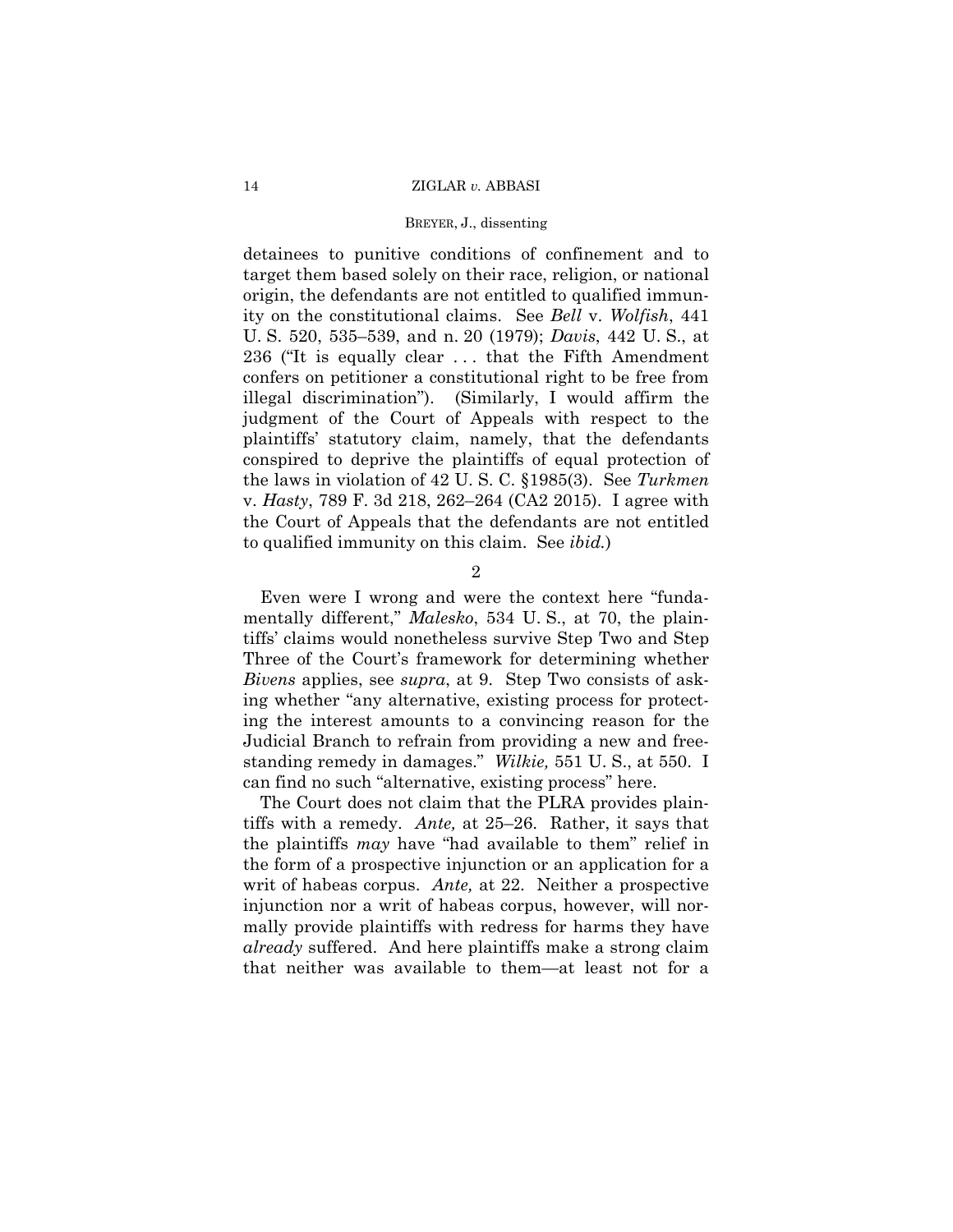contexts. *Bush*, 462 U. S., at 385. If these allegations considerable time. Some of the plaintiffs allege that for two or three months they were subject to a "communications blackout"; that the prison "staff did not permit them visitors, legal or social telephone calls, or mail"; that their families and attorneys did not know where they were being held; that they could not receive visits from their attorneys; that subsequently their lawyers could call them only once a week; and that some or all of the defendants "interfered with the detainees' effective access to legal counsel." Office of Inspector General (OIG) Report, App. 223, 293, 251, 391; see App. to Pet. for Cert. in No. 15– 1359, at 253a (incorporating the OIG report into the complaint). These claims make it virtually impossible to say that here there is an "elaborate, comprehensive" alternative remedial scheme similar to schemes that, in the past, we have found block the application of *Bivens* to new are proved, then in this suit, it is "damages or nothing." *Bivens*, 403 U. S., at 410 (Harlan, J., concurring in judgment).

There being no "alternative, existing process" that provides a "convincing reason" for not applying *Bivens,* we must proceed to Step Three. *Wilkie*, *supra*, at 550*.* Doing so, I can find no "special factors [that] counse[l] hesitation before authorizing" this *Bivens* action. 551 U. S., at 550. I turn to this matter next.

II

A

The Court describes two general considerations that it believes argue against an "extension" of *Bivens.* First, the majority opinion points out that the Court is now far less likely than at the time it decided *Bivens* to imply a cause of action for damages from a statute that does not explicitly provide for a damages claim. See *ante,* at 8–9. Second, it finds the "silence" of Congress "notable" in that Con-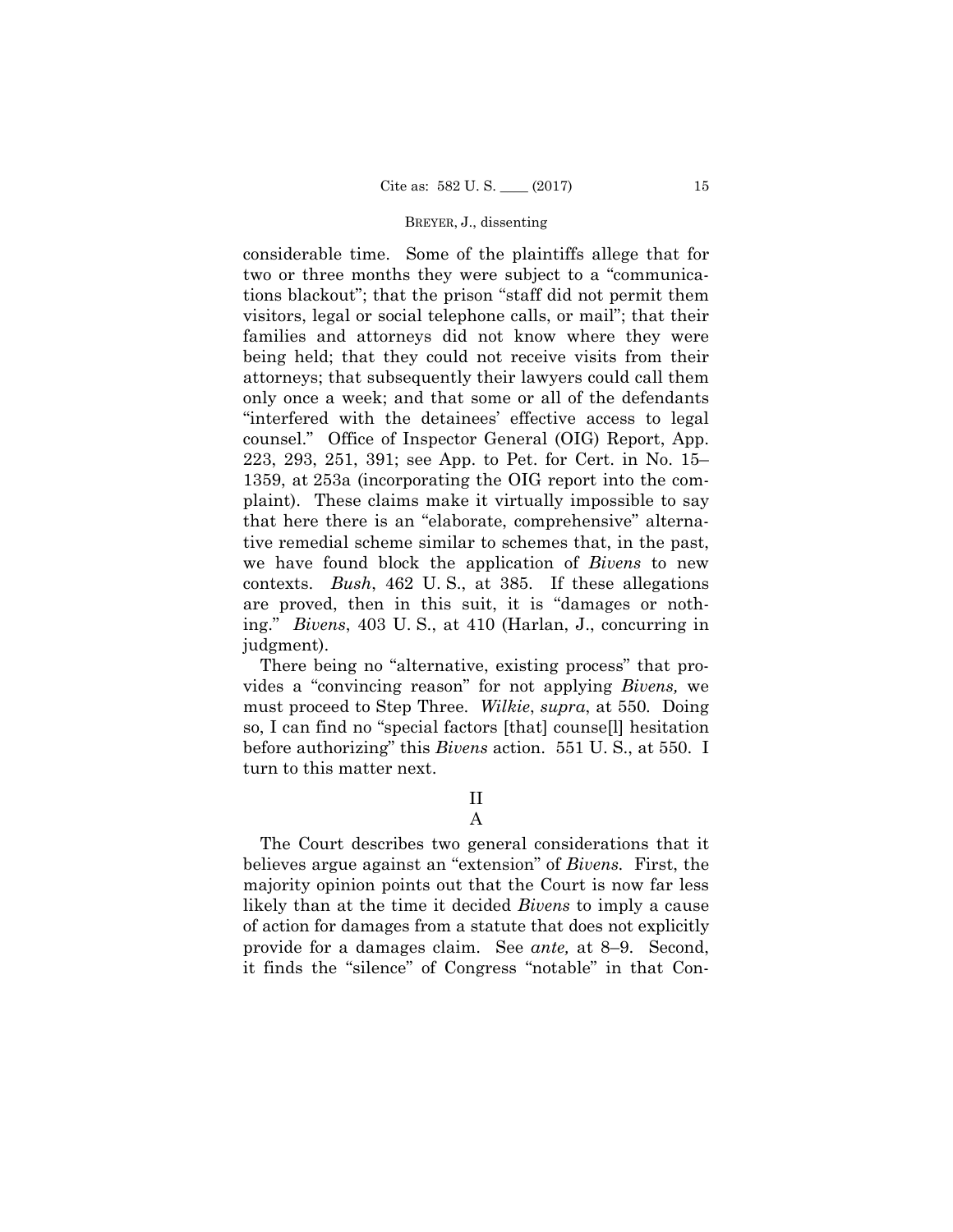gress, though likely aware of the "high-level policies" involved in this suit, did not "choose to extend to any person the kind of remedies" that the plaintiffs here "seek." *Ante,* at 20–21 (internal quotation marks omitted). I doubt the strength of these two general considerations.

The first consideration, in my view, is not relevant. I concede that the majority and concurring opinions in *Bivens* looked in part for support to the fact that the Court had implied damages remedies from *statutes* silent on the subject. See 403 U. S., at 397; *id.,* at 402–403 (Harlan, J., concurring in judgment). But that was not the main argument favoring the Court's conclusion. Rather, the Court drew far stronger support from the need for such a remedy when measured against a common-law and constitutional history of allowing traditional legal remedies where necessary. *Id.,* at 392, 396–397. The Court believed such a remedy was necessary to make effective the Constitution's protection of certain basic individual rights. See *id.,* at 392; *id.,* at 407 (opinion of Harlan, J.). Similarly, as the Court later explained, a damages remedy against federal officials prevented the serious legal anomaly I previously mentioned. Its existence made basic constitutional protections of the individual against *Federal*  Government abuse (the Bill of Rights' pre-Civil War objective) as effective as protections against abuse by *state*  officials (the post-Civil War, post selective-incorporation objective). See *supra,* at 7*.* 

Nor is the second circumstance—congressional silence relevant in the manner that the majority opinion describes. The Court initially saw that silence as indicating an absence of congressional hostility to the Court's exercise of its traditional remedy-inferring powers. See *Bivens*, *supra,* at 397; *Davis,* 442 U. S., at 246–247. Congress' subsequent silence contains strong signs that it accepted *Bivens* actions as part of the law. After all, Congress rejected a proposal that would have eliminated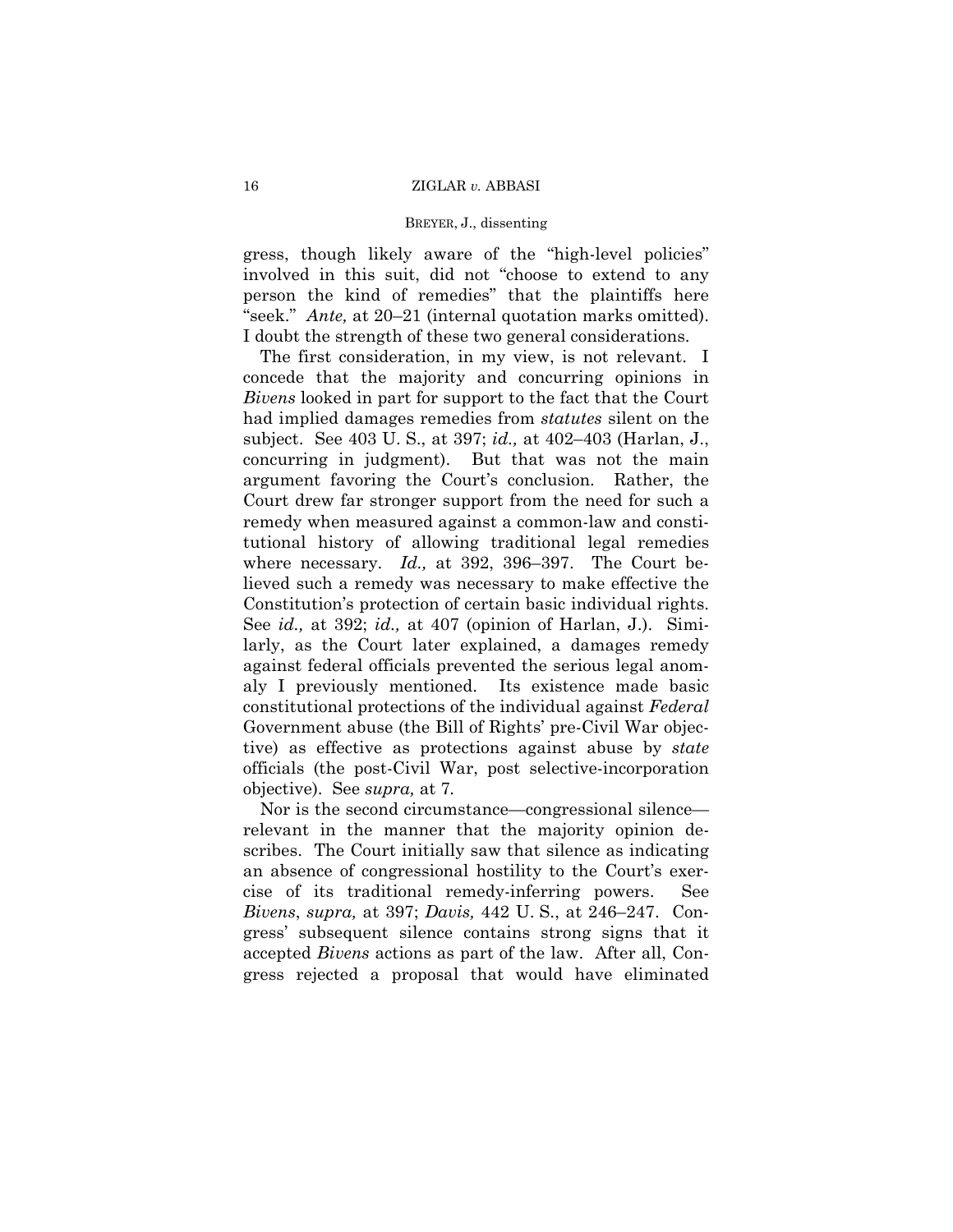*except* those premised on violations of the Constitution. U. S. C. §2000dd–1 (granting qualified immunity—but *Bivens* by substituting the U. S. Government as a defendant in suits against federal officers that raised constitutional claims. See Pfander, Constitutional Torts, at 102. Later, Congress expressly immunized federal employees acting in the course of their official duties from tort claims See Federal Employees Liability Reform and Tort Compensation Act of 1988, commonly known as the Westfall Act, 28 U.S.C.  $$2679(b)(2)(A)$ . We stated that it is consequently "crystal clear that Congress views [the Federal Tort Claims Act] and *Bivens* as [providing] parallel, complementary causes of action." *Carlson*, 446 U. S., at 20; see *Malesko*, 534 U. S., at 68 (similar). Congress has even assumed the existence of a *Bivens* remedy in suits brought by noncitizen detainees suspected of terrorism. See 42 not absolute immunity—to military and civilian federal officials who are sued by alien detainees suspected of terrorism).

# B

 sider." *Ante,* at 16. In my view, these factors do not make a The majority opinion also sets forth a more specific list of factors that it says bear on "whether a case presents a new *Bivens* context." *Ante,* at 16. In the Court's view, a "case might differ" from *Bivens* "in a meaningful way because of [1] the rank of the officers involved; [2] the constitutional right at issue; [3] the generality or specificity of the individual action; [4] the extent of judicial guidance as to how an officer should respond to the problem or emergency to be confronted; [5] the statutory or other legal mandate under which the officer was operating; [6] the risk of disruptive intrusion by the Judiciary into the functioning of other branches; [7] or the presence of potential special factors that previous *Bivens* cases did not con-"meaningful difference" at Step One of the *Bivens* frame-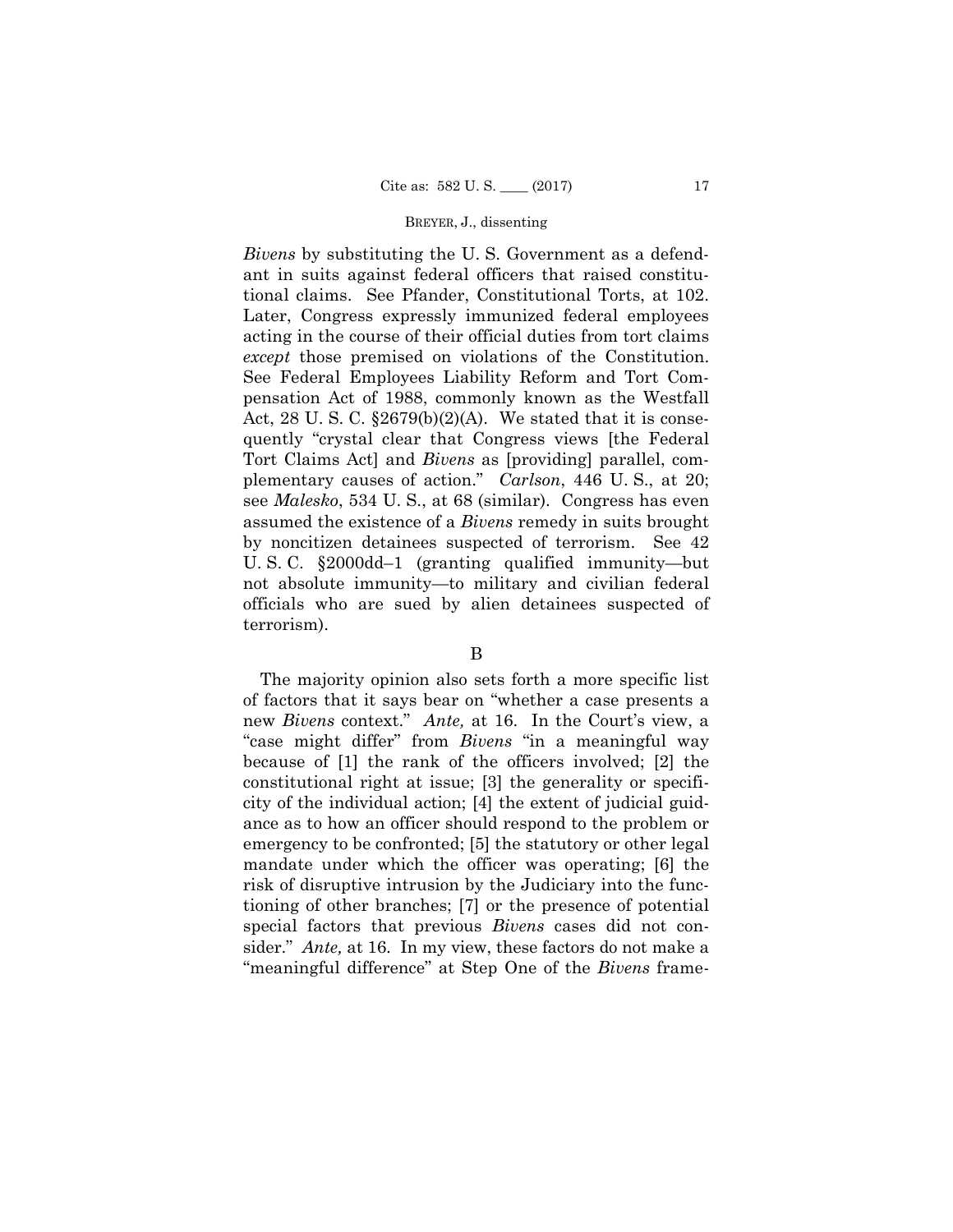work. Some of them are better cast as "special factors" relevant to Step Three. But, as I see it, none should normally foreclose a *Bivens* action and none is determinative here. Consider them one by one:

(1) *The rank of the officers.* I can understand why an officer's rank might bear on whether he violated the Constitution, because, for example, a plaintiff might need to show the officer was willfully blind to a harm caused by lower ranking officers or that the officer had actual knowledge of the misconduct. And I can understand that rank might relate to the existence of a legal defense, such as qualified, or even absolute, immunity. But *if*—and I recognize that this is often a very big if—a plaintiff proves a clear constitutional violation, say, of the Fourth Amendment, *and* he shows that the defendant does not possess any form of immunity or other defense, *then* why should he not have a damages remedy for harm suffered? What does rank have to do with *that* question*,* namely, the *Bivens* question? Why should the law treat differently a high-level official and the local constable where each has similarly violated the Constitution and where neither can successfully assert immunity or any other defense?

(2) *The constitutional right at issue.* I agree that this factor can make a difference, but only when the substance of the right is distinct. See, *e.g., Wilkie*, 551 U. S. 537 (land rights). But, for reasons I have already pointed out, there is no relevant difference between the rights at issue here and the rights at issue in our previous *Bivens* cases, namely, the rights to be free of unreasonable searches, invidious discrimination, and physical abuse in federal custody. See *supra,* at 10–11.

(3) *The generality or specificity of the individual action.* I should think that it is not the "generality or specificity" of an official action but rather the nature of the official action that matters. *Bivens* should apply to some generally applicable actions, such as actions taken deliberately to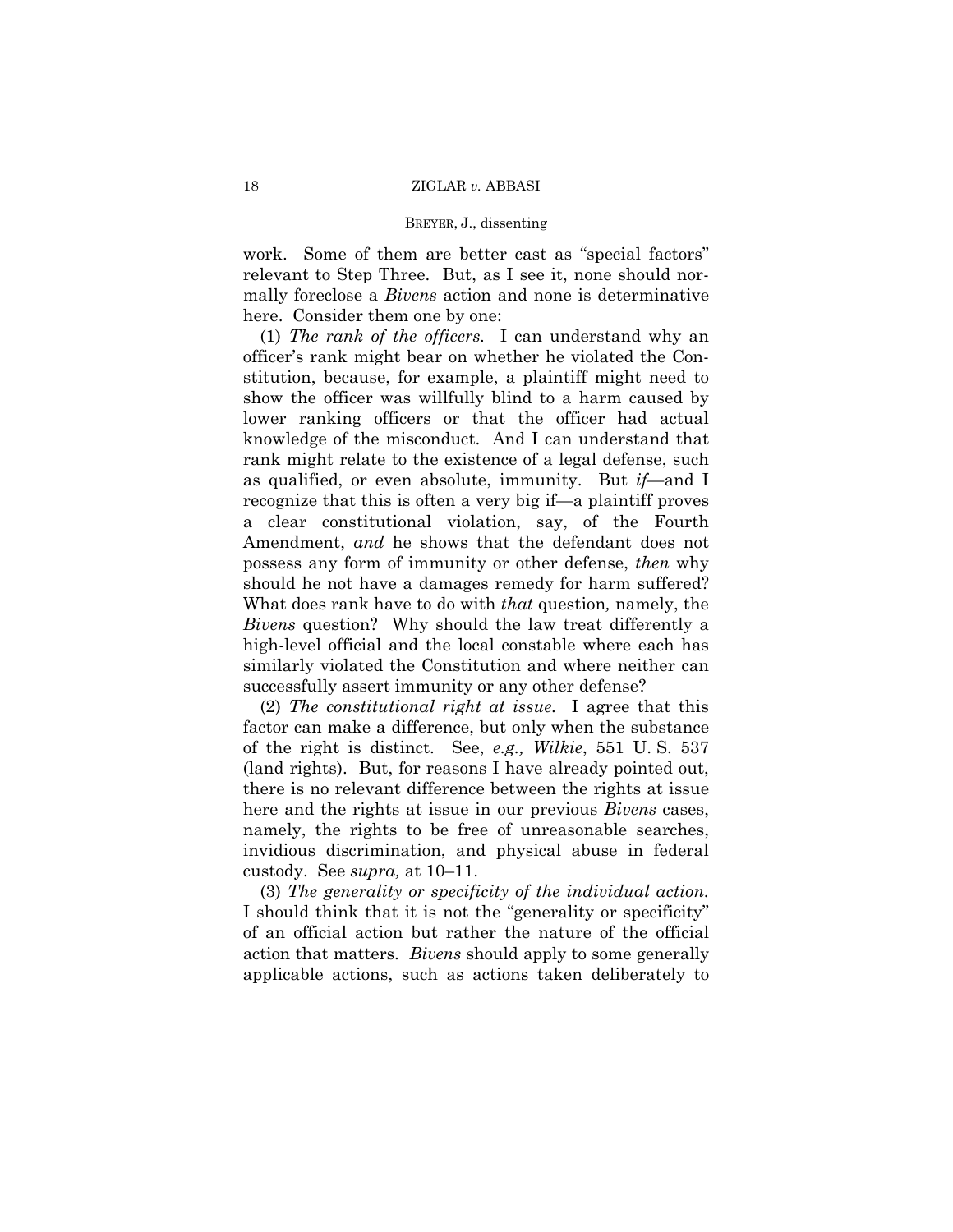jail a large group of known-innocent people. And it should not apply to some highly specific actions, depending upon the nature of those actions.

 (4) *The extent of judicial guidance.* This factor may be relevant to the existence of a constitutional violation or a qualified-immunity defense. Where judicial guidance is lacking, it is more likely that a constitutional violation is not clearly established. See *Anderson* v. *Creighton*, 483 U. S. 635, 640 (1987) (Officials are protected by qualified immunity unless "[t]he contours of the right [are] sufficiently clear that a reasonable official would understand that what he is doing violates that right"). But I do not see how, assuming the violation is clear, the presence or absence of "judicial guidance" is relevant to the existence of a damages remedy.

(5) *The statutory (or other) legal mandate under which the officer was operating.* This factor too may prove relevant to the question whether a constitutional violation exists or is clearly established. But, again, assuming that it is, I do not understand why this factor is relevant to the existence of a damages remedy. See *Stanley*, 483 U. S., at 684 (the question of immunity is "analytically distinct" from the question whether a *Bivens* action should lie).

(6) *Risk of disruptive judicial intrusion.* All damages actions risk disrupting to some degree future decisionmaking by members of the Executive or Legislative Branches. Where this Court has authorized *Bivens* actions, it has found that disruption tolerable, and it has explained why disruption is, from a constitutional perspective, desirable. See *Davis*, 442 U. S., at 242 (Unless constitutional rights "are to become merely precatory, . . . litigants who allege that their own constitutional rights have been violated, and who at the same time have no effective means other than the judiciary to enforce these rights, must be able to invoke the existing jurisdiction of the courts for . . . protection"); *Malesko*, *supra*, at 70 ("The purpose of *Bivens* is to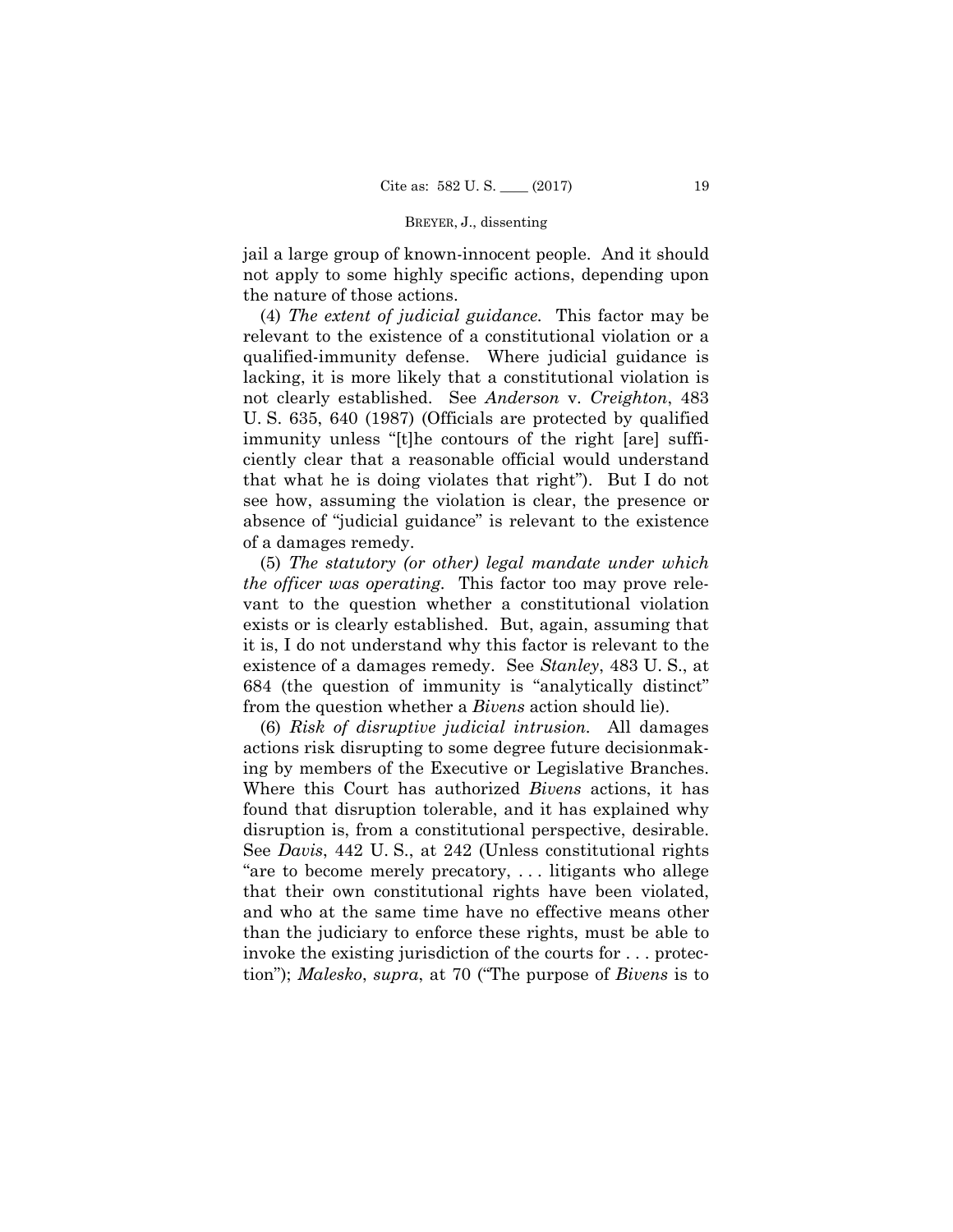deter individual federal officers from committing constitutional violations"). Insofar as the Court means this consideration to provide a reason why there should be no *Bivens* action where a Government employee acts in time of security need, I shall discuss the matter next, in Part C*.* 

 (7) *Other potential special factors.* Since I am not certain what these other "potential factors" are and, since the Court does not specify their nature, I would not, and the Court cannot, consider them in differentiating this suit from our previous *Bivens* cases or as militating against recognizing a *Bivens* action here.

 check." *Hamdi* v. *Rumsfeld*, 542 U. S. 507, 536 (2004) In my view, the Court's strongest argument is that *Bivens* should not apply to policy-related actions taken in times of national-security need, for example, during war or national-security emergency. As the Court correctly points out, the Constitution grants primary power to protect the Nation's security to the Executive and Legislative Branches, not to the Judiciary. But the Constitution also delegates to the Judiciary the duty to protect an individual's fundamental constitutional rights. Hence when protection of those rights and a determination of security needs conflict, the Court has a role to play. The Court most recently made this clear in cases arising out of the detention of enemy combatants at Guantanamo Bay. Justice O'Connor wrote that "a state of war is not a blank (plurality opinion). In *Boumediene*, 553 U. S., at 732–733, the Court reinforced that point, holding that noncitizens detained as enemy combatants were entitled to challenge their detention through a writ of habeas corpus, notwithstanding the national-security concerns at stake.

We have not, however, answered the specific question the Court places at issue here: Should *Bivens* actions continue to exist in respect to policy-related actions taken

C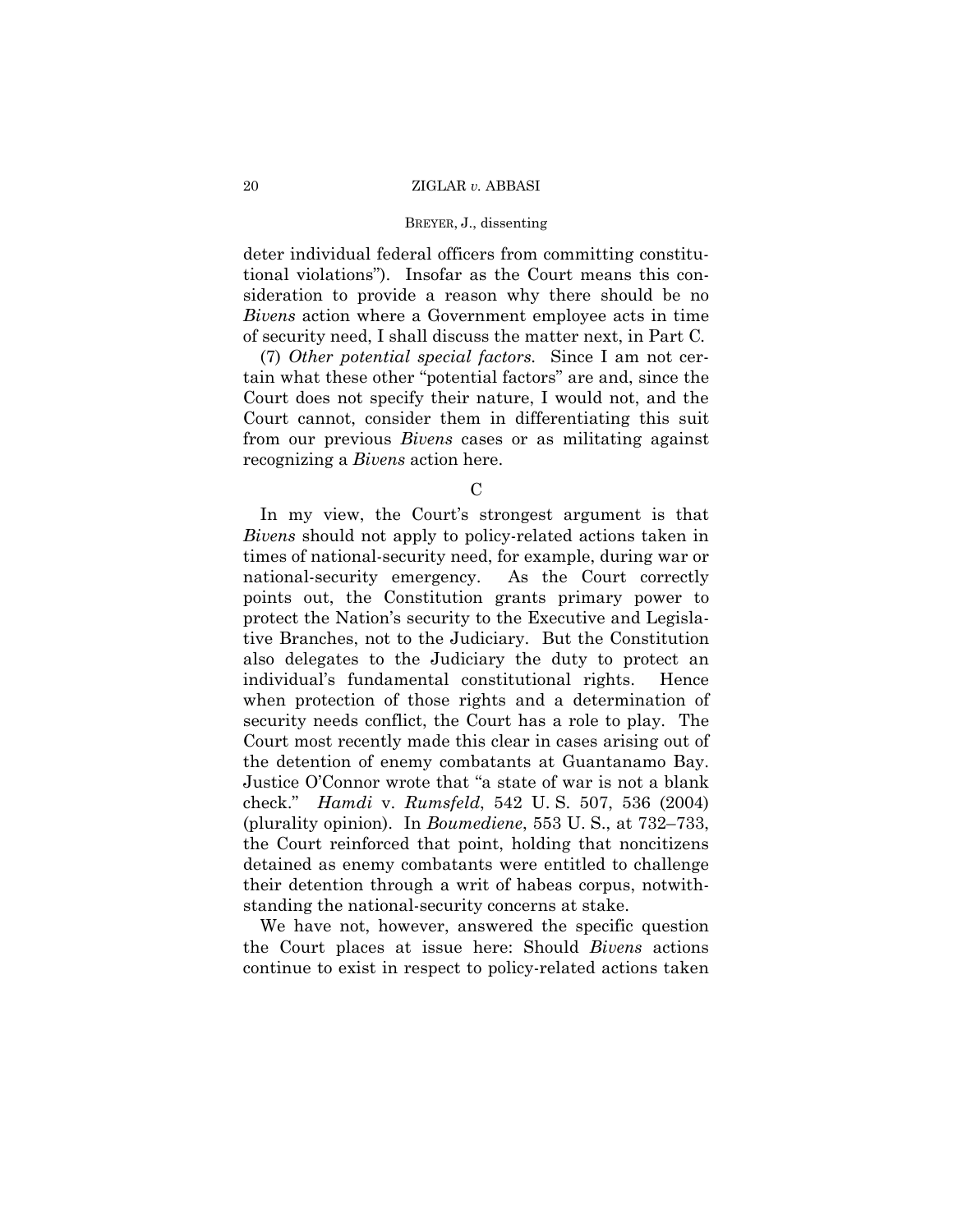in time of war or national emergency? In my view, they should.

 Constitution is not "a suicide pact." *Terminiello* v. *Chicago*, For one thing, a *Bivens* action comes accompanied by many legal safeguards designed to prevent the courts from interfering with Executive and Legislative Branch activity reasonably believed to be necessary to protect national security. In Justice Jackson's well-known words, the 337 U. S. 1, 37 (1949) (dissenting opinion). The Constitution itself takes account of public necessity. Thus, for example, the Fourth Amendment does not forbid *all* Government searches and seizures; it forbids only those that are "unreasonable." Ordinarily, it requires that a police officer obtain a search warrant before entering an apartment, but should the officer observe a woman being dragged against her will into that apartment, he should, and will, act at once. The Fourth Amendment makes allowances for such "exigent circumstances." *Brigham City* v. *Stuart*, 547 U. S. 398, 401 (2006) (warrantless entry justified to forestall imminent injury). Similarly, the Fifth Amendment bars only conditions of confinement that are not "reasonably related to a legitimate governmental objective." *Bell* v. *Wolfish*, 441 U. S., at 539. What is unreasonable and illegitimate in time of peace may be reasonable and legitimate in time of war.

Moreover, *Bivens* comes accompanied with a qualifiedimmunity defense. Federal officials will face suit only if they have violated a constitutional right that was "clearly established" at the time they acted. *Harlow*, 457 U. S., at 818.

Further, in order to prevent the very presence of a *Bivens* lawsuit from interfering with the work of a Government official, this Court has held that a complaint must state a claim for relief that is "plausible." *Iqbal*, 556 U. S., at 679. "[C]onclusory" statements and "[t]hreadbare" allegations will not suffice. *Id.,* at 678.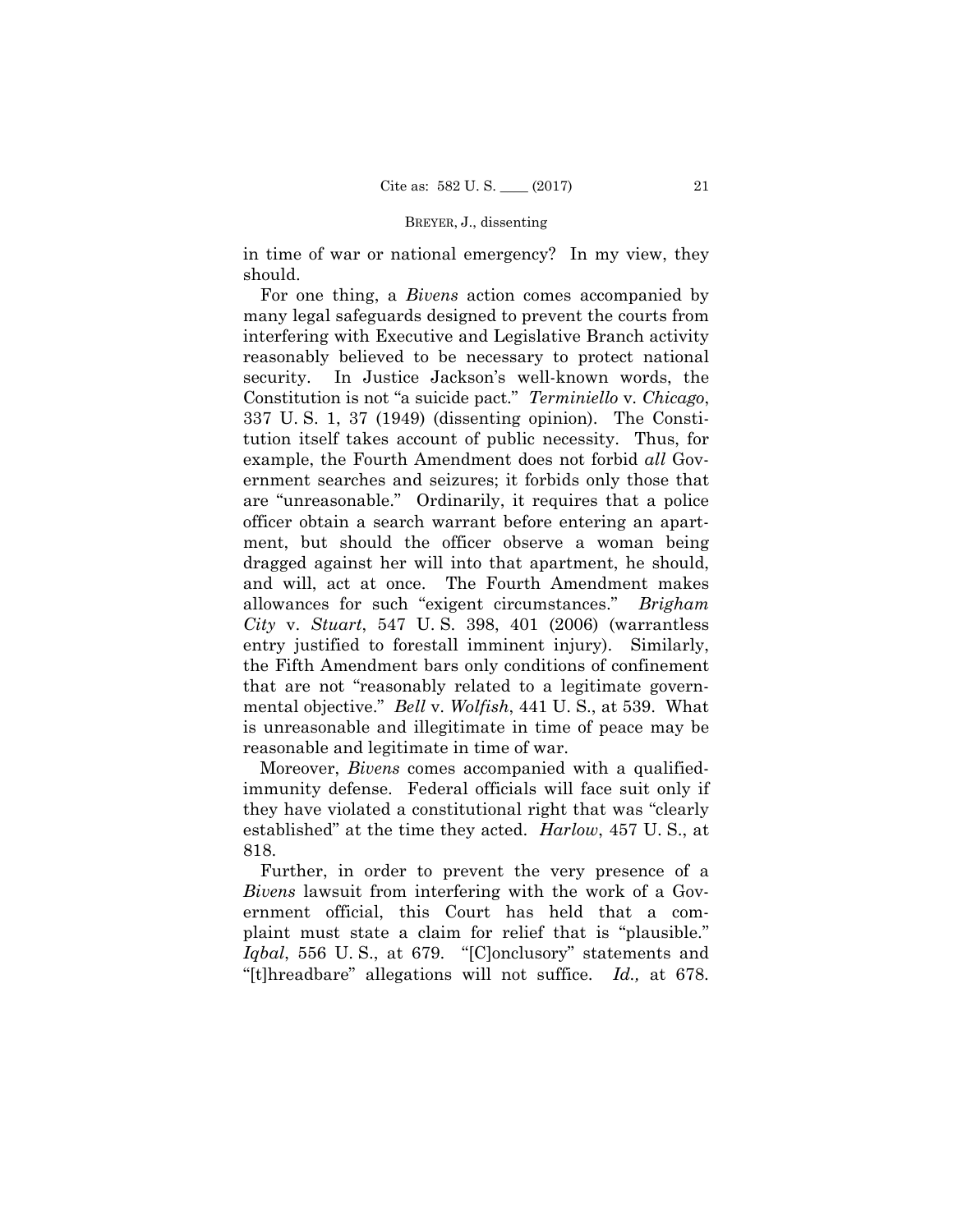And the Court has protected high-level officials in particular by requiring that plaintiffs plead that an official was personally involved in the unconstitutional conduct; an official cannot be vicariously liable for another's misdeeds. *Id.,* at 676.

 to prior court approval." *Id.,* at 158. It can "structure . . . Finally, where such a claim is filed, courts can, and should, tailor discovery orders so that they do not unnecessarily or improperly interfere with the official's work. The Second Circuit has emphasized the "need to vindicate the purpose of the qualified immunity defense by dismissing non-meritorious claims against public officials at an early stage of litigation." *Iqbal* v. *Hasty*, 490 F. 3d 143, 158 (2007). Where some of the defendants are "current or former senior officials of the Government, against whom broad-ranging allegations of knowledge and personal involvement are easily made, a district court" not only "may, but '*must* exercise its discretion in a way that protects the substance of the qualified immunity defense . . . so that'" those officials "'are not subjected to unnecessary and burdensome discovery or trial proceedings.'" *Id.,* at 158–159. The court can make "all such discovery subject limited discovery by examining written responses to interrogatories and requests to admit before authorizing depositions, and by deferring discovery directed to high-level officials until discovery of front-line officials has been completed and has demonstrated the need for discovery higher up the ranks." *Ibid*. In a word, a trial court can and should so structure the proceedings with full recognition that qualified immunity amounts to immunity from suit as well as immunity from liability.

Given these safeguards against undue interference by the Judiciary in times of war or national-security emergency, the Court's abolition, or limitation of, *Bivens* actions goes too far. If you are cold, put on a sweater, perhaps an overcoat, perhaps also turn up the heat, but do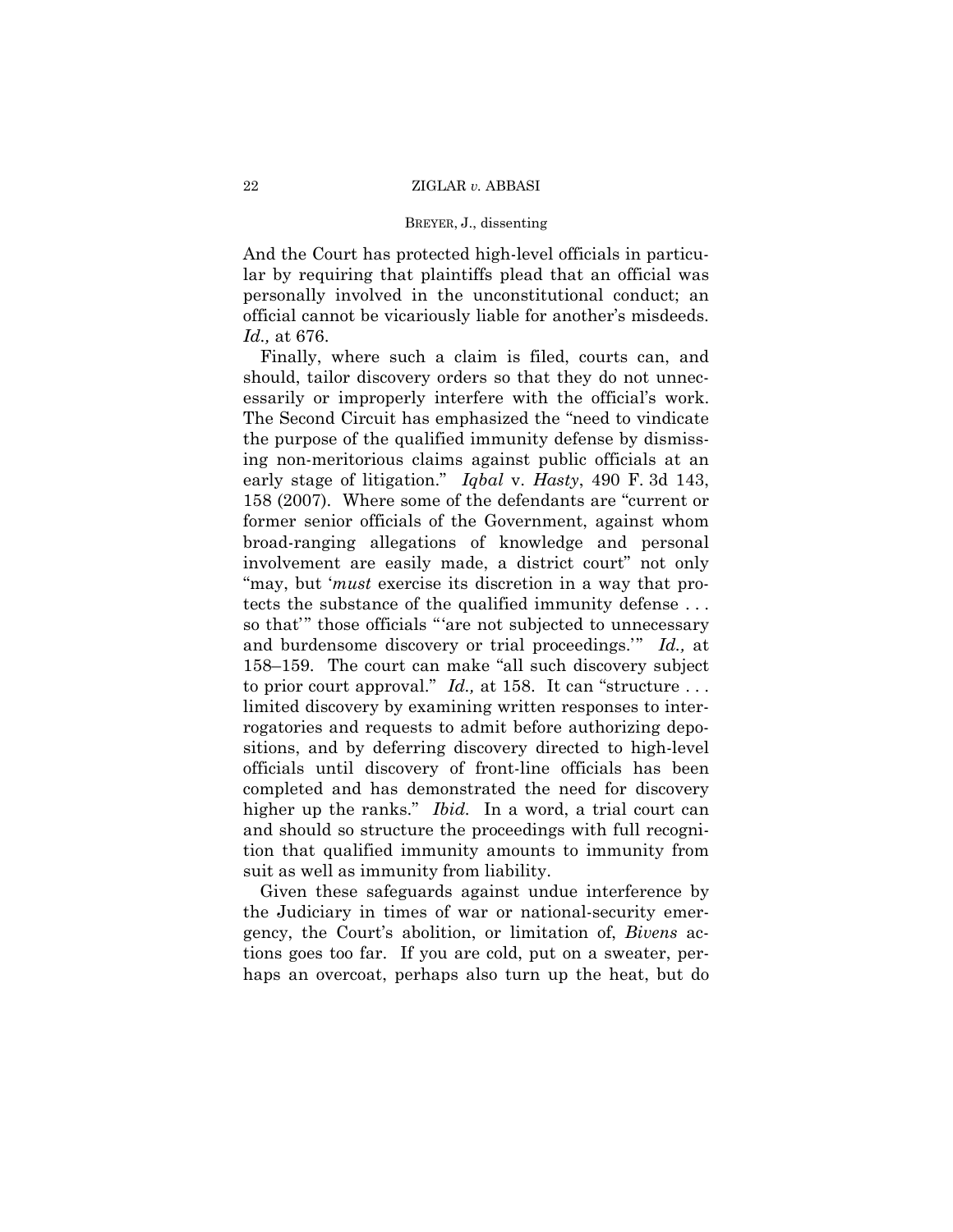not set fire to the house.

 prived American citizens of basic constitutional rights. At the same time, there may well be a particular need for *Bivens* remedies when security-related Government actions are at issue. History tells us of far too many instances where the Executive or Legislative Branch took actions during time of war that, on later examination, turned out unnecessarily and unreasonably to have de-We have read about the Alien and Sedition Acts, the thousands of civilians imprisoned during the Civil War, and the suppression of civil liberties during World War I. See W. Rehnquist, All the Laws but One: Civil Liberties in Wartime 209–210, 49–50, 173–180, 183 (1998); see also *Ex parte Milligan*, 4 Wall. 2 (1866) (decided *after* the Civil War was over). The pages of the U. S. Reports themselves recite this Court's refusal to set aside the Government's World War II action removing more than 70,000 American citizens of Japanese origin from their west coast homes and interning them in camps, see *Korematsu* v. *United States*, 323 U. S. 214 (1944)—an action that at least some officials knew at the time was unnecessary, see *id.,* at 233–242 (Murphy, J., dissenting); P. Irons, Justice at War 202–204, 288 (1983). President Franklin Roosevelt's Attorney General, perhaps exaggerating, once said that "[t]he Constitution has not greatly bothered any wartime President." Rehnquist, *supra*, at 191.

Can we, in respect to actions taken during those periods, rely exclusively, as the Court seems to suggest, upon injunctive remedies or writs of habeas corpus, their retail equivalent? Complaints seeking that kind of relief typically come during the emergency itself, when emotions are strong, when courts may have too little or inaccurate information, and when courts may well prove particularly reluctant to interfere with even the least well-founded Executive Branch activity. That reluctance may itself set an unfortunate precedent, which, as Justice Jackson